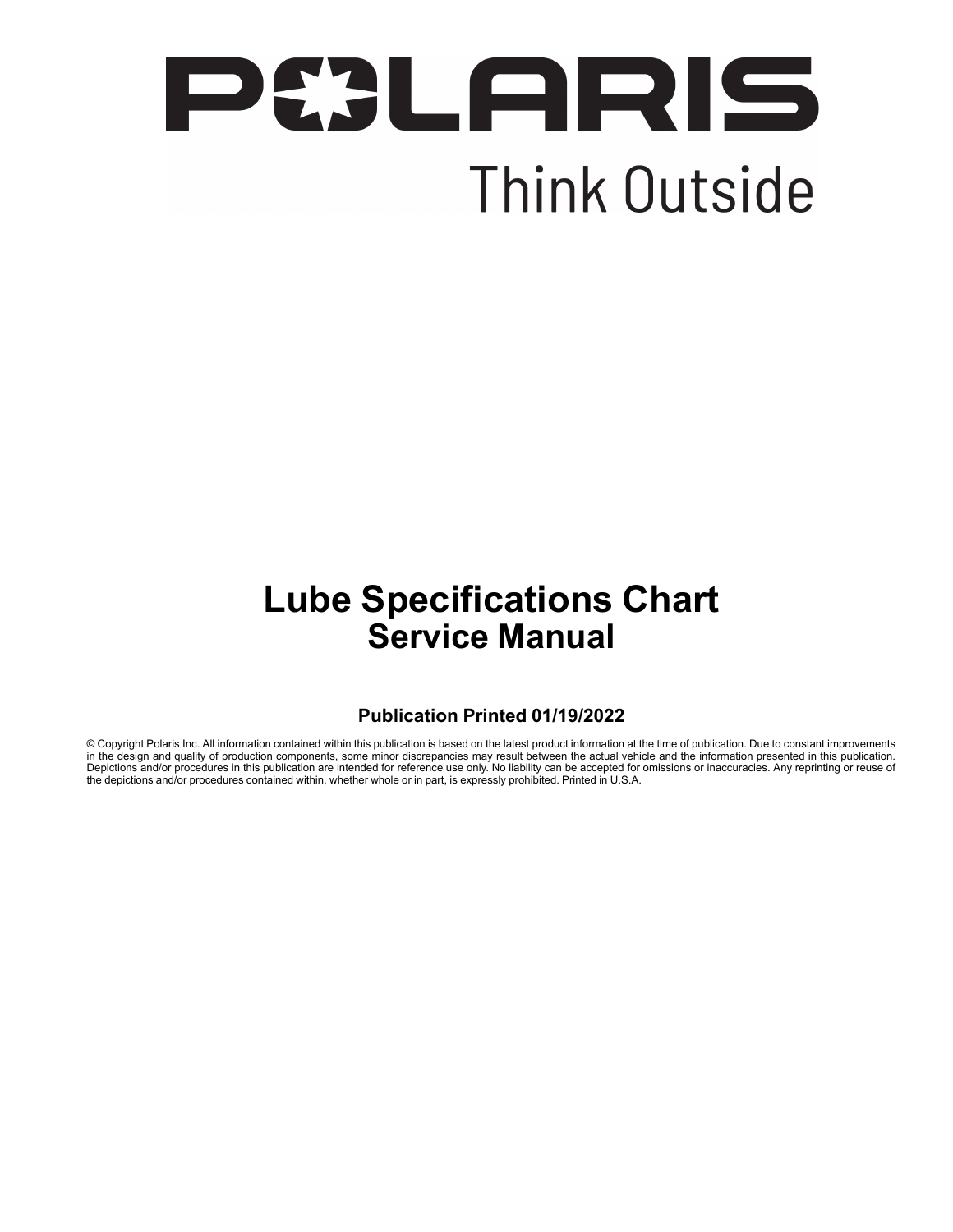#### **SNOWMOBILE SERVICE PRODUCTS AND LUBRICANTS**

#### **MAINTENANCE PRODUCT PART NUMBERS**

| <b>PRODUCT</b>                           |                                       | <b>PART NUMBER</b> |
|------------------------------------------|---------------------------------------|--------------------|
|                                          | Quart                                 | 2877882            |
|                                          | Gallon                                | 2877883            |
| VES Synthetic 2-Cycle Oil                | 2.5 Gallon                            | 2877884            |
|                                          | 16 Gallon                             | 2877885            |
|                                          | 55 Gallon                             | 2877886            |
|                                          | 330 Gallon                            | 2877892            |
|                                          | Quart                                 | 2883733            |
|                                          | Gallon                                | 2883732            |
| VES Extreme Synthetic 2-Cycle Oil        | 16 Gallon                             | 2883734            |
|                                          | 55 Gallon                             | 2883735            |
|                                          | 330 Gallon                            | 2883736            |
|                                          | Quart                                 | 2882201            |
|                                          | Gallon                                | 2882202            |
| Polaris Blue Synthetic Blend 2-Cycle Oil | 16 Gallon                             | 2882203            |
|                                          | 55 Gallon                             | 2882205            |
|                                          | 330 Gallon                            | 2882206            |
| Vintage 2-Stroke Snowmobile Engine Oil   | Quart                                 | 2889400            |
|                                          | Quart                                 | 2876244            |
|                                          | Gallon                                | 2876245            |
| PS-4 Engine Oil (4 stroke)               | PS-4 Engine Oil Keg<br>$(16)$ Gallon) | 2876247            |
|                                          | Drum (55 Gallon)                      | 2876246            |
|                                          | Tote (330 Gallon)                     | 2878814            |
|                                          | Quart                                 | 2873105            |
| Synthetic Chaincase Lubricant            | Gallon                                | 2873106            |
|                                          | 2.5 Gallon                            | 2872952            |
|                                          | Quart                                 | 2880514            |
| 50/50 Extended Life Antifreeze           | Gallon                                | 2880513            |
|                                          | 55 Gallon                             | 2880512            |
| Shock Oil - 5W - Walker Evans            | Quart                                 | 2874522            |
|                                          | Quart                                 | 2870995            |
| Shock Oil - 5W - Fox                     | 2.5 Gallon                            | 2872279            |
| Brake Fluid - DOT 4                      | 12 oz                                 | 2872189            |
| Fogging Oil (Aerosol)                    | 12 oz                                 | 2870791            |
|                                          | 3 oz. Grease Gun Kit                  | 2871312            |
| Premium All Season Grease                | 14 oz. Tube                           | 2871423            |
| <b>Starter Grease</b>                    | 2 oz                                  | 2871460            |
| Carbon Clean                             | 12 oz                                 | 2881413            |
| <b>Fuel Stabilizer</b>                   | 12 oz                                 | 2881416            |
| <b>Three Bond Sealant</b>                | 5 <sub>oz</sub>                       | 2871557            |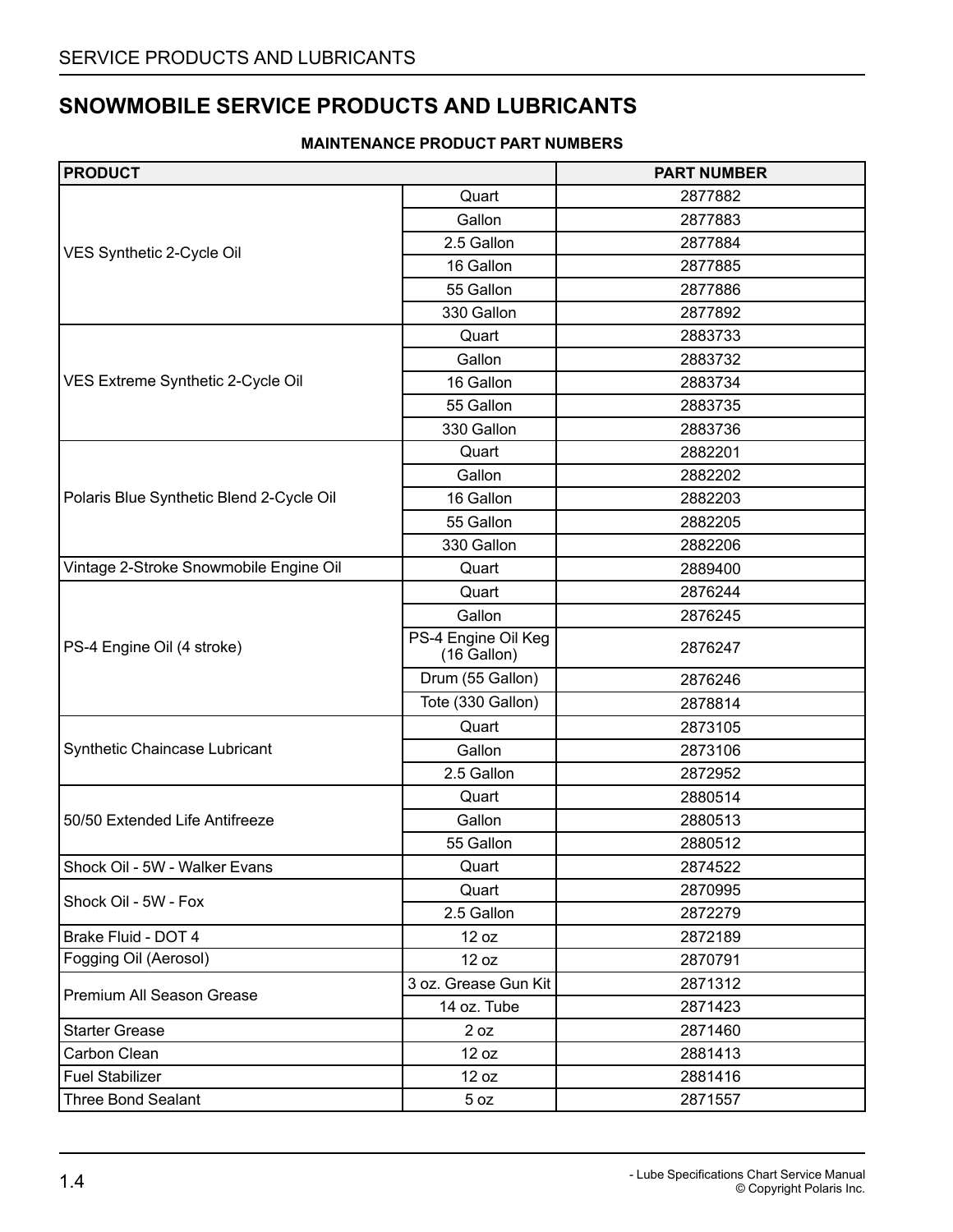# **CHAPTER 3 SNOWMOBILE LUBE CHART**

<span id="page-2-0"></span>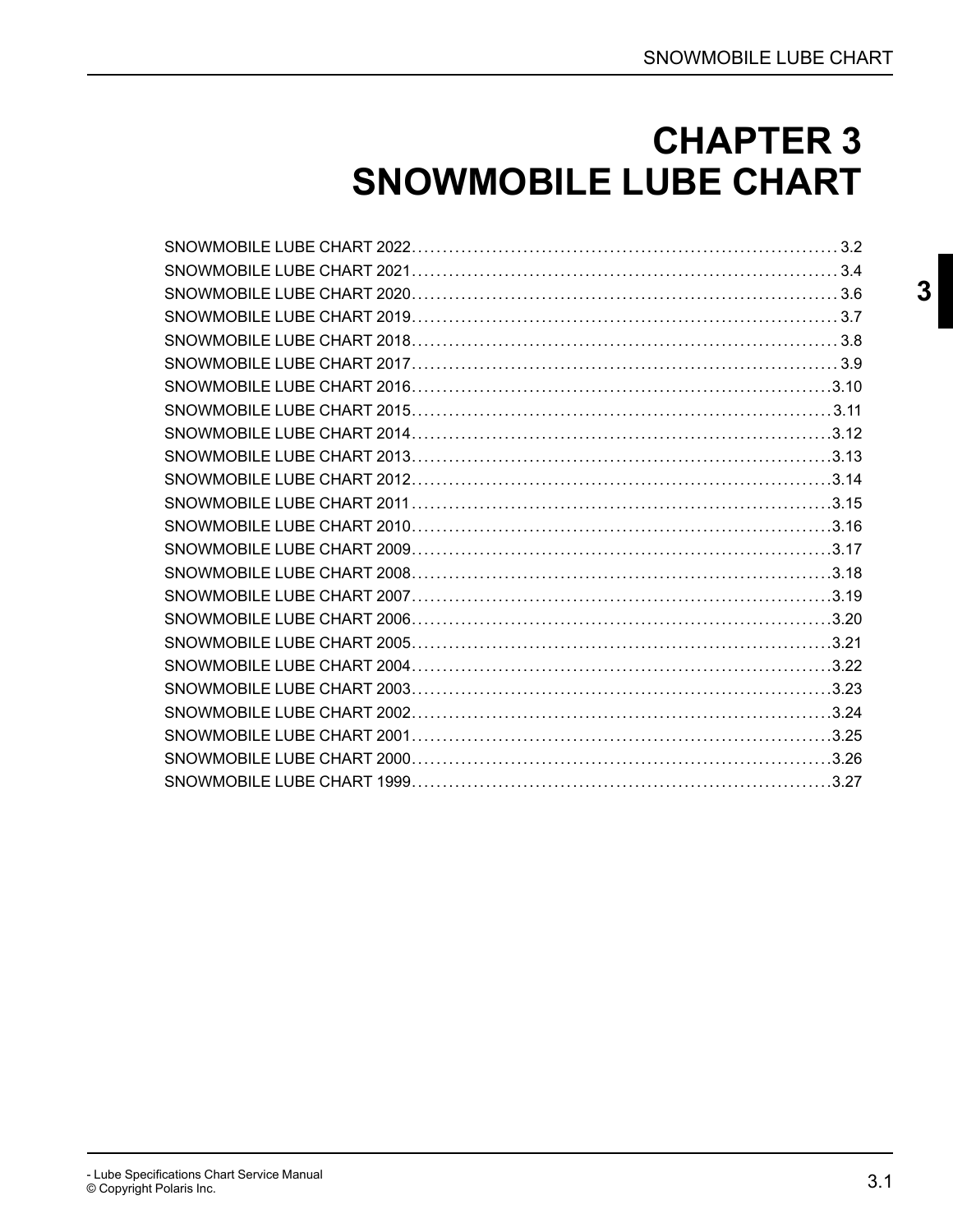<span id="page-3-0"></span>

| <b>MODEL</b>                                             |          | 4<br><b>VES SYNTHETIC 2</b><br>CYCLE OIL<br>2877882 | <b>CHAINCASE OIL</b><br>2873105               | TRANSMISSION OIL AGL    | BRAKE FLUID<br>2872189  | REBUILDABLE SHOCK<br>SHOCK OIL<br>ಕ                                                                          | <b>ANTIFREEZE</b><br>50/50 EXTENDED LIFE<br>ANTI-FREEZE                                                   |
|----------------------------------------------------------|----------|-----------------------------------------------------|-----------------------------------------------|-------------------------|-------------------------|--------------------------------------------------------------------------------------------------------------|-----------------------------------------------------------------------------------------------------------|
| Indy 120                                                 | capacity | 20 oz(.6L) dry engine<br>Polaris PS-4               |                                               |                         |                         | N/A                                                                                                          | N/A                                                                                                       |
|                                                          | interval | 50 hour                                             |                                               |                         |                         |                                                                                                              |                                                                                                           |
|                                                          | capacity |                                                     | 8.96 oz / 265 mL                              |                         |                         |                                                                                                              |                                                                                                           |
| 550 PRO-RIDE                                             | interval | 3.05 quarts / 2.89<br>liters                        | 500 mile break in,<br>1500 miles (2400<br>km) |                         | 2000 miles (3200<br>km) | High performance<br>shocks should have oil<br>changed and recharged<br>at the end of every riding<br>season. | N/A                                                                                                       |
|                                                          | capacity |                                                     | 11 oz / 325.3 ml                              |                         |                         | refer to service manual<br>for proper filling                                                                | 5.7 quarts / 5.4<br>liters                                                                                |
| 600R                                                     | interval | N/A                                                 | 500 mile break in.<br>1500 miles (2400<br>km) |                         | 2000 miles (3200<br>km) | High performance<br>shocks should have oil<br>changed and recharged<br>at the end of every riding<br>season. | 5 years                                                                                                   |
|                                                          | capacity |                                                     | 8-10 oz / 237-296<br>ml                       |                         |                         | refer to service manual<br>for proper filling                                                                | 4 quarts / 3.8<br>liters                                                                                  |
| 600 AXYS Trail<br>Performance/<br><b>Crossover</b>       | interval | 3.9 quarts / 3.7 liters                             | 500 mile break in.<br>1500 miles (2400<br>km) |                         | 2000 miles (3200<br>km) | High performance<br>shocks should have oil<br>changed and recharged<br>at the end of every riding<br>season. | 5 years                                                                                                   |
|                                                          | capacity |                                                     |                                               |                         |                         | refer to service manual<br>for proper filling                                                                | 5.3 - 5.5 quarts /<br>5 - 5.3 liters                                                                      |
| 850 AXYS Deep Snow                                       | interval | 3.9 quarts / 3.7 liters                             |                                               |                         | 2000 miles (3200<br>km) | High performance<br>shocks should have oil<br>changed and recharged<br>at the end of every riding<br>season. | 5 years                                                                                                   |
|                                                          | capacity |                                                     |                                               | 29 oz / 850 mL          |                         | refer to service manual<br>for proper filling                                                                | 8 quarts / 7.6<br>liters                                                                                  |
| Titan 800                                                | interval | 3.8 quarts / 3.6 liters                             |                                               | 4000 miles (6400<br>km) | 2000 miles (3200<br>km) | High performance<br>shocks should have oil<br>changed and recharged<br>at the end of every riding<br>season. | 5 years                                                                                                   |
|                                                          | capacity |                                                     | 8-10 oz / 237-296<br>mL                       |                         |                         | refer to service manual<br>for proper filling                                                                | 4 quarts / 3.8<br>liters                                                                                  |
| 600 Matryx Indy<br><b>Cross Country</b>                  | interval | 3.75 quarts / 3.5 liters                            | 500 mile break in,<br>1500 miles (2400<br>km) |                         | 2000 miles (3200<br>km) | High performance<br>shocks should have oil<br>changed and recharged<br>at the end of every riding<br>season. | 5 years                                                                                                   |
|                                                          | capacity |                                                     | 8-10 oz / 237-296<br>ml                       |                         |                         | refer to service manual<br>for proper filling                                                                | 4 quarts / 3.8<br>liters                                                                                  |
| 650/850 Matryx Trail<br>Performance/<br><b>Crossover</b> | interval | 3.75 quarts / 3.5 liters                            | 500 mile break in,<br>1500 miles (2400<br>km) |                         | 2000 miles (3200<br>km) | High performance<br>shocks should have oil<br>changed and recharged<br>at the end of every riding<br>season. | 5 years                                                                                                   |
| 650/850 Matryx Deep<br>Snow                              | capacity | 3.9 quarts / 3.7 liters                             |                                               |                         |                         | refer to service manual<br>for proper filling                                                                | Slash Models -<br>5.6 quarts / 5.3<br>liters<br><b>Standard Models</b><br>$-6.25$ quarts /<br>6.05 liters |
|                                                          | interval |                                                     |                                               |                         | 2000 miles (3200<br>km) | High performance<br>shocks should have oil<br>changed and recharged<br>at the end of every riding<br>season. | 5 years                                                                                                   |
|                                                          | capacity |                                                     |                                               |                         |                         | refer to service manual<br>for proper filling                                                                | 5.6 quarts / 5.3<br>liters                                                                                |
| <b>Matryx Boost Deep</b><br>Snow                         | interval | 3.9 quarts / 3.7 liters                             |                                               |                         | 2000 miles (3200<br>km) | High performance<br>shocks should have oil<br>changed and recharged<br>at the end of every riding<br>season. | 5 years                                                                                                   |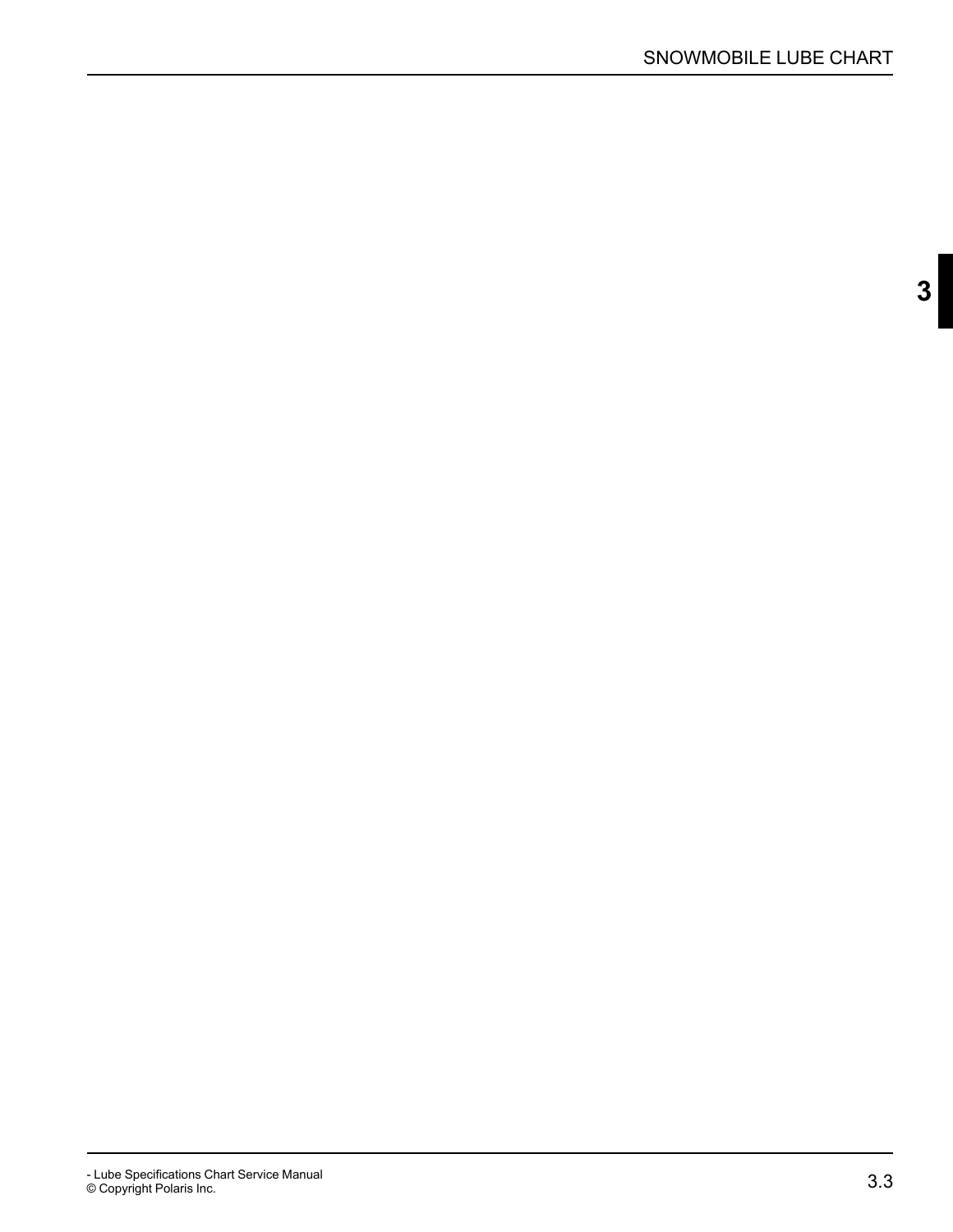<span id="page-5-0"></span>

| <b>MODEL</b>                                       |          | 4<br>$\Omega$<br><b>VES SYNTHETIC<br/>CYCLE OIL<br/>2877882</b> | <b>CHAINCASE OIL</b><br>2873105               | TRANSMISSION OIL AGL     | <b>BRAKE FLUID</b><br>2872189 | REBUILDABLE SHOCK<br>SHOCK OIL<br>ᇹ                                                                          | <b>ANTIFREEZE</b><br>50/50 EXTENDED LIFE<br>ANTI-FREEZE |
|----------------------------------------------------|----------|-----------------------------------------------------------------|-----------------------------------------------|--------------------------|-------------------------------|--------------------------------------------------------------------------------------------------------------|---------------------------------------------------------|
| Indy 120                                           | capacity | 20 oz(.6L) dry engine<br>Polaris PS-4                           |                                               | $\overline{\phantom{0}}$ |                               | N/A                                                                                                          | N/A                                                     |
|                                                    | interval | 50 hour                                                         |                                               |                          |                               |                                                                                                              |                                                         |
|                                                    | capacity |                                                                 | 9oz / 266 mL                                  |                          |                               | refer to service manual<br>for proper filling                                                                |                                                         |
| 550 Indy                                           | interval | 3.05 quarts / 2.89<br>liters                                    | 500 mile break in,<br>1500 miles (2400<br>km) |                          | 2000 miles (3200<br>km)       | High performance<br>shocks should have oil<br>changed and recharged<br>at the end of every riding<br>season. | N/A                                                     |
|                                                    | capacity |                                                                 | 9oz / 266 mL                                  |                          |                               | refer to service manual<br>for proper filling                                                                |                                                         |
| 550 Voyageur                                       | interval | 3.05 quarts / 2.89<br>liters                                    | 500 mile break in,<br>1500 miles (2400<br>km) |                          | 2000 miles (3200<br>km)       | High performance<br>shocks should have oil<br>changed and recharged<br>at the end of every riding<br>season. | N/A                                                     |
|                                                    | capacity |                                                                 | 10 oz / 296 mL                                |                          |                               | refer to service manual<br>for proper filling                                                                | 5 quarts / 4.7<br>liters                                |
| 600 Indy                                           | interval | 3.9 quarts / 3.7 liters                                         | 500 mile break in,<br>1500 miles (2400<br>km) |                          | 2000 miles (3200<br>km)       | High performance<br>shocks should have oil<br>changed and recharged<br>at the end of every riding<br>season. | 5 years                                                 |
|                                                    | capacity |                                                                 | 11 oz / 325 mL                                |                          |                               | refer to service manual<br>for proper filling                                                                | 5.7 quarts / 5.4<br>liters                              |
| 600R<br>interval                                   |          | 3 quarts / 2.8 liters                                           | 500 mile break in,<br>1500 miles (2400<br>km) |                          | 2000 miles (3200<br>km)       | High performance<br>shocks should have oil<br>changed and recharged<br>at the end of every riding<br>season. | 5 years                                                 |
|                                                    | capacity |                                                                 | 8-10 oz / 237-296<br>mL                       |                          |                               | refer to service manual<br>for proper filling                                                                | 4 quarts / 3.8<br>liters                                |
| 600 AXYS Trail<br>Performance/<br><b>Crossover</b> | interval | 3.9 quarts / 3.7 liters                                         | 500 mile break in,<br>1500 miles (2400<br>km) |                          | 2000 miles (3200<br>km)       | High performance<br>shocks should have oil<br>changed and recharged<br>at the end of every riding<br>season. | 5 years                                                 |
|                                                    | capacity |                                                                 | 8-10 oz / 237-296<br>ml                       |                          |                               | refer to service manual<br>for proper filling                                                                | 4 quarts / 3.8<br>liters                                |
| 850 AXYS Trail<br>Performance/<br><b>Crossover</b> | interval | 3.9 quarts / 3.7 liters                                         | 500 mile break in,<br>1500 miles (2400<br>km) |                          | 2000 miles (3200<br>km)       | High performance<br>shocks should have oil<br>changed and recharged<br>at the end of every riding<br>season. | 5 years                                                 |
|                                                    | capacity |                                                                 |                                               |                          |                               | refer to service manual<br>for proper filling                                                                | 5.3 quarts / 5<br>liters                                |
| 600 AXYS Deep Snow                                 | interval | 3.9 quarts / 3.7 liters                                         |                                               |                          | 2000 miles (3200<br>km)       | High performance<br>shocks should have oil<br>changed and recharged<br>at the end of every riding<br>season. | 5 years                                                 |
|                                                    | capacity |                                                                 | 8-10 oz / 237-296<br>ml<br>(If Equipped)      |                          |                               | refer to service manual<br>for proper filling                                                                | 5.3 - 5.7 quarts /<br>5 - 5.4 liters                    |
| 850 AXYS Deep Snow                                 | interval | 3.9 quarts / 3.7 liters                                         | 500 mile break in,<br>1500 miles (2400<br>km) |                          | 2000 miles (3200<br>km)       | High performance<br>shocks should have oil<br>changed and recharged<br>at the end of every riding<br>season. | 5 years                                                 |
|                                                    | capacity |                                                                 | 8-10 oz / 237-296<br>ml                       |                          |                               | refer to service manual<br>for proper filling                                                                | 4 quarts / 3.8<br>liters                                |
| 650/850 Matryx Trail<br>Performance                | interval | 3.75 quarts / 3.5 liters                                        | 500 mile break in,<br>1500 miles (2400<br>km) |                          | 2000 miles (3200<br>km)       | High performance<br>shocks should have oil<br>changed and recharged<br>at the end of every riding<br>season. | 5 years                                                 |
| <b>Titan</b>                                       | capacity | 3.8 quarts / 3.6 liters                                         |                                               | 28 oz / 828 mL           |                               | refer to service manual<br>for proper filling                                                                | 8 quarts / 7.6<br>liters                                |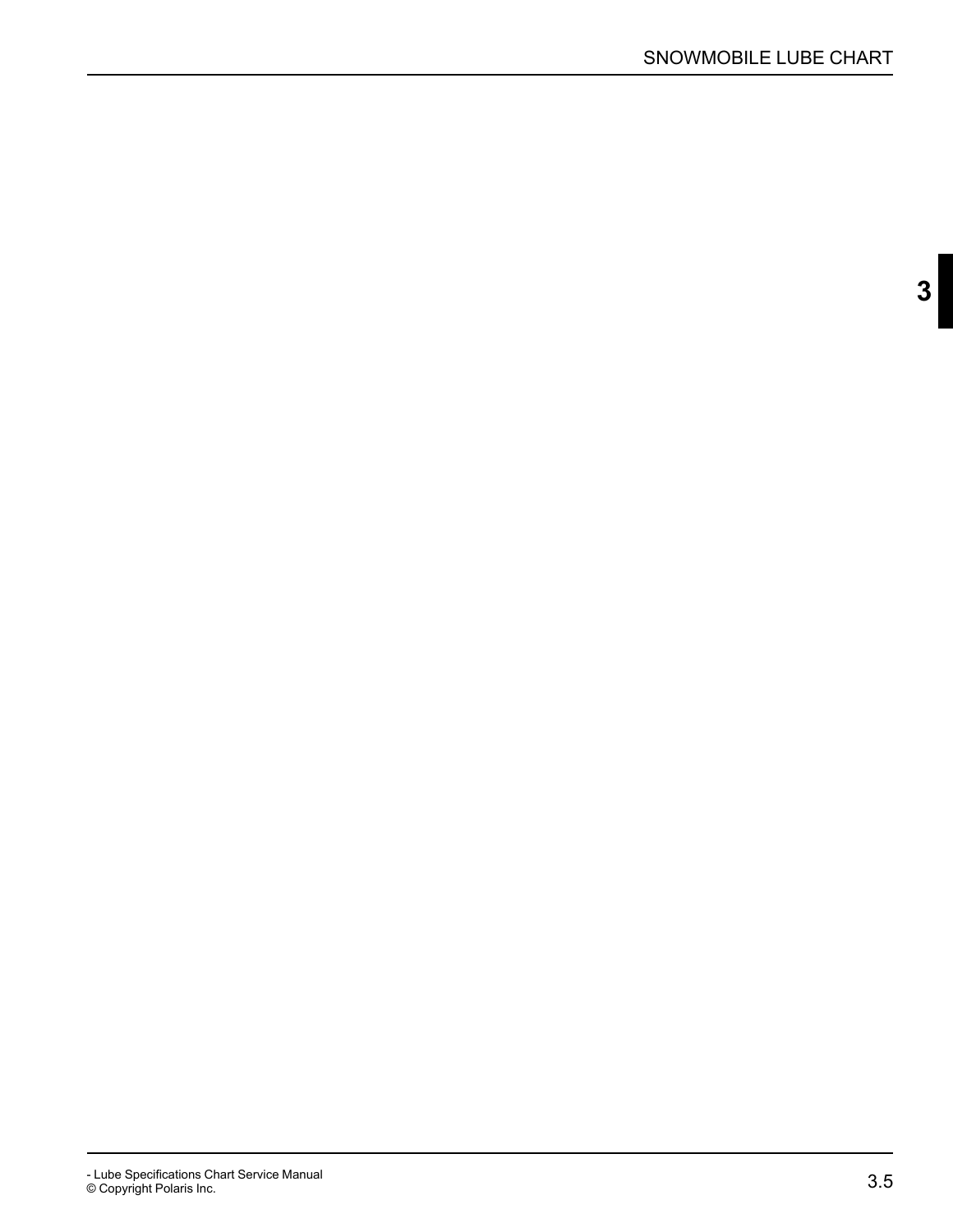<span id="page-7-0"></span>

| MODEI                                              |          | 4<br>$\overline{a}$<br><b>SYNTHETIC<br/>CYCLE OIL<br/>2877882</b><br>VES: | <b>CHAINCASE OIL</b><br>2873105               | TRANSMISSION OIL AGL                          | <b>BRAKE FLUID</b><br>2872189 | REBUILDABLE SHOCK<br>SHOCK OIL<br>ಕ                                                                          | <b>ANTIFREEZE</b><br>50/50 EXTENDED LIFE<br>ANTI-FREEZE |
|----------------------------------------------------|----------|---------------------------------------------------------------------------|-----------------------------------------------|-----------------------------------------------|-------------------------------|--------------------------------------------------------------------------------------------------------------|---------------------------------------------------------|
| Indy 120                                           | capacity | 20 oz(.6L) dry engine<br>Polaris PS-4                                     |                                               | $\overline{\phantom{0}}$                      |                               |                                                                                                              |                                                         |
|                                                    | interval | 50 hour                                                                   |                                               |                                               |                               | N/A                                                                                                          | N/A                                                     |
|                                                    | capacity |                                                                           | 9 oz / 266 mL                                 |                                               |                               | refer to service manual<br>for proper filling                                                                |                                                         |
| 550 Indy                                           | interval | 3.05 quarts / 2.89<br>liters                                              | 500 mile break in,<br>1500 miles (2400<br>km) |                                               | 2000 miles (3200<br>km)       | High performance<br>shocks should have oil<br>changed and recharged<br>at the end of every riding<br>season. | N/A                                                     |
|                                                    | capacity |                                                                           | 9 oz / 266 mL                                 |                                               |                               | refer to service manual<br>for proper filling                                                                |                                                         |
| 550 Voyageur                                       | interval | 3.0 quarts / 2.8 liters                                                   | 500 mile break in,<br>1500 miles (2400<br>km) |                                               | 2000 miles (3200<br>km)       | High performance<br>shocks should have oil<br>changed and recharged<br>at the end of every riding<br>season. | N/A                                                     |
|                                                    | capacity |                                                                           | 20 oz / 592 mL                                |                                               |                               | refer to service manual<br>for proper filling                                                                |                                                         |
| 550 Widetrak                                       | interval | 2.0 quarts / 1.9 liters                                                   | 500 mile break in,<br>1500 miles (2400<br>km) |                                               | 2000 miles (3200<br>km)       | High performance<br>shocks should have oil<br>changed and recharged<br>at the end of every riding<br>season. | N/A                                                     |
|                                                    | capacity |                                                                           | 9 oz / 266 mL                                 |                                               |                               | refer to service manual<br>for proper filling                                                                | 5 quarts / 4.7<br>liters                                |
| 600 Indy                                           | interval | 3.8 quarts / 3.6 liters                                                   | 500 mile break in,<br>1500 miles (2400<br>km) |                                               | 2000 miles (3200<br>km)       | High performance<br>shocks should have oil<br>changed and recharged<br>at the end of every riding<br>season. | 5 years                                                 |
|                                                    | capacity |                                                                           | 11 oz / 325 mL                                |                                               |                               | refer to service manual<br>for proper filling                                                                | 5.7 quarts / 5.4<br>liters                              |
| 600R                                               | interval | 3 quarts / 2.8 liters                                                     | 500 mile break in,<br>1500 miles (2400<br>km) |                                               | 2000 miles (3200<br>km)       | High performance<br>shocks should have oil<br>changed and recharged<br>at the end of every riding<br>season. | 5 years                                                 |
|                                                    | capacity |                                                                           | 8-10 oz / 237-296<br>mL                       |                                               |                               | refer to service manual<br>for proper filling                                                                | $4 - 6.3$ quarts /<br>$3.8 - 6$ liters                  |
| 600/800 Rush,<br>Switchback,<br>Voyageur, RMK      | interval | 3.9 quarts / 3.7 liters                                                   | 500 mile break in,<br>1500 miles (2400<br>km) |                                               | 2000 miles (3200<br>km)       | High performance<br>shocks should have oil<br>changed and recharged<br>at the end of every riding<br>season. | 5 years                                                 |
|                                                    | capacity |                                                                           | 8-10 oz / 237-296<br>ml                       |                                               |                               | refer to service manual<br>for proper filling                                                                | 4 quarts / 3.8<br>liters                                |
| 850 AXYS Trail<br>Performance/<br><b>Crossover</b> | interval | 3.9 quarts / 3.7 liters                                                   | 500 mile break in,<br>1500 miles (2400<br>km) |                                               | 2000 miles (3200<br>km)       | High performance<br>shocks should have oil<br>changed and recharged<br>at the end of every riding<br>season. | 5 years                                                 |
|                                                    | capacity |                                                                           | 8-10 oz / 237-296<br>ml                       |                                               |                               | refer to service manual<br>for proper filling                                                                | 5.5 quarts / 5.2<br>liters                              |
| 850 AXYS Deep Snow                                 | interval | 3.9 quarts / 3.7 liters                                                   | 500 mile break in,<br>1500 miles (2400<br>km) |                                               | 2000 miles (3200<br>km)       | High performance<br>shocks should have oil<br>changed and recharged<br>at the end of every riding<br>season. | 5 years                                                 |
|                                                    | capacity |                                                                           |                                               | 29 oz / 850 mL                                |                               | refer to service manual<br>for proper filling                                                                | 8 quarts / 7.6<br>liters                                |
| Titan                                              | interval | 3.8 quarts / 3.6 liters                                                   |                                               | 500 mile break in,<br>4000 miles (6400<br>km) | 2000 miles (3200<br>km)       | High performance<br>shocks should have oil<br>changed and recharged<br>at the end of every riding<br>season. | 5 years                                                 |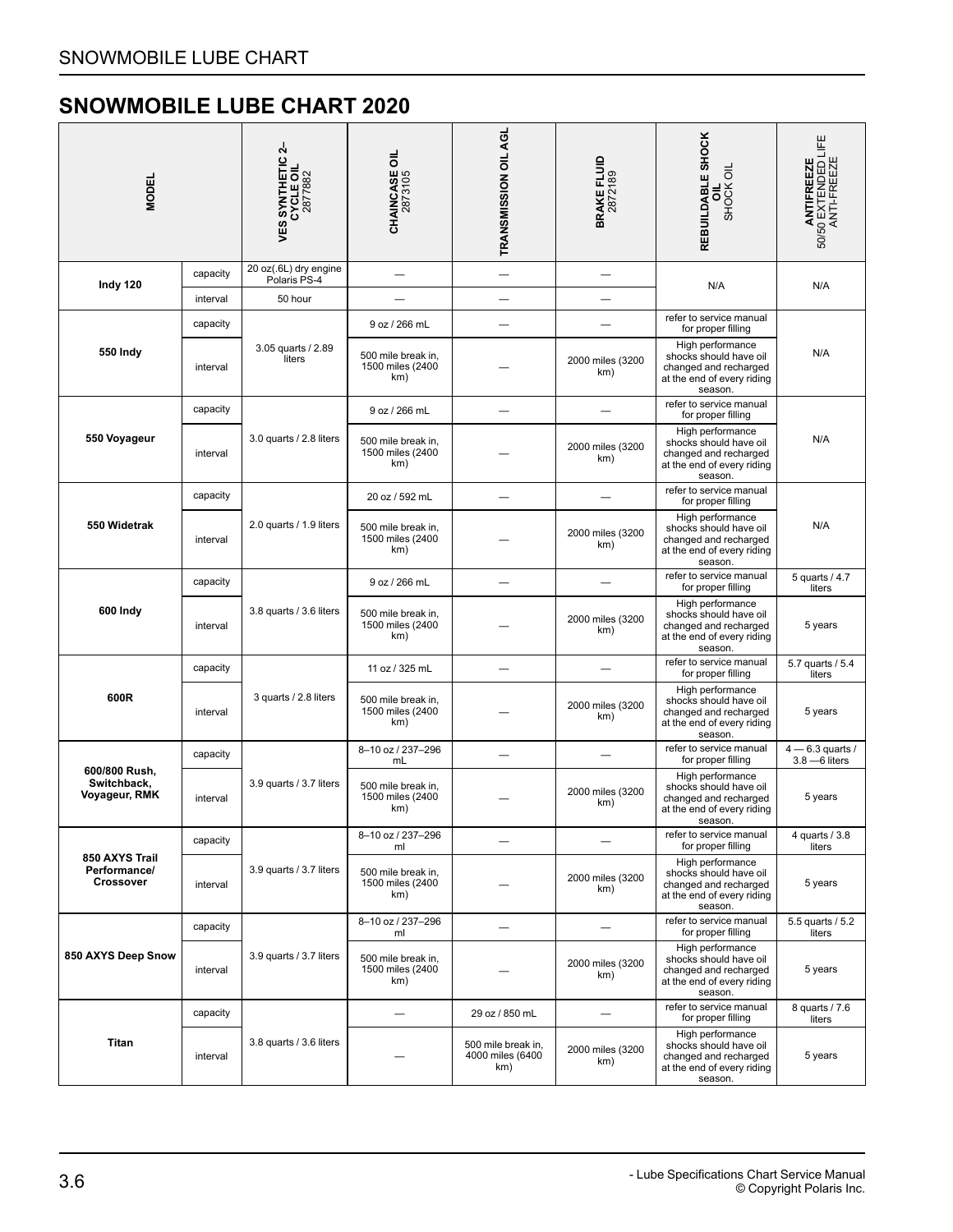<span id="page-8-0"></span>

| <b>MODEL</b>                                  |          | <b>VES SYNTHETIC 2-<br/>CYCLE OIL<br/>2877882</b> | <b>CHAINCASE OIL</b><br>2873105               | TRANSMISSION OIL AGL                          | <b>BRAKE FLUID</b><br>2872189 | REBUILDABLE SHOCK<br>SHOCK OIL                                                                               | 50/50 EXTENDED LIFE<br>ANTI-FREEZE<br>ANTIFREEZE |
|-----------------------------------------------|----------|---------------------------------------------------|-----------------------------------------------|-----------------------------------------------|-------------------------------|--------------------------------------------------------------------------------------------------------------|--------------------------------------------------|
| Indy 120                                      | capacity | 20 oz(.6L) dry engine<br>Polaris PS-4             |                                               |                                               | ٠                             | N/A                                                                                                          | N/A                                              |
|                                               | interval | 50 hour                                           |                                               |                                               |                               |                                                                                                              |                                                  |
|                                               | capacity |                                                   | 9 oz / 266 mL                                 |                                               |                               | refer to service manual<br>for proper filling                                                                |                                                  |
| 550 Indy                                      | interval | 3.05 quarts / 2.89<br>liters                      | 500 mile break in,<br>1500 miles (2400<br>km) |                                               | 2000 miles (3200<br>km)       | High performance<br>shocks should have oil<br>changed and recharged<br>at the end of every riding<br>season. | N/A                                              |
|                                               | capacity |                                                   | 9 oz / 266 mL                                 |                                               |                               | refer to service manual<br>for proper filling                                                                |                                                  |
| 550 Voyageur                                  | interval | 3.0 quarts / 2.8 liters                           | 500 mile break in,<br>1500 miles (2400<br>km) |                                               | 2000 miles (3200<br>km)       | High performance<br>shocks should have oil<br>changed and recharged<br>at the end of every riding<br>season. | N/A                                              |
|                                               | capacity |                                                   | 20 oz / 592 mL                                |                                               |                               | refer to service manual<br>for proper filling                                                                |                                                  |
| 550 Widetrak                                  | interval | 2.0 quarts / 1.9 liters                           | 500 mile break in,<br>1500 miles (2400<br>km) |                                               | 2000 miles (3200<br>km)       | High performance<br>shocks should have oil<br>changed and recharged<br>at the end of every riding<br>season. | N/A                                              |
|                                               | capacity |                                                   | 9 oz / 266 mL                                 |                                               |                               | refer to service manual<br>for proper filling                                                                | 5 quarts / 4.7<br>liters                         |
| 600 Indy                                      | interval | 3.8 quarts / 3.6 liters                           | 500 mile break in,<br>1500 miles (2400<br>km) |                                               | 2000 miles (3200<br>km)       | High performance<br>shocks should have oil<br>changed and recharged<br>at the end of every riding<br>season. | 5 years                                          |
|                                               | capacity |                                                   | 11 oz / 325 mL                                |                                               |                               | refer to service manual<br>for proper filling                                                                | 5.7 quarts / 5.4<br>liters                       |
| 600R                                          | interval | 3 quarts / 2.8 liters                             | 500 mile break in,<br>1500 miles (2400<br>km) |                                               | 2000 miles (3200<br>km)       | High performance<br>shocks should have oil<br>changed and recharged<br>at the end of every riding<br>season. | 5 years                                          |
|                                               | capacity |                                                   | 8-10 oz / 237-296<br>mL                       |                                               |                               | refer to service manual<br>for proper filling                                                                | $4 - 6.3$ quarts /<br>$3.8 - 6$ liters           |
| 600/800 Rush,<br>Switchback,<br>Voyageur, RMK | interval | 3.9 quarts / 3.7 liters                           | 500 mile break in,<br>1500 miles (2400<br>km) |                                               | 2000 miles (3200<br>km)       | High performance<br>shocks should have oil<br>changed and recharged<br>at the end of every riding<br>season. | 5 years                                          |
|                                               | capacity |                                                   | 8-10 oz / 237-296<br>ml                       |                                               |                               | refer to service manual<br>for proper filling                                                                | 4 quarts / 3.8<br>liters                         |
| 850 AXYS Trail<br>Performance/<br>Crossover   | interval | 3.9 quarts / 3.7 liters                           | 500 mile break in,<br>1500 miles (2400<br>km) |                                               | 2000 miles (3200<br>km)       | High performance<br>shocks should have oil<br>changed and recharged<br>at the end of every riding<br>season. | 5 years                                          |
|                                               | capacity |                                                   | 8-10 oz / 237-296<br>ml                       |                                               |                               | refer to service manual<br>for proper filling                                                                | 5.5 quarts / 5.2<br>liters                       |
| 850 AXYS Deep Snow                            | interval | 3.9 quarts / 3.7 liters                           | 500 mile break in.<br>1500 miles (2400<br>km) |                                               | 2000 miles (3200<br>km)       | High performance<br>shocks should have oil<br>changed and recharged<br>at the end of every riding<br>season. | 5 years                                          |
|                                               | capacity |                                                   | ÷,                                            | 29 oz / 850 mL                                | $\overline{\phantom{0}}$      | refer to service manual<br>for proper filling                                                                | 8 quarts / 7.6<br>liters                         |
| Titan                                         | interval | 3.8 quarts / 3.6 liters                           |                                               | 500 mile break in,<br>4000 miles (6400<br>km) | 2000 miles (3200<br>km)       | High performance<br>shocks should have oil<br>changed and recharged<br>at the end of every riding<br>season. | 5 years                                          |

**[3](#page-2-0)**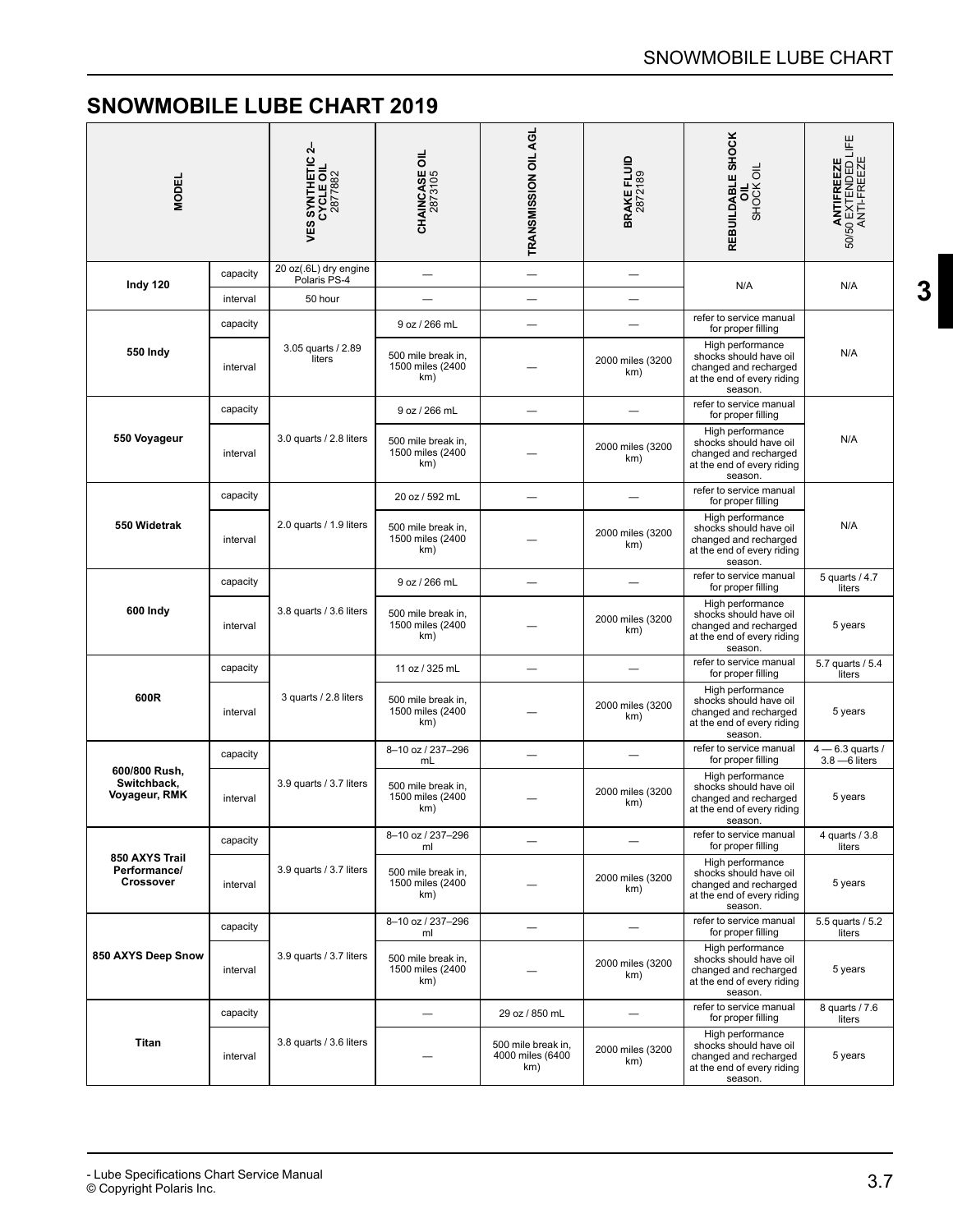<span id="page-9-0"></span>

| MODEI                        |                                                      | 4<br><b>VES SYNTHETIC 2</b><br>CYCLE OIL<br>2877882 | <b>CHAINCASE OIL</b><br>2873105               | TRANSMISSION OIL AGL                          | <b>BRAKE FLUID</b><br>2872189 | REBUILDABLE SHOCK<br>SHOCK OIL                                                                               | <b>ANTIFREEZE</b><br>50/50 EXTENDED LIFE<br>ANTI-FREEZE |
|------------------------------|------------------------------------------------------|-----------------------------------------------------|-----------------------------------------------|-----------------------------------------------|-------------------------------|--------------------------------------------------------------------------------------------------------------|---------------------------------------------------------|
| Indy 120                     | capacity                                             | 20 oz(.6L) dry engine<br>Polaris PS-4               |                                               |                                               |                               |                                                                                                              |                                                         |
|                              | interval                                             | 50 hour                                             |                                               | $\overline{\phantom{0}}$                      |                               | N/A                                                                                                          | N/A                                                     |
|                              | capacity                                             |                                                     | 9 oz / 266 mL                                 |                                               |                               | refer to service manual<br>for proper filling                                                                |                                                         |
| 550 Indy                     | interval                                             | 3.0 quarts / 2.8 liters                             | 500 mile break in,<br>1500 miles (2400<br>km) |                                               | 2000 miles (3200<br>km)       | High performance<br>shocks should have oil<br>changed and recharged<br>at the end of every riding<br>season. | N/A                                                     |
|                              | capacity                                             |                                                     | 9 oz / 266 mL                                 |                                               |                               | refer to service manual<br>for proper filling                                                                |                                                         |
| 550 Voyageur                 | interval                                             | 3.0 quarts / 2.8 liters                             | 500 mile break in.<br>1500 miles (2400<br>km) |                                               | 2000 miles (3200<br>km)       | High performance<br>shocks should have oil<br>changed and recharged<br>at the end of every riding<br>season. | N/A                                                     |
|                              | capacity                                             |                                                     | 20 oz / 592 mL                                |                                               |                               | refer to service manual<br>for proper filling                                                                |                                                         |
| 550 Widetrak                 | interval                                             | 2.0 quarts / 1.9 liters                             | 500 mile break in.<br>1500 miles (2400<br>km) |                                               | 2000 miles (3200<br>km)       | High performance<br>shocks should have oil<br>changed and recharged<br>at the end of every riding<br>season. | N/A                                                     |
|                              | capacity                                             |                                                     | 9 oz / 266 mL                                 |                                               |                               | refer to service manual<br>for proper filling                                                                | 5 quarts / 4.7<br>liters                                |
| 600 Indy                     | interval                                             | 3.8 quarts / 3.6 liters                             | 500 mile break in,<br>1500 miles (2400<br>km) |                                               | 2000 miles (3200<br>km)       | High performance<br>shocks should have oil<br>changed and recharged<br>at the end of every riding<br>season. | 5 years                                                 |
|                              | capacity                                             |                                                     | 20 oz / 592 mL                                |                                               |                               | refer to service manual<br>for proper filling                                                                | 9.8 quarts / 9.3<br>liters                              |
| 600 IQ Widetrak              | interval                                             | 3.0 quarts / 2.8 liters                             | 500 mile break in,<br>1500 miles (2400<br>km) |                                               | 2000 miles (3200<br>km)       | High performance<br>shocks should have oil<br>changed and recharged<br>at the end of every riding<br>season. | 5 years                                                 |
|                              | capacity                                             |                                                     | 11 oz / 325 mL                                |                                               |                               | refer to service manual<br>for proper filling                                                                | 5.7 quarts / 5.5<br>liters                              |
| 600 Racer                    | interval                                             | 3.0 quarts / 2.8 liters                             | 500 mile break in,<br>1500 miles (2400<br>km) |                                               | 2000 miles (3200<br>km)       | High performance<br>shocks should have oil<br>changed and recharged<br>at the end of every riding<br>season. | 5 years                                                 |
|                              | capacity                                             |                                                     | 8-10 oz / 237-296<br>mL                       |                                               |                               | refer to service manual<br>for proper filling                                                                | $4 - 6.3$ quarts /<br>$3.8 - 6$ liters                  |
| Switchback,<br>Voyageur, RMK | 600/800 Rush,<br>3.8 quarts / 3.6 liters<br>interval |                                                     | 500 mile break in,<br>1500 miles (2400<br>km) |                                               | 2000 miles (3200<br>km)       | High performance<br>shocks should have oil<br>changed and recharged<br>at the end of every riding<br>season. | 5 years                                                 |
|                              | capacity                                             |                                                     |                                               | 29 oz / 850 mL                                | $\qquad \qquad -$             | refer to service manual<br>for proper filling                                                                | 8 quarts / 7.6<br>liters                                |
| <b>Titan</b>                 | interval                                             | 3.8 quarts / 3.6 liters                             |                                               | 500 mile break in,<br>1500 miles (2400<br>km) | 2000 miles (3200<br>km)       | High performance<br>shocks should have oil<br>changed and recharged<br>at the end of every riding<br>season. | 5 years                                                 |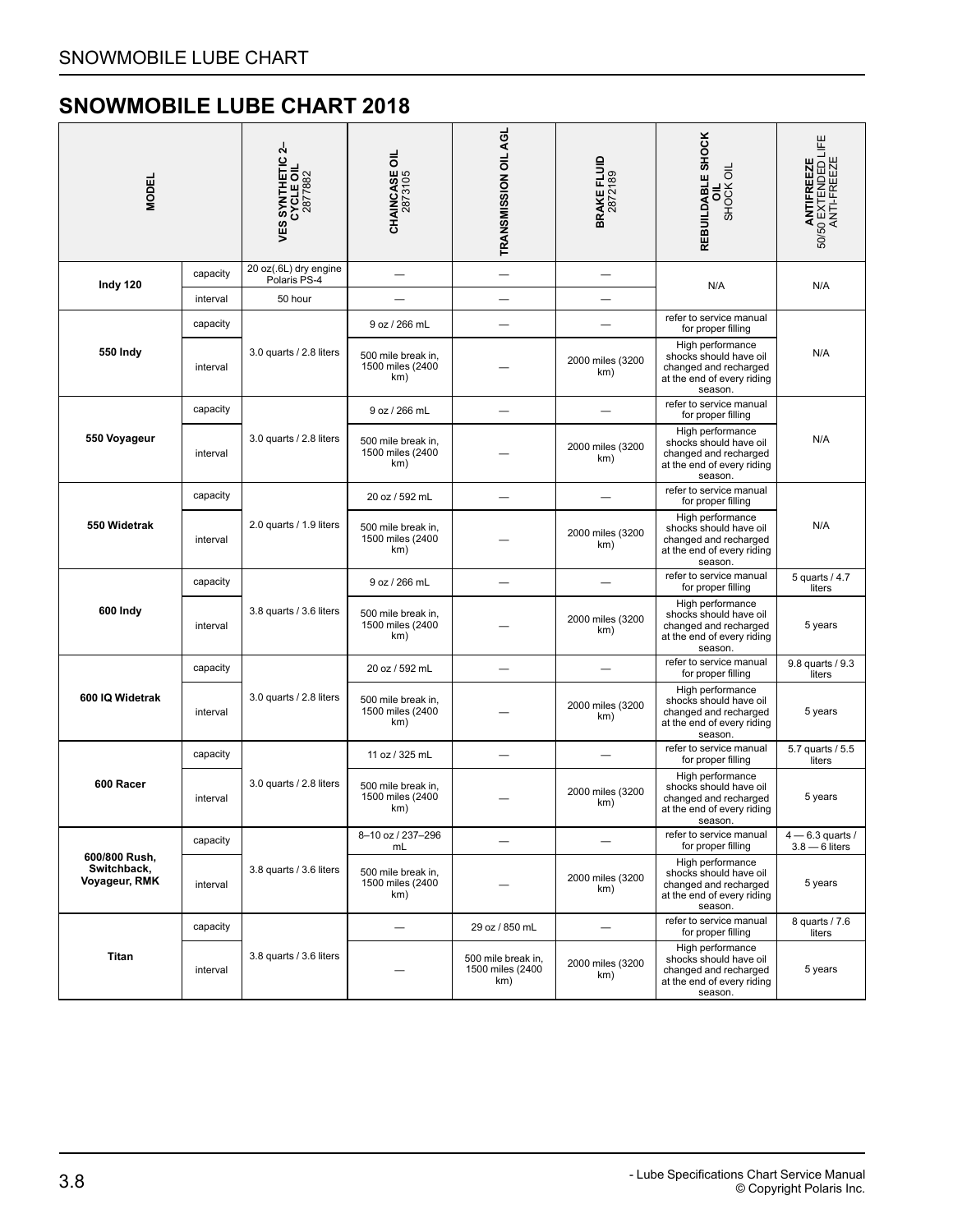**[3](#page-2-0)**

<span id="page-10-0"></span>

| <b>MODEL</b>                                         |          | <b>VES SYNTHETIC 2-<br/>CYCLE OIL</b><br>2877882 | <b>CHAINCASE OIL</b><br>2873105            | <b>BRAKE FLUID</b><br>2872189 | REBUILDABLE SHOCK<br>SHOCK OIL<br>$\equiv$                                                                   | <b>ANTIFREEZE</b><br>50/50 EXTENDED LIFE<br>ANTI-FREEZE |
|------------------------------------------------------|----------|--------------------------------------------------|--------------------------------------------|-------------------------------|--------------------------------------------------------------------------------------------------------------|---------------------------------------------------------|
| Indy 120                                             | capacity | 20 oz(.6L) dry engine<br>Polaris PS-4            |                                            |                               | N/A                                                                                                          | N/A                                                     |
|                                                      | interval | 50 hour                                          |                                            |                               |                                                                                                              |                                                         |
|                                                      | capacity |                                                  | 9 oz / 266 mL                              |                               | refer to service manual<br>for proper filling                                                                |                                                         |
| <b>550 Indy</b>                                      | interval | 3.0 quarts / 2.8 liters                          | 500 mile break in, 1500<br>miles (2400 km) | 2000 miles (3200 km)          | High performance<br>shocks should have oil<br>changed and<br>recharged at the end of<br>every riding season. | N/A                                                     |
|                                                      | capacity |                                                  | 9 oz / 266 mL                              |                               | refer to service manual<br>for proper filling                                                                |                                                         |
| 550 Voyageur                                         | interval | 3.0 quarts / 2.8 liters                          | 500 mile break in, 1500<br>miles (2400 km) | 2000 miles (3200 km)          | High performance<br>shocks should have oil<br>changed and<br>recharged at the end of<br>every riding season. | N/A                                                     |
| capacity<br>550 Widetrak<br>interval                 |          | 2.0 quarts / 1.9 liters                          | 20 oz / 592 mL                             |                               | refer to service manual<br>for proper filling                                                                |                                                         |
|                                                      |          |                                                  | 500 mile break in, 1500<br>miles (2400 km) | 2000 miles (3200 km)          | High performance<br>shocks should have oil<br>changed and<br>recharged at the end of<br>every riding season. | N/A                                                     |
|                                                      | capacity |                                                  | 9 oz / 266 mL                              |                               | refer to service manual<br>for proper filling                                                                | 5 quarts / 4.7 liters                                   |
| 600 Indy                                             | interval | 3.8 quarts / 3.6 liters                          | 500 mile break in, 1500<br>miles (2400 km) | 2000 miles (3200 km)          | High performance<br>shocks should have oil<br>changed and<br>recharged at the end of<br>every riding season. | 5 years                                                 |
|                                                      | capacity |                                                  | 20 oz / 592 mL                             |                               | refer to service manual<br>for proper filling                                                                | 9.8 quarts / 9.3 liters                                 |
| 600 IQ Widetrak                                      | interval | 3.0 quarts / 2.8 liters                          | 500 mile break in, 1500<br>miles (2400 km) | 2000 miles (3200 km)          | High performance<br>shocks should have oil<br>changed and<br>recharged at the end of<br>every riding season. | 5 years                                                 |
|                                                      | capacity |                                                  | 11 oz / 325 mL                             |                               | refer to service manual<br>for proper filling                                                                | 5.7 quarts / 5.5 liters                                 |
| 600 Racer                                            | interval | 3.0 quarts / 2.8 liters                          | 500 mile break in, 1500<br>miles (2400 km) | 2000 miles (3200 km)          | High performance<br>shocks should have oil<br>changed and<br>recharged at the end of<br>every riding season. | 5 years                                                 |
|                                                      | capacity |                                                  | 8-10 oz / 237-296 mL                       | $\sim$                        | refer to service manual<br>for proper filling                                                                | $4 - 6.3$ quarts / $3.8 -$<br>6 liters                  |
| 600/800 Rush,<br>Switchback, Voyageur,<br><b>RMK</b> | interval | 3.8 quarts / 3.6 liters                          | 500 mile break in, 1500<br>miles (2400 km) | 2000 miles (3200 km)          | High performance<br>shocks should have oil<br>changed and<br>recharged at the end of<br>every riding season. | 5 years                                                 |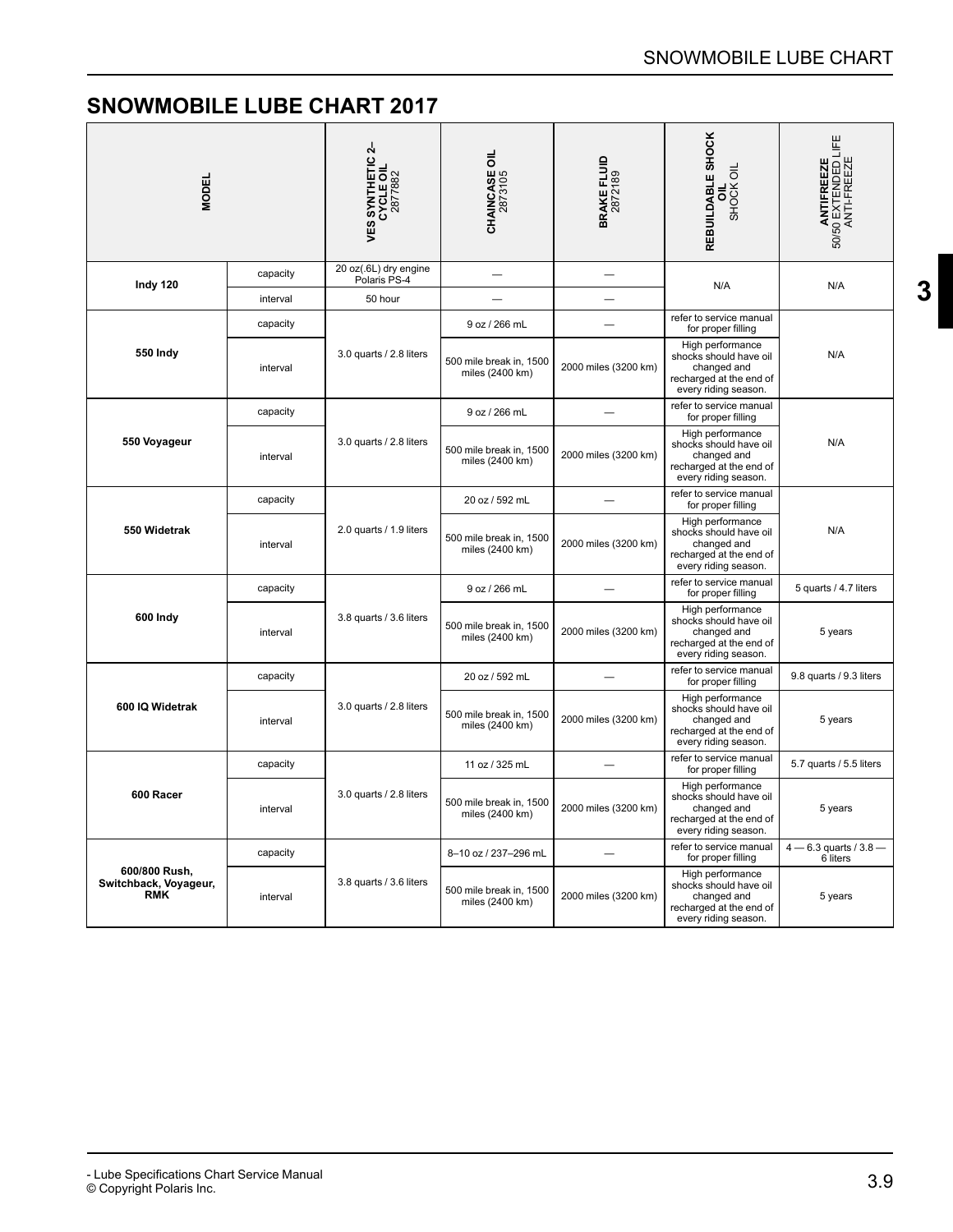<span id="page-11-0"></span>

| <b>MODEL</b>                                         |          | <b>VES SYNTHETIC 2-<br/>CYCLE OIL<br/>2877882</b> | <b>CHAINCASE OIL</b><br>2873105            | <b>BRAKE FLUID</b><br>2872189 | REBUILDABLE SHOCK<br>SHOCK OIL<br>ᇹ                                                                          | <b>ANTIFREEZE</b><br>50/50 EXTENDED LIFE<br>ANTI-FREEZE |
|------------------------------------------------------|----------|---------------------------------------------------|--------------------------------------------|-------------------------------|--------------------------------------------------------------------------------------------------------------|---------------------------------------------------------|
| Indy 120                                             | capacity | 20 oz(.6L) dry engine<br>Polaris PS-4             |                                            | $\overline{\phantom{0}}$      | N/A                                                                                                          | N/A                                                     |
|                                                      | interval | 50 hour                                           |                                            |                               |                                                                                                              |                                                         |
|                                                      | capacity |                                                   | 9 oz / 266 mL                              |                               | refer to service manual<br>for proper filling                                                                |                                                         |
| 550 Indy                                             | interval | 3.0 quarts / 2.8 liters                           | 500 mile break in, 1500<br>miles (2400 km) | 2000 miles (3200 km)          | High performance<br>shocks should have oil<br>changed and<br>recharged at the end of<br>every riding season. | N/A                                                     |
|                                                      | capacity |                                                   | 9 oz / 266 mL                              |                               | refer to service manual<br>for proper filling                                                                |                                                         |
| 550 Voyageur                                         | interval | 3.0 quarts / 2.8 liters                           | 500 mile break in, 1500<br>miles (2400 km) | 2000 miles (3200 km)          | High performance<br>shocks should have oil<br>changed and<br>recharged at the end of<br>every riding season. | N/A                                                     |
| 550 Widetrak                                         | capacity | 2.0 quarts / 1.9 liters                           | 20 oz / 592 mL                             |                               | refer to service manual<br>for proper filling                                                                |                                                         |
|                                                      | interval |                                                   | 500 mile break in, 1500<br>miles (2400 km) | 2000 miles (3200 km)          | High performance<br>shocks should have oil<br>changed and<br>recharged at the end of<br>every riding season. | N/A                                                     |
|                                                      | capacity |                                                   | 9 oz / 266 mL                              |                               | refer to service manual<br>for proper filling                                                                | 5 quarts / 4.7 Liters                                   |
| 600 / 800 Indy                                       | interval | 3.8 quarts / 3.6 liters                           | 500 mile break in, 1500<br>miles (2400 km) | 2000 miles (3200 km)          | High performance<br>shocks should have oil<br>changed and<br>recharged at the end of<br>every riding season. | 5 years                                                 |
|                                                      | capacity |                                                   | 20 oz / 592 mL                             |                               | refer to service manual<br>for proper filling                                                                | 9.8 quarts / 9.3 liters                                 |
| 600 IQ Widetrak                                      | interval | 3.0 quarts / 2.8 liters                           | 500 mile break in, 1500<br>miles (2400 km) | 2000 miles (3200 km)          | High performance<br>shocks should have oil<br>changed and<br>recharged at the end of<br>every riding season. | 5 years                                                 |
|                                                      | capacity |                                                   | 11 oz / 325 mL                             |                               | refer to service manual<br>for proper filling                                                                | 5.7 quarts / 5.5 liters                                 |
| 600 Racer                                            | interval | 3.0 quarts / 2.8 liters                           | 500 mile break in, 1500<br>miles (2400 km) | 2000 miles (3200 km)          | High performance<br>shocks should have oil<br>changed and<br>recharged at the end of<br>every riding season. | 5 years                                                 |
|                                                      | capacity |                                                   | 8-10 oz / 237-296 mL                       |                               | refer to service manual<br>for proper filling                                                                | $4 - 6.3$ quarts / $3.8 - 6$<br>liters                  |
| 600/800 Rush,<br>Switchback, Voyageur,<br><b>RMK</b> | interval | 3.8 quarts / 3.6 liters                           | 500 mile break in, 1500<br>miles (2400 km) | 2000 miles (3200 km)          | High performance<br>shocks should have oil<br>changed and<br>recharged at the end of<br>every riding season. | 5 years                                                 |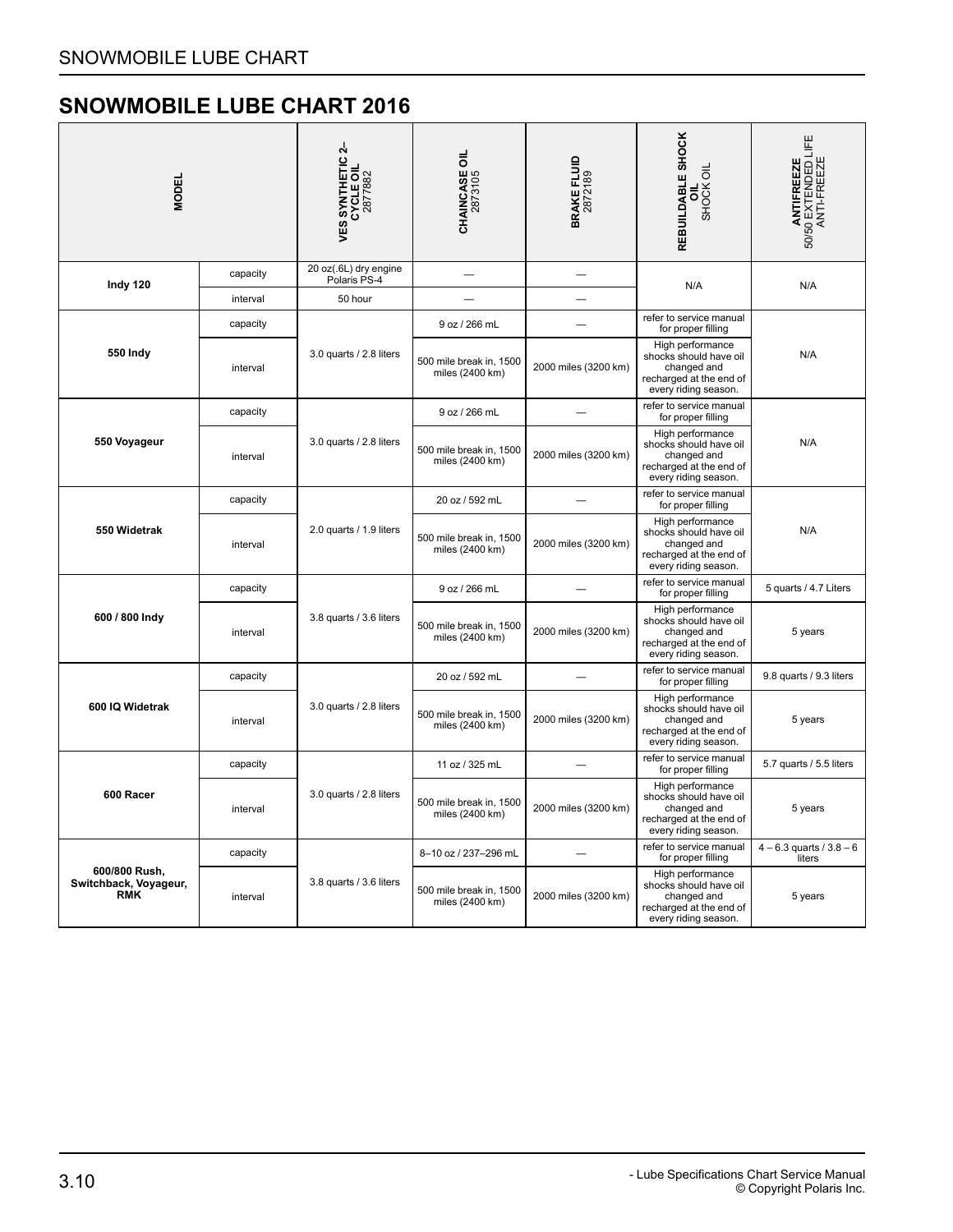<span id="page-12-0"></span>

| <b>MODEL</b>                                         |          | <b>VES SYNTHETIC 2-<br/>CYCLE OIL</b><br>2877882 | <b>CHAINCASE OIL</b><br>2873105            | <b>BRAKE FLUID</b><br>2872189 | REBUILDABLE SHOCK<br>SHOCK OIL                                                                               | <b>ANTIFREEZE</b><br>50/50 EXTENDED LIFE<br>ANTI-FREEZE |
|------------------------------------------------------|----------|--------------------------------------------------|--------------------------------------------|-------------------------------|--------------------------------------------------------------------------------------------------------------|---------------------------------------------------------|
| Indy 120                                             | capacity | 20 oz(.6L) dry engine<br>Polaris PS-4            |                                            | ÷,                            | N/A                                                                                                          | N/A                                                     |
|                                                      | interval | 50 hour                                          |                                            |                               |                                                                                                              |                                                         |
|                                                      | capacity |                                                  | 9 oz / 266 mL                              |                               | refer to service manual<br>for proper filling                                                                |                                                         |
| 550 Indy                                             | interval | 3.0 quarts / 2.8 liters                          | 500 mile break in, 1500<br>miles (2400 km) | 2000 miles (3200 km)          | High performance<br>shocks should have oil<br>changed and<br>recharged at the end of<br>every riding season. | N/A                                                     |
|                                                      | capacity |                                                  | 9 oz / 266 mL                              |                               | refer to service manual<br>for proper filling                                                                |                                                         |
| 550 Voyageur                                         | interval | 3.0 quarts / 2.8 liters                          | 500 mile break in, 1500<br>miles (2400 km) | 2000 miles (3200 km)          | High performance<br>shocks should have oil<br>changed and<br>recharged at the end of<br>every riding season. | N/A                                                     |
| 550 Widetrak                                         | capacity | 2.0 quarts / 1.9 liters                          | 20 oz / 592 mL                             |                               | refer to service manual<br>for proper filling                                                                | N/A                                                     |
|                                                      | interval |                                                  | 500 mile break in, 1500<br>miles (2400 km) | 2000 miles (3200 km)          | High performance<br>shocks should have oil<br>changed and<br>recharged at the end of<br>every riding season. |                                                         |
|                                                      | capacity |                                                  | 9 oz / 266 mL                              |                               | refer to service manual<br>for proper filling                                                                |                                                         |
| 600 Indy                                             | interval | 3.8 quarts / 3.6 liters                          | 500 mile break in, 1500<br>miles (2400 km) | 2000 miles (3200 km)          | High performance<br>shocks should have oil<br>changed and<br>recharged at the end of<br>every riding season. | 5 years                                                 |
|                                                      | capacity |                                                  | 20 oz / 592 mL                             |                               | refer to service manual<br>for proper filling                                                                |                                                         |
| 600 IQ Widetrak                                      | interval | 3.0 quarts / 2.8 liters                          | 500 mile break in, 1500<br>miles (2400 km) | 2000 miles (3200 km)          | High performance<br>shocks should have oil<br>changed and<br>recharged at the end of<br>every riding season. | 5 years                                                 |
|                                                      | capacity |                                                  | 11 oz / 325 mL                             |                               | refer to service manual<br>for proper filling                                                                |                                                         |
| 600 Racer                                            | interval | 3.0 quarts / 2.8 liters                          | 500 mile break in, 1500<br>miles (2400 km) | 2000 miles (3200 km)          | High performance<br>shocks should have oil<br>changed and<br>recharged at the end of<br>every riding season. | 5 years                                                 |
|                                                      | capacity |                                                  | 8-10 oz / 237-296 mL                       |                               | refer to service manual<br>for proper filling                                                                | $\overline{\phantom{0}}$                                |
| 600/800 Rush,<br>Switchback, Voyageur,<br><b>RMK</b> | interval | 3.8 quarts / 3.6 liters                          | 500 mile break in, 1500<br>miles (2400 km) | 2000 miles (3200 km)          | High performance<br>shocks should have oil<br>changed and<br>recharged at the end of<br>every riding season. | 5 years                                                 |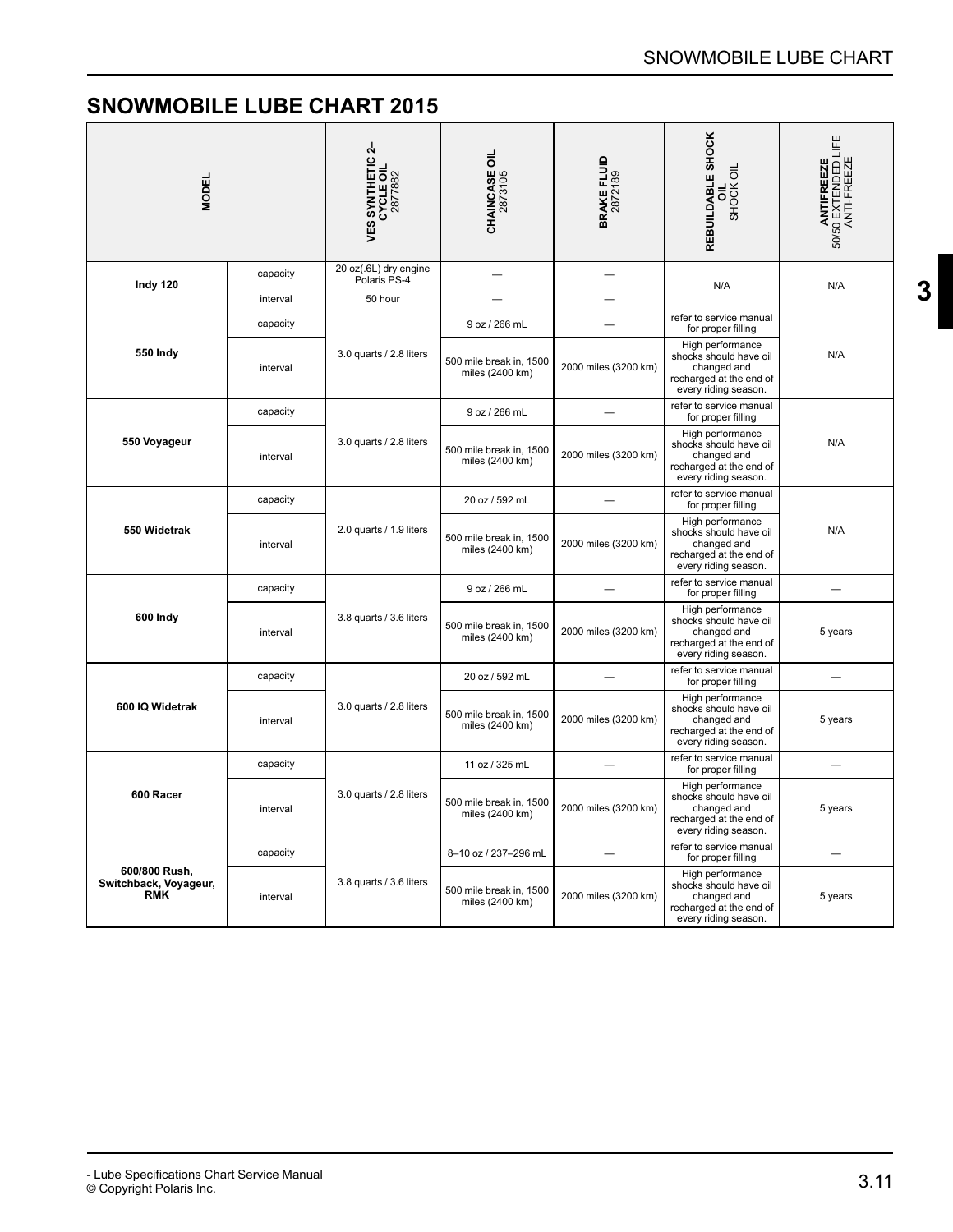<span id="page-13-0"></span>

| <b>MODEL</b>                                         |          | *UNLESS OTHERWISE<br>*UNLESS OTHERWISE<br>STATED<br>4<br><b>VES SYNTHETIC</b><br>CYCLE OIL | <b>CHAINCASE OIL</b><br>2873105            | <b>BRAKE FLUID</b><br>2872189 | REBUILDABLE SHOCK<br>SHOCK OIL<br>ᇹ                                                                          | ANTIFREEZE<br>50/50 EXTENDED LIFE<br>ANTI-FREEZE |
|------------------------------------------------------|----------|--------------------------------------------------------------------------------------------|--------------------------------------------|-------------------------------|--------------------------------------------------------------------------------------------------------------|--------------------------------------------------|
| Indy 120                                             | capacity | 20 oz(.6L) dry engine<br>*Polaris PS-4                                                     |                                            | ÷                             | N/A                                                                                                          | N/A                                              |
|                                                      | interval | 50 hour                                                                                    |                                            |                               |                                                                                                              |                                                  |
|                                                      | capacity |                                                                                            | 9 oz / 266 mL                              |                               | refer to service manual<br>for proper filling                                                                |                                                  |
| 550 Indy                                             | interval | 3.0 quarts / 2.8 liters                                                                    | 500 mile break in, 1500<br>miles (2400 km) | 2000 miles (3200 km)          | High performance<br>shocks should have oil<br>changed and<br>recharged at the end of<br>every riding season. | N/A                                              |
|                                                      | capacity |                                                                                            | 9 oz / 266 mL                              |                               | refer to service manual<br>for proper filling                                                                |                                                  |
| 550 Voyageur                                         | interval | 3.0 quarts / 2.8 liters                                                                    | 500 mile break in, 1500<br>miles (2400 km) | 2000 miles (3200 km)          | High performance<br>shocks should have oil<br>changed and<br>recharged at the end of<br>every riding season. | N/A                                              |
|                                                      | capacity |                                                                                            | 20 oz / 592 mL                             |                               | refer to service manual<br>for proper filling                                                                | 3.4 quarts / 3.2 liters                          |
| <b>EDGE / Widetrak</b>                               | interval | 2.0 quarts / 1.9 liters                                                                    | 500 mile break in, 1500<br>miles (2400 km) | 2000 miles (3200 km)          | High performance<br>shocks should have oil<br>changed and<br>recharged at the end of<br>every riding season. | 5 years                                          |
|                                                      | capacity |                                                                                            | 9 oz / 266 mL                              |                               | refer to service manual<br>for proper filling                                                                | 5 quarts / 4.7 liters                            |
| 600 Indy                                             | interval | 3.8 quarts / 3.6 liters                                                                    | 500 mile break in, 1500<br>miles (2400 km) | 2000 miles (3200 km)          | High performance<br>shocks should have oil<br>changed and<br>recharged at the end of<br>every riding season. | 5 years                                          |
|                                                      | capacity | 3 quarts / 2.8 liters<br>*Polaris PS-4                                                     | 9 oz / 266 mL                              |                               | refer to service manual<br>for proper filling                                                                | 7.8 quarts / 7.4 liters                          |
| <b>Turbo IQ LXT</b>                                  | interval | 1500 miles / 2400 km                                                                       | 500 mile break in, 1500<br>miles (2400 km) | 2000 miles (3200 km)          | High performance<br>shocks should have oil<br>changed and<br>recharged at the end of<br>every riding season. | 5 years                                          |
|                                                      | capacity |                                                                                            | 20 oz / 592 mL                             |                               | refer to service manual<br>for proper filling                                                                | 9.8 quarts / 9.3 liters                          |
| 600 IQ Widetrak                                      | interval | 3.0 quarts / 2.8 liters                                                                    | 500 mile break in, 1500<br>miles (2400 km) | 2000 miles (3200 km)          | High performance<br>shocks should have oil<br>changed and<br>recharged at the end of<br>every riding season. | 5 years                                          |
|                                                      | capacity |                                                                                            | 9 oz. / 266.2 mL                           | —                             | refer to service manual<br>for proper filling                                                                | 5.7 quarts / 5.4 liters                          |
| 600 IQ Racer                                         | interval | 3.0 quarts / 2.8 liters                                                                    | 500 mile break in, 1500<br>miles (2400 km) | 2000 miles (3200 km)          | High performance<br>shocks should have oil<br>changed and<br>recharged at the end of<br>every riding season. | 5 years                                          |
|                                                      | capacity |                                                                                            | 8-10 oz / 237-296 mL                       |                               | refer to service manual<br>for proper filling                                                                | 5 quarts / 4.7 liters                            |
| 600/800 Rush,<br>Switchback, Voyageur,<br><b>RMK</b> | interval | 3.8 quarts / 3.6 liters                                                                    | 500 mile break in, 1500<br>miles (2400 km) | 2000 miles (3200 km)          | High performance<br>shocks should have oil<br>changed and<br>recharged at the end of<br>every riding season. | 5 years                                          |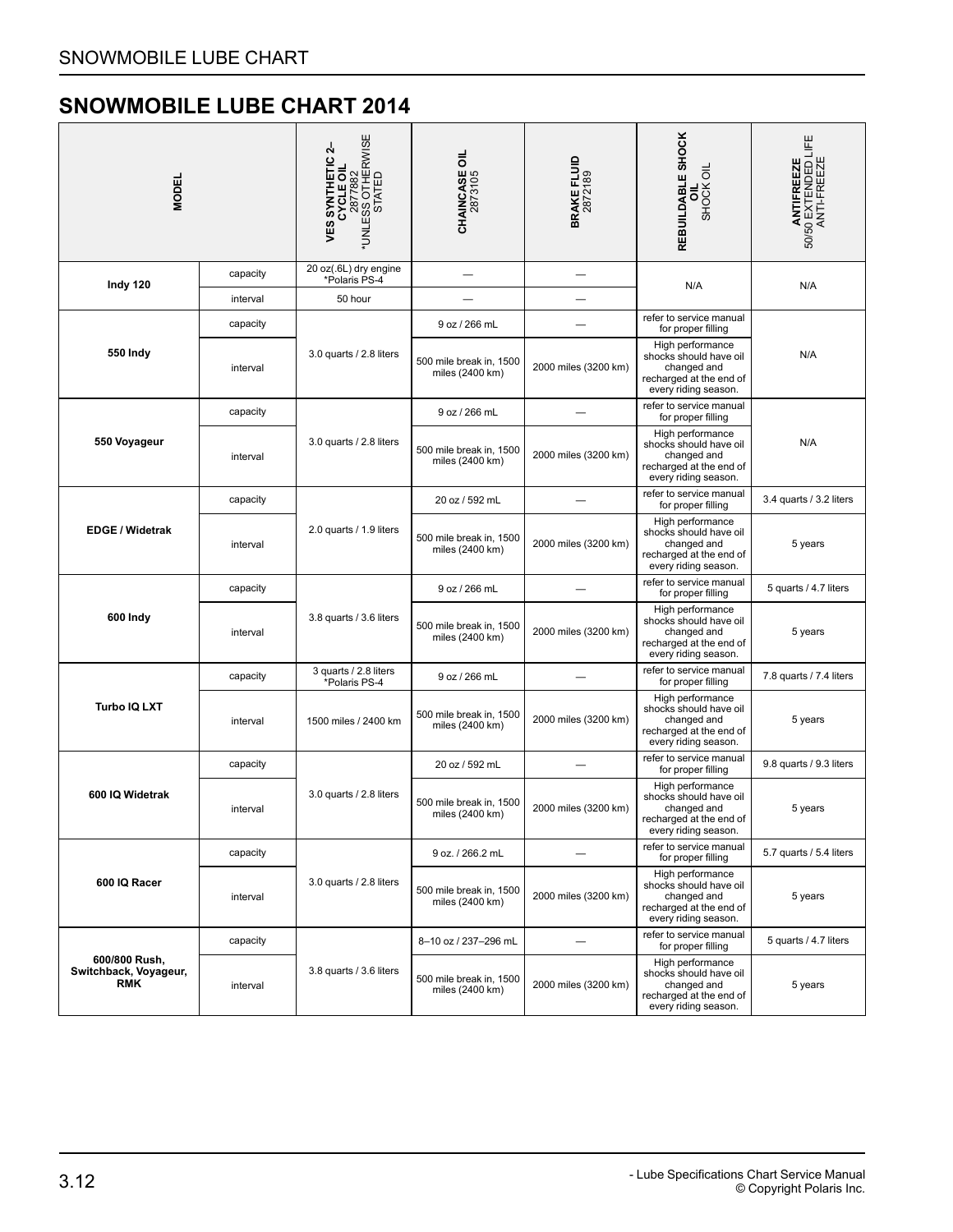**[3](#page-2-0)**

<span id="page-14-0"></span>

| <b>MODEL</b>                                         |          | <b>VES SYNTHETIC 2-<br/>CYCLE OIL</b><br>2877882<br>*UNLESS OTHERWISE<br>*UNLESS OTHERWISE | <b>CHAINCASE OIL</b><br>2873105            | <b>BRAKE FLUID</b><br>2872189 | REBUILDABLE SHOCK<br>SHOCK OIL                                                                               | <b>ANTIFREEZE</b><br>50/50 EXTENDED LIFE<br>ANTI-FREEZE |
|------------------------------------------------------|----------|--------------------------------------------------------------------------------------------|--------------------------------------------|-------------------------------|--------------------------------------------------------------------------------------------------------------|---------------------------------------------------------|
| Indy 120                                             | capacity | 20 oz(.6L) dry engine<br>*Polaris PS-4                                                     |                                            |                               | N/A                                                                                                          | N/A                                                     |
|                                                      | interval | 50 hour                                                                                    |                                            |                               |                                                                                                              |                                                         |
|                                                      | capacity |                                                                                            | 20 oz / 592 mL                             |                               | refer to service manual<br>for proper filling                                                                | 3.4 quarts / 3.2 liters                                 |
| <b>EDGE / Widetrak</b>                               | interval | 2.0 quarts / 1.9 liters                                                                    | 500 mile break in, 1500<br>miles (2400 km) | 2000 miles (3200 km)          | High performance<br>shocks should have oil<br>changed and<br>recharged at the end of<br>every riding season. | 5 years                                                 |
|                                                      | capacity | 3 quarts / 2.8 liters<br>*Polaris PS-4                                                     | 9 oz / 266 mL                              |                               | refer to service manual<br>for proper filling                                                                | 7.8 quarts / 7.4 liters                                 |
| Turbo IQ LXT                                         | interval | 1500 miles / 2400 km                                                                       | 500 mile break in, 1500<br>miles (2400 km) | 2000 miles (3200 km)          | High performance<br>shocks should have oil<br>changed and<br>recharged at the end of<br>every riding season. | 5 years                                                 |
|                                                      | capacity | 2.5 quarts / 2.3 liters<br>*Polaris PS-4                                                   | 20 oz / 592 mL                             |                               | refer to service manual<br>for proper filling                                                                | 8.9 quarts / 8.4 liters                                 |
| FS IQ Widetrak                                       | interval | 1500 miles / 2400 km                                                                       | 500 mile break in, 1500<br>miles (2400 km) | 2000 miles (3200 km)          | High performance<br>shocks should have oil<br>changed and<br>recharged at the end of<br>every riding season. | 5 years                                                 |
|                                                      | capacity | 3 quarts / 2.8 liters                                                                      | 11 oz / 325 mL                             |                               | refer to service manual<br>for proper filling                                                                |                                                         |
| 550 IQ LXT / Shift / Shift<br>136                    | interval |                                                                                            | 500 mile break in, 1500<br>miles (2400 km) | 2000 miles (3200 km)          | High performance<br>shocks should have oil<br>changed and<br>recharged at the end of<br>every riding season. | N/A                                                     |
|                                                      | capacity |                                                                                            | 11 oz / 325 mL                             |                               | refer to service manual<br>for proper filling                                                                | 7 quarts / 6.6 liters                                   |
| 600 IQ LXT                                           | intreval | 3.4 quarts / 3.2 liters                                                                    | 500 mile break in, 1500<br>miles (2400 km) | 2000 miles (3200 km)          | High performance<br>shocks should have oil<br>changed and<br>recharged at the end of<br>every riding season. | 5 years                                                 |
|                                                      | capacity |                                                                                            | 20 oz / 592 mL                             |                               | refer to service manual<br>for proper filling                                                                | 9.8 quarts / 9.3 liters                                 |
| 600 IQ Widetrak                                      | interval | 3.0 quarts / 2.8 liters                                                                    | 500 mile break in, 1500<br>miles (2400 km) | 2000 miles (3200 km)          | High performance<br>shocks should have oil<br>changed and<br>recharged at the end of<br>every riding season. | 5 years                                                 |
|                                                      | capacity |                                                                                            | 11 oz. / 325.3 mL                          |                               | refer to service manual<br>for proper filling                                                                | 5.3 quarts / 5 liters                                   |
| 600 IQ Racer                                         | interval | 3.0 quarts / 2.8 liters                                                                    | 500 mile break in, 1500<br>miles (2400 km) | 2000 miles (3200 km)          | High performance<br>shocks should have oil<br>changed and<br>recharged at the end of<br>every riding season. | 5 years                                                 |
|                                                      | capacity |                                                                                            | 8-10 oz / 237-296 mL                       | $\overline{\phantom{0}}$      | refer to service manual<br>for proper filling                                                                | 5 quarts / 4.7 liters                                   |
| 600/800 Rush,<br>Switchback, Voyageur,<br><b>RMK</b> | interval | 3.8 quarts / 3.6 liters                                                                    | 500 mile break in, 1500<br>miles (2400 km) | 2000 miles (3200 km)          | High performance<br>shocks should have oil<br>changed and<br>recharged at the end of<br>every riding season. | 5 years                                                 |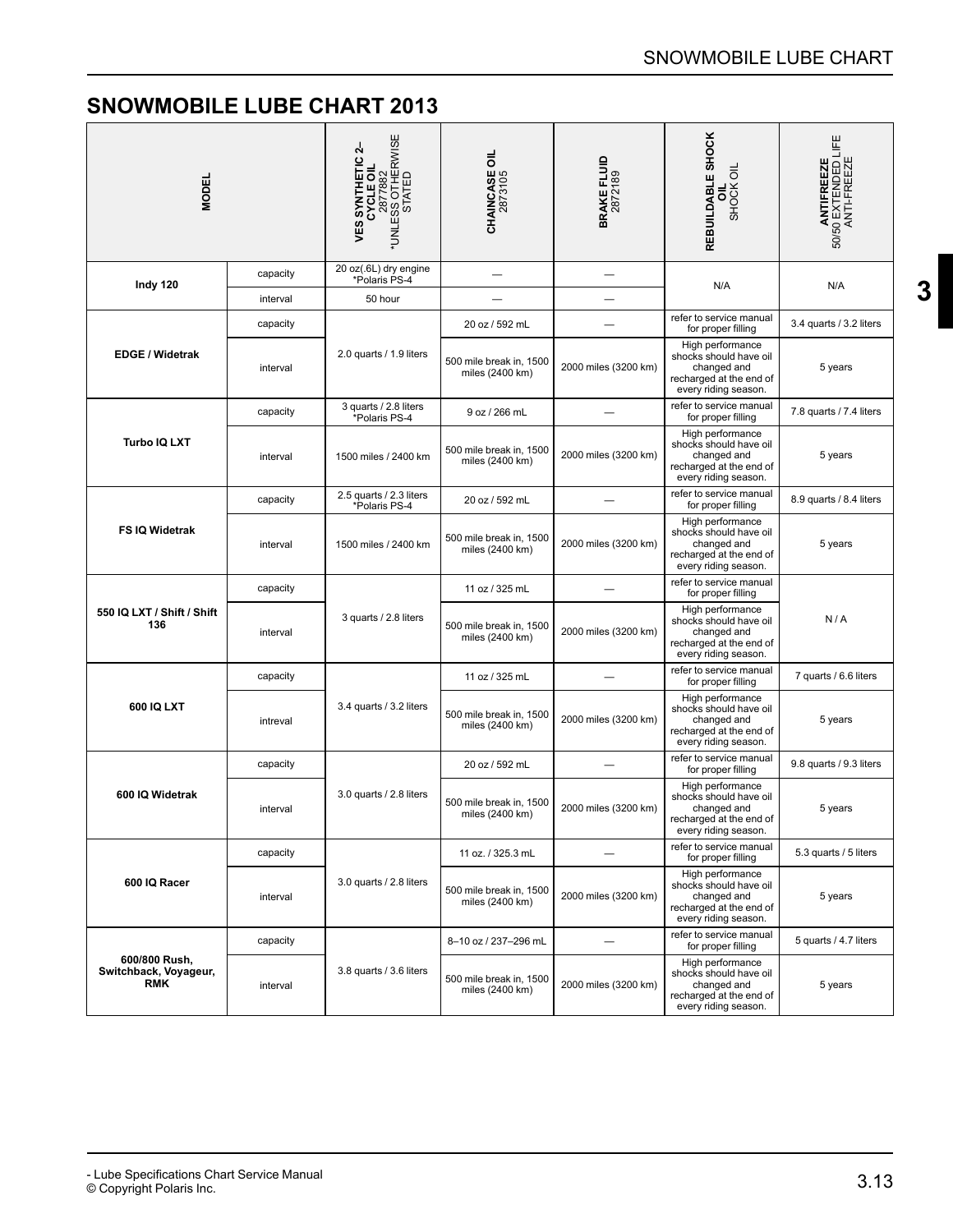<span id="page-15-0"></span>

| <b>MODEL</b>                                         |          | *UNLESS OTHERWISE<br>STATED<br>STATED<br>4<br><b>VES SYNTHETIC</b><br>CYCLE OIL | <b>CHAINCASE OIL</b><br>2873105            | <b>BRAKE FLUID</b><br>2872189 | REBUILDABLE SHOCK<br>SHOCK OIL                                                                               | <b>ANTIFREEZE</b><br>50/50 EXTENDED LIFE<br>ANTI-FREEZE   |
|------------------------------------------------------|----------|---------------------------------------------------------------------------------|--------------------------------------------|-------------------------------|--------------------------------------------------------------------------------------------------------------|-----------------------------------------------------------|
| Indy 120                                             | capacity | 20 oz(.6L) dry engine<br>*Polaris PS-4                                          |                                            |                               | N/A                                                                                                          | N/A                                                       |
|                                                      | interval | 50 hour                                                                         |                                            |                               |                                                                                                              |                                                           |
|                                                      | capacity |                                                                                 | 20 oz / 592 mL                             |                               | refer to service manual<br>for proper filling                                                                | 3.4 quarts / 3.2 liters                                   |
| <b>EDGE / Widetrak</b>                               | interval | 2.0 quarts / 1.9 liters                                                         | 500 mile break in, 1500<br>miles (2400 km) | 2000 miles (3200 km)          | High performance<br>shocks should have oil<br>changed and<br>recharged at the end of<br>every riding season. | 5 years                                                   |
|                                                      | capacity |                                                                                 | 9 oz / 266 mL                              |                               | refer to service manual<br>for proper filling                                                                | 5 quarts / 4.7 liters                                     |
| 600 Indy                                             | interval | 3.8 quarts / 3.6 liters                                                         | 500 mile break in, 1500<br>miles (2400 km) | 2000 miles (3200 km)          | High performance<br>shocks should have oil<br>changed and<br>recharged at the end of<br>every riding season. | 5 years                                                   |
|                                                      | capacity | 3 quarts / 2.8 liters<br>*Polaris PS-4                                          | 9 oz / 266 mL                              |                               | refer to service manual<br>for proper filling                                                                | 7.8 quarts / 7.4 liters<br>LX: 9.6 quarts / 9.1<br>liters |
| Turbo IQ / IQ LXT /LX                                | interval | 1500 miles / 2400 km                                                            | 500 mile break in, 1500<br>miles (2400 km) | 2000 miles (3200 km)          | High performance<br>shocks should have oil<br>changed and<br>recharged at the end of<br>every riding season. | 5 years                                                   |
|                                                      | capacity | 2.5 quarts / 2.3 liters<br>*Polaris PS-4                                        | 20 oz / 592 mL                             |                               | refer to service manual<br>for proper filling                                                                | 8.9 quarts / 8.4 liters                                   |
| FS IQ Widetrak                                       | interval | 1500 miles / 2400 km                                                            | 500 mile break in, 1500<br>miles (2400 km) | 2000 miles (3200 km)          | High performance<br>shocks should have oil<br>changed and<br>recharged at the end of<br>every riding season. | 5 years                                                   |
|                                                      | capacity |                                                                                 | 11 oz / 325 mL                             |                               | refer to service manual<br>for proper filling                                                                |                                                           |
| 550 IQ LXT / Shift / Shift<br>136                    | interval | 3 quarts / 2.8 liters                                                           | 500 mile break in, 1500<br>miles (2400 km) | 2000 miles (3200 km)          | High performance<br>shocks should have oil<br>changed and<br>recharged at the end of<br>every riding season. | N/A                                                       |
|                                                      | capacity |                                                                                 | 11 oz / 325 mL                             |                               | refer to service manual<br>for proper filling                                                                | 7 quarts / 6.6 liters                                     |
| 600 IQ LXT                                           | intreval | 3.4 quarts / 3.2 liters                                                         | 500 mile break in, 1500<br>miles (2400 km) | 2000 miles (3200 km)          | High performance<br>shocks should have oil<br>changed and<br>recharged at the end of<br>every riding season. | 5 years                                                   |
|                                                      | capacity |                                                                                 | 20 oz / 592 mL                             |                               | refer to service manual<br>for proper filling                                                                | 9.8 quarts / 9.3 liters                                   |
| 600 IQ Widetrak                                      | interval | 3.0 quarts / 2.8 liters                                                         | 500 mile break in, 1500<br>miles (2400 km) | 2000 miles (3200 km)          | High performance<br>shocks should have oil<br>changed and<br>recharged at the end of<br>every riding season. | 5 years                                                   |
|                                                      | capacity |                                                                                 | 11 oz. / 325.3 mL                          |                               | refer to service manual<br>for proper filling                                                                | 5.3 quarts / 5 liters                                     |
| 600 IQ Racer                                         | interval | 3.0 quarts / 2.8 liters                                                         | 500 mile break in, 1500<br>miles (2400 km) | 2000 miles (3200 km)          | High performance<br>shocks should have oil<br>changed and<br>recharged at the end of<br>every riding season. | 5 years                                                   |
|                                                      | capacity |                                                                                 | 8-10 oz / 237-296 mL                       |                               | refer to service manual<br>for proper filling                                                                | 5 quarts / 4.7 liters                                     |
| 600/800 Rush,<br>Switchback, Voyageur,<br><b>RMK</b> | interval | 3.8 quarts / 3.6 liters                                                         | 500 mile break in, 1500<br>miles (2400 km) | 2000 miles (3200 km)          | High performance<br>shocks should have oil<br>changed and<br>recharged at the end of<br>every riding season. | 5 years                                                   |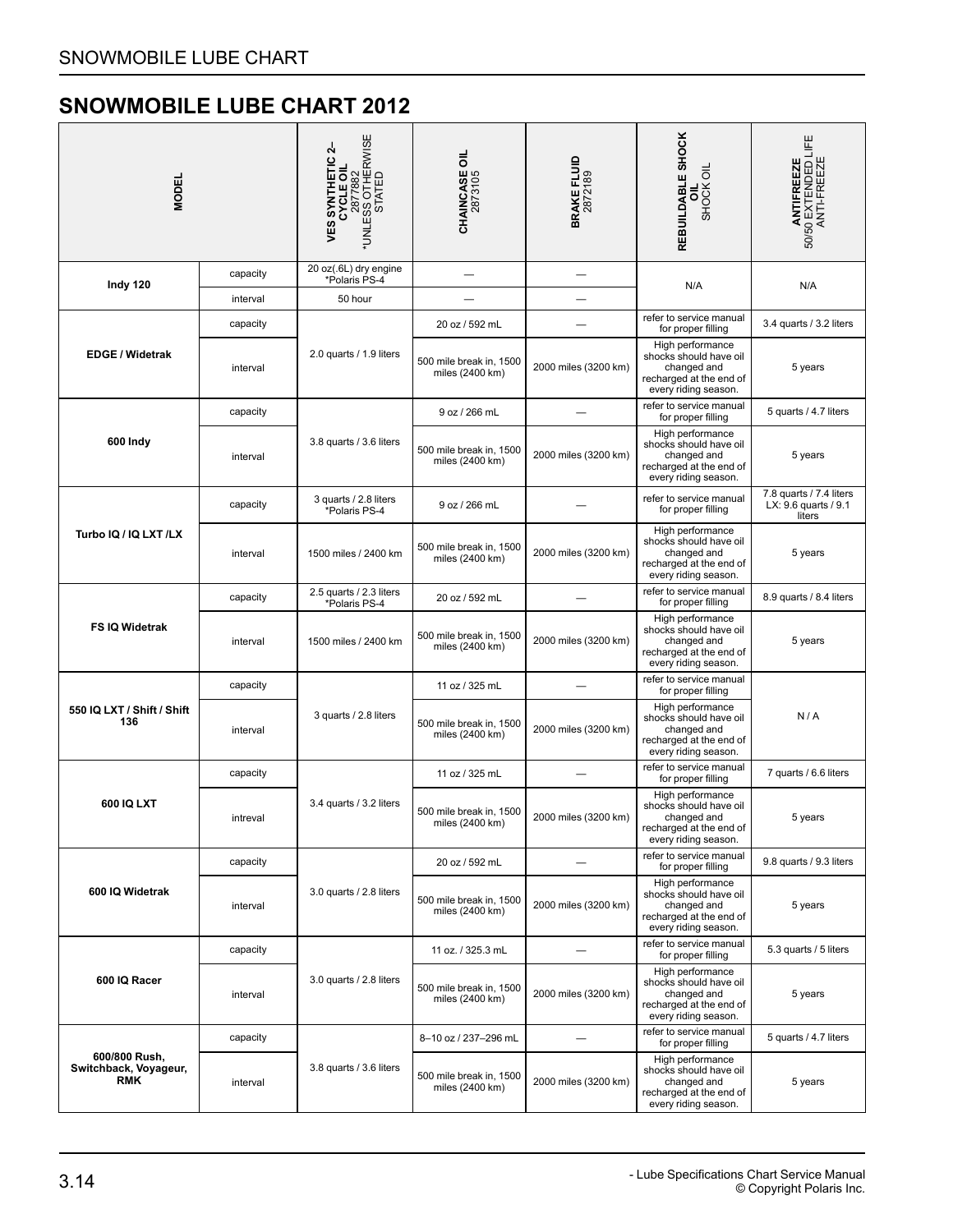<span id="page-16-0"></span>

| <b>MODEL</b>                                         |          | *UNLESS OTHERWISE<br>*UNLESS OTHERWISE<br>STATED<br>4<br><b>VES SYNTHETIC</b><br>CYCLE OIL | <b>CHAINCASE OIL</b><br>2873105            | <b>BRAKE FLUID</b><br>2872189 | REBUILDABLE SHOCK<br>SHOCK OIL                                                                               | <b>ANTIFREEZE</b><br>50/50 EXTENDED LIFE<br>ANTI-FREEZE       |
|------------------------------------------------------|----------|--------------------------------------------------------------------------------------------|--------------------------------------------|-------------------------------|--------------------------------------------------------------------------------------------------------------|---------------------------------------------------------------|
| Indy 120                                             | capacity | 20 oz(.6L) dry engine<br>*Polaris PS-4                                                     |                                            |                               | N/A                                                                                                          | N/A                                                           |
|                                                      | interval | 50 hour                                                                                    |                                            |                               |                                                                                                              |                                                               |
|                                                      | capacity |                                                                                            | 20 oz / 592 mL                             |                               | refer to service manual<br>for proper filling                                                                | 3.4 quarts / 3.2 liters                                       |
| <b>EDGE / Widetrak</b>                               | interval | 2.0 quarts / 1.9 liters                                                                    | 500 mile break in, 1500<br>miles (2400 km) | 2000 miles (3200 km)          | High performance<br>shocks should have oil<br>changed and<br>recharged at the end of<br>every riding season. | 5 years                                                       |
|                                                      | capacity | 3 quarts / 2.8 liters<br>*Polaris PS-4                                                     | 9 oz / 266 mL                              |                               | refer to service manual<br>for proper filling                                                                | 7.8 quarts / 7.4 liters<br>LX: $9.6$ quarts / $9.1$<br>liters |
| Turbo IQ / IQ LXT /LX                                | interval | 1500 miles / 2400 km                                                                       | 500 mile break in, 1500<br>miles (2400 km) | 2000 miles (3200 km)          | High performance<br>shocks should have oil<br>changed and<br>recharged at the end of<br>every riding season. | 5 years                                                       |
|                                                      | capacity | 2.5 quarts / 2.3 liters<br>*Polaris PS-4                                                   | 20 oz / 592 mL                             |                               | refer to service manual<br>for proper filling                                                                | 8.9 quarts / 8.4 liters                                       |
| FS IQ Widetrak                                       | interval | 1500 miles / 2400 km                                                                       | 500 mile break in, 1500<br>miles (2400 km) | 2000 miles (3200 km)          | High performance<br>shocks should have oil<br>changed and<br>recharged at the end of<br>every riding season. | 5 years                                                       |
|                                                      | capacity | 3 quarts / 2.8 liters                                                                      | 11 oz / 325 mL                             |                               | refer to service manual<br>for proper filling                                                                |                                                               |
| 550 IQ LXT / Shift / Shift<br>136                    | interval |                                                                                            | 500 mile break in, 1500<br>miles (2400 km) | 2000 miles (3200 km)          | High performance<br>shocks should have oil<br>changed and<br>recharged at the end of<br>every riding season. | N/A                                                           |
|                                                      | capacity |                                                                                            | 11 oz / 325 mL                             |                               | refer to service manual<br>for proper filling                                                                | 7 quarts / 6.6 liters                                         |
| 600 IQ LXT                                           | intreval | 3.4 quarts / 3.2 liters                                                                    | 500 mile break in, 1500<br>miles (2400 km) | 2000 miles (3200 km)          | High performance<br>shocks should have oil<br>changed and<br>recharged at the end of<br>every riding season. | 5 years                                                       |
|                                                      | capacity |                                                                                            | 20 oz / 592 mL                             |                               | refer to service manual<br>for proper filling                                                                | 9.8 quarts / 9.3 liters                                       |
| 600 IQ Widetrak                                      | interval | 3.0 quarts / 2.8 liters                                                                    | 500 mile break in, 1500<br>miles (2400 km) | 2000 miles (3200 km)          | High performance<br>shocks should have oil<br>changed and<br>recharged at the end of<br>every riding season. | 5 years                                                       |
|                                                      | capacity |                                                                                            | 11 oz. / 325.3 mL                          |                               | refer to service manual<br>for proper filling                                                                | 5.3 quarts / 5 liters                                         |
| 600 IQ Racer                                         | interval | 3.0 quarts / 2.8 liters                                                                    | 500 mile break in, 1500<br>miles (2400 km) | 2000 miles (3200 km)          | High performance<br>shocks should have oil<br>changed and<br>recharged at the end of<br>every riding season. | 5 years                                                       |
|                                                      | capacity |                                                                                            | 8-10 oz / 237-296 mL                       |                               | refer to service manual<br>for proper filling                                                                | 5 quarts / 4.7 liters                                         |
| 600/800 Rush,<br>Switchback, Voyageur,<br><b>RMK</b> | interval | 3.8 quarts / 3.6 liters                                                                    | 500 mile break in, 1500<br>miles (2400 km) | 2000 miles (3200 km)          | High performance<br>shocks should have oil<br>changed and<br>recharged at the end of<br>every riding season. | 5 years                                                       |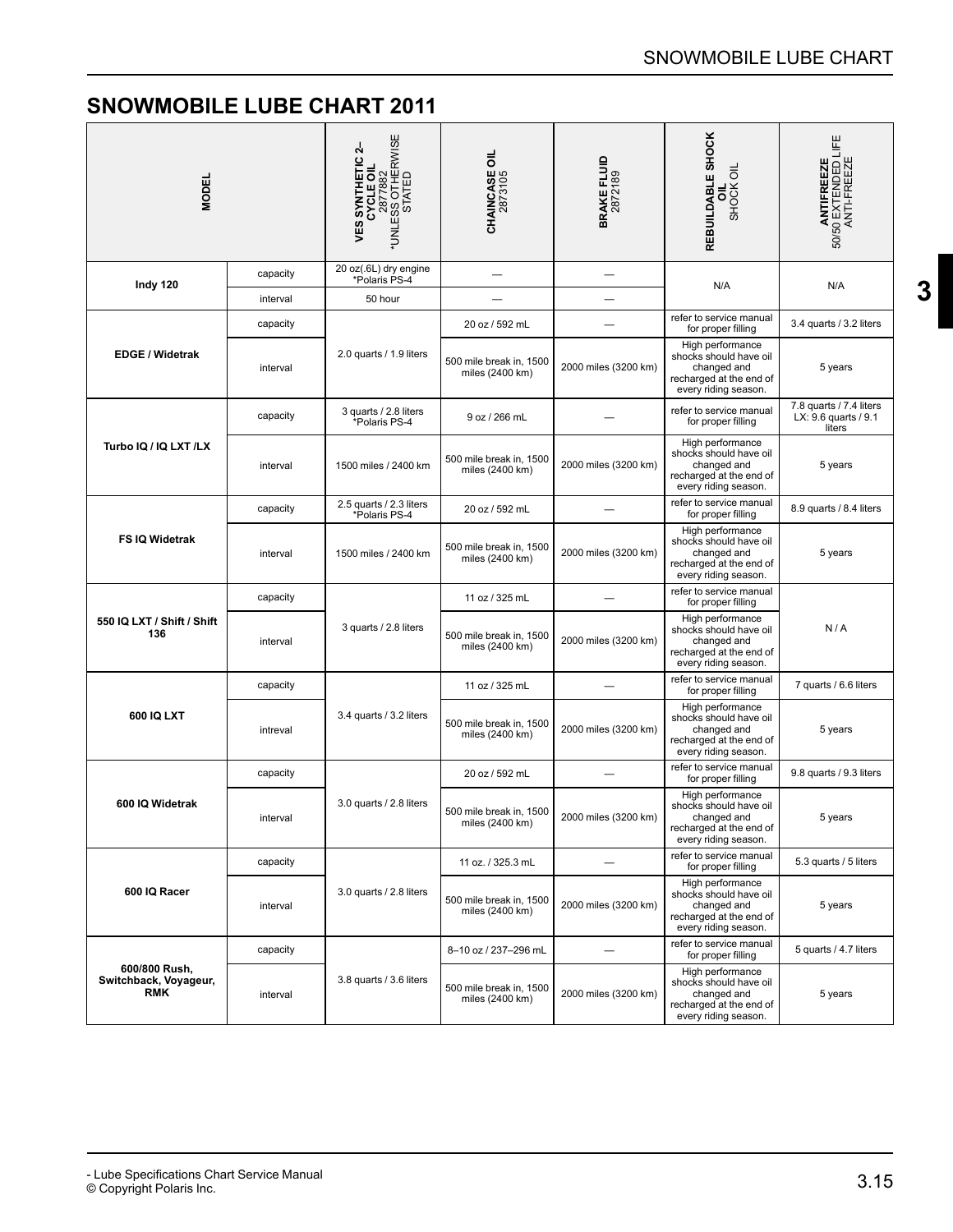<span id="page-17-0"></span>

| <b>MODEL</b>                                 |          | *UNLESS OTHERWISE<br>*UNLESS OTHERWISE<br>STATED<br>4<br><b>VES SYNTHETIC</b><br>CYCLE OIL | <b>CHAINCASE OIL</b><br>2873105            | <b>BRAKE FLUID</b><br>2872189 | REBUILDABLE SHOCK<br>SHOCK OIL<br>ᇹ                                                                          | <b>ANTIFREEZE</b><br>50/50 EXTENDED LIFE<br>ANTI-FREEZE   |
|----------------------------------------------|----------|--------------------------------------------------------------------------------------------|--------------------------------------------|-------------------------------|--------------------------------------------------------------------------------------------------------------|-----------------------------------------------------------|
| Indy 120                                     | capacity | 20 oz(.6L) dry engine<br>*Polaris PS-4                                                     |                                            | ÷                             | N/A                                                                                                          | N/A                                                       |
|                                              | interval | 50 hour                                                                                    |                                            |                               |                                                                                                              |                                                           |
|                                              | capacity |                                                                                            | 20 oz / 592 mL                             |                               | refer to service manual<br>for proper filling                                                                | 3.4 quarts / 3.2 liters                                   |
| <b>Widetrak LX</b>                           | interval | 2.0 quarts / 1.9 liters                                                                    | 500 mile break in, 1500<br>miles (2400 km) | 2000 miles (3200 km)          | High performance<br>shocks should have oil<br>changed and<br>recharged at the end of<br>every riding season. | 5 years                                                   |
|                                              | capacity |                                                                                            | 9 oz / 266 mL                              |                               | refer to service manual<br>for proper filling                                                                |                                                           |
| <b>Trail RMK / Touring</b>                   | interval | 3.4 quarts / 3.2 liters                                                                    | 500 mile break in, 1500<br>miles (2400 km) | 2000 miles (3200 km)          | High performance<br>shocks should have oil<br>changed and<br>recharged at the end of<br>every riding season. | N/A                                                       |
|                                              | capacity | 3 quarts / 2.8 liters<br>*Polaris PS-4                                                     | 9 oz / 266 mL                              |                               | refer to service manual<br>for proper filling                                                                | 7.8 quarts / 7.4 liters<br>LX: 9.6 quarts / 9.1<br>liters |
| FST IQ Touring/ IQ Turbo<br>LX/Dragon        | interval | 1500 miles / 2400 km                                                                       | 500 mile break in, 1500<br>miles (2400 km) | 2000 miles (3200 km)          | High performance<br>shocks should have oil<br>changed and<br>recharged at the end of<br>every riding season. | 5 years                                                   |
|                                              | capacity | 2.5 quarts / 2.3 liters<br>*Polaris PS-4                                                   | 20 oz / 592 mL                             |                               | refer to service manual<br>for proper filling                                                                | 8.9 quarts / 8.4 liters                                   |
| FS IQ Widetrak                               | interval | 1500 miles / 2400 km                                                                       | 500 mile break in, 1500<br>miles (2400 km) | 2000 miles (3200 km)          | High performance<br>shocks should have oil<br>changed and<br>recharged at the end of<br>every riding season. | 5 years                                                   |
|                                              | capacity |                                                                                            | 11 oz / 325 mL                             |                               | refer to service manual<br>for proper filling                                                                |                                                           |
| 550 IQ Shift                                 | interval | 3 quarts / 2.8 liters                                                                      | 500 mile break in, 1500<br>miles (2400 km) | 2000 miles (3200 km)          | High performance<br>shocks should have oil<br>changed and<br>recharged at the end of<br>every riding season. | N/A                                                       |
|                                              | capacity |                                                                                            | 11 oz / 325 mL                             |                               | refer to service manual<br>for proper filling                                                                | 8.5 quarts / 8 liters                                     |
| 600 IQ LX                                    | intreval | 3.4 quarts / 3.2 liters                                                                    | 500 mile break in, 1500<br>miles (2400 km) | 2000 miles (3200 km)          | High performance<br>shocks should have oil<br>changed and<br>recharged at the end of<br>every riding season. | 5 years                                                   |
|                                              | capacity |                                                                                            | 20 oz / 592 mL                             |                               | refer to service manual<br>for proper filling                                                                | 9.8 quarts / 9.3 liters                                   |
| 600 IQ Widetrak                              | interval | 3.0 quarts / 2.8 liters                                                                    | 500 mile break in, 1500<br>miles (2400 km) | 2000 miles (3200 km)          | High performance<br>shocks should have oil<br>changed and<br>recharged at the end of<br>every riding season. | 5 years                                                   |
|                                              | capacity |                                                                                            | 11 oz. / 325.3 mL                          |                               | refer to service manual<br>for proper filling                                                                | 5.3 quarts / 5 liters                                     |
| 600 IQ Racer                                 | interval | 3.0 quarts / 2.8 liters                                                                    | 500 mile break in, 1500<br>miles (2400 km) | 2000 miles (3200 km)          | High performance<br>shocks should have oil<br>changed and<br>recharged at the end of<br>every riding season. | 5 years                                                   |
|                                              | capacity |                                                                                            | 8-10 oz / 237-296 mL                       |                               | refer to service manual<br>for proper filling                                                                | 5 quarts / 4.7 liters                                     |
| 600 /800 Rush,<br>Switchback, RMK,<br>Dragon | interval | 3.8 quarts / 3.6 liters                                                                    | 500 mile break in, 1500<br>miles (2400 km) | 2000 miles (3200 km)          | High performance<br>shocks should have oil<br>changed and<br>recharged at the end of<br>every riding season. | 5 years                                                   |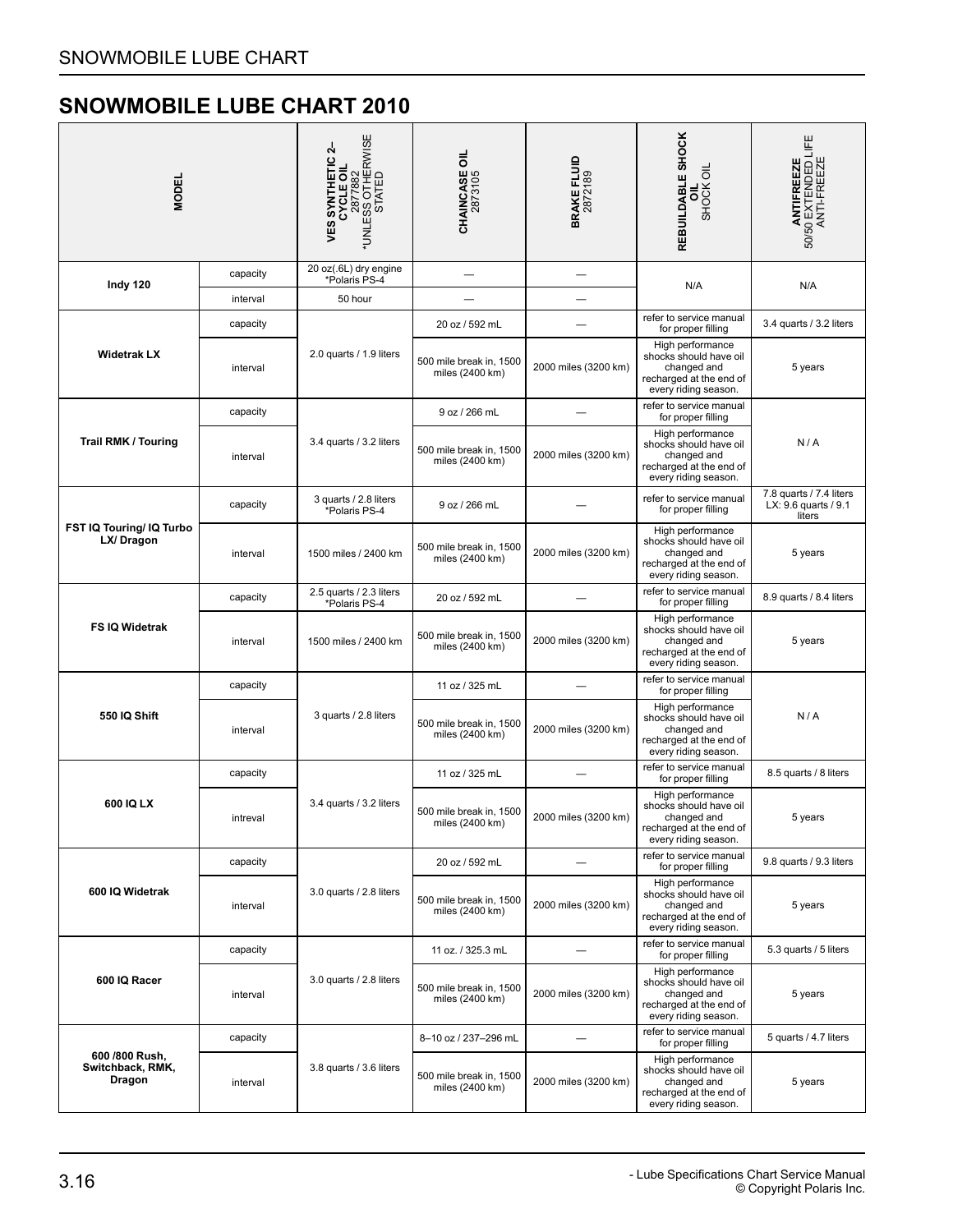<span id="page-18-0"></span>

| <b>MODEL</b>                                        |          | VES SYNTHETIC 2-<br>CYCLE OIL<br>2877882<br>*UNLESS OTHERWISE<br>*UNLESS OTHERWISE | <b>CHAINCASE OIL</b><br>2873105            | <b>BRAKE FLUID</b><br>2872189 | REBUILDABLE SHOCK<br>SHOCK OIL<br>ᇹ                                                                          | ANTIFREEZE<br>50/50 EXTENDED LIFE<br>ANTI-FREEZE |
|-----------------------------------------------------|----------|------------------------------------------------------------------------------------|--------------------------------------------|-------------------------------|--------------------------------------------------------------------------------------------------------------|--------------------------------------------------|
| Indy 120                                            | capacity | 20 oz(.6L) dry engine<br>*Polaris PS-4                                             |                                            |                               | N/A                                                                                                          | N/A                                              |
|                                                     | interval | 50 hour                                                                            |                                            |                               |                                                                                                              |                                                  |
|                                                     | capacity |                                                                                    | 20 oz / 592 mL                             |                               | refer to service manual<br>for proper filling                                                                | 3.4 quarts / 3.2 liters                          |
| <b>Widetrak LX</b>                                  | interval | 2.0 quarts / 1.9 liters                                                            | 500 mile break in, 1500<br>miles (2400 km) | 2000 miles (3200 km)          | High performance<br>shocks should have oil<br>changed and<br>recharged at the end of<br>every riding season. | 5 years                                          |
|                                                     | capacity |                                                                                    | 9 oz / 266 mL                              |                               | refer to service manual<br>for proper filling                                                                |                                                  |
| Trail RMK / Touring / 550<br><b>Transport</b>       | interval | 3.4 quarts / 3.2 liters                                                            | 500 mile break in, 1500<br>miles (2400 km) | 2000 miles (3200 km)          | High performance<br>shocks should have oil<br>changed and<br>recharged at the end of<br>every riding season. | N/A                                              |
| FST IQ Touring/ IQ Turbo<br>LX/ Dragon / Switchback | capacity | 3 quarts / 2.8 liters<br>Polaris PS-4*                                             | 9 oz / 266 mL                              |                               | refer to service manual<br>for proper filling                                                                | $6 - 7$ quarts / $6 - 6.6$<br>liters             |
|                                                     | interval | 1500 miles / 2400 km                                                               | 500 mile break in, 1500<br>miles (2400 km) | 2000 miles (3200 km)          | High performance<br>shocks should have oil<br>changed and<br>recharged at the end of<br>every riding season. | 5 years                                          |
|                                                     | capacity | 2.5 quarts / 2.3 liters<br>*Polaris PS-4                                           | 20 oz / 592 mL                             |                               | refer to service manual<br>for proper filling                                                                | 8.9 quarts / 8.4 liters                          |
| FS IQ Widetrak                                      | interval | 1500 miles / 2400 km                                                               | 500 mile break in, 1500<br>miles (2400 km) | 2000 miles (3200 km)          | High performance<br>shocks should have oil<br>changed and<br>recharged at the end of<br>every riding season. | 5 years                                          |
|                                                     | capacity |                                                                                    | 11 oz / 325 mL                             |                               | refer to service manual<br>for proper filling                                                                | 550: N/A<br>600: 8.5 quarts / 8 liters           |
| 550/600 IQ Shift                                    | interval | 3 quarts / 2.8 liters                                                              | 500 mile break in, 1500<br>miles (2400 km) | 2000 miles (3200 km)          | High performance<br>shocks should have oil<br>changed and<br>recharged at the end of<br>every riding season. | 5 years                                          |
|                                                     | capacity |                                                                                    | 9 oz. / 266 mL                             |                               | refer to service manual<br>for proper filling                                                                | 10.1 quarts / 9.6 liters                         |
| 600 IQ RR                                           | interval | 2.5 quarts / 2.4 liters                                                            | 500 mile break in, 1500<br>miles (2400 km) | 2000 miles (3200 km)          | High performance<br>shocks should have oil<br>changed and<br>recharged at the end of<br>every riding season. | 5 years                                          |
|                                                     | capacity |                                                                                    | 11 oz. / 325.3 mL                          |                               | refer to service manual<br>for proper filling                                                                | 5.3 quarts / 5 liters                            |
| 600 IQ Racer                                        | interval | 3.0 quarts / 2.8 liters                                                            | 500 mile break in, 1500<br>miles (2400 km) | 2000 miles (3200 km)          | High performance<br>shocks should have oil<br>changed and<br>recharged at the end of<br>every riding season. | 5 years                                          |
|                                                     | capacity |                                                                                    | 8-10 oz / 237-296 mL                       |                               | refer to service manual<br>for proper filling                                                                | 5 quarts / 4.7 liters                            |
| 600 /800 Rush,<br>Switchback, RMK,<br>Dragon        | interval | $3.4 - 3.8$ quarts / $3.2 -$<br>3.6 liters                                         | 500 mile break in, 1500<br>miles (2400 km) | 2000 miles (3200 km)          | High performance<br>shocks should have oil<br>changed and<br>recharged at the end of<br>every riding season. | 5 years                                          |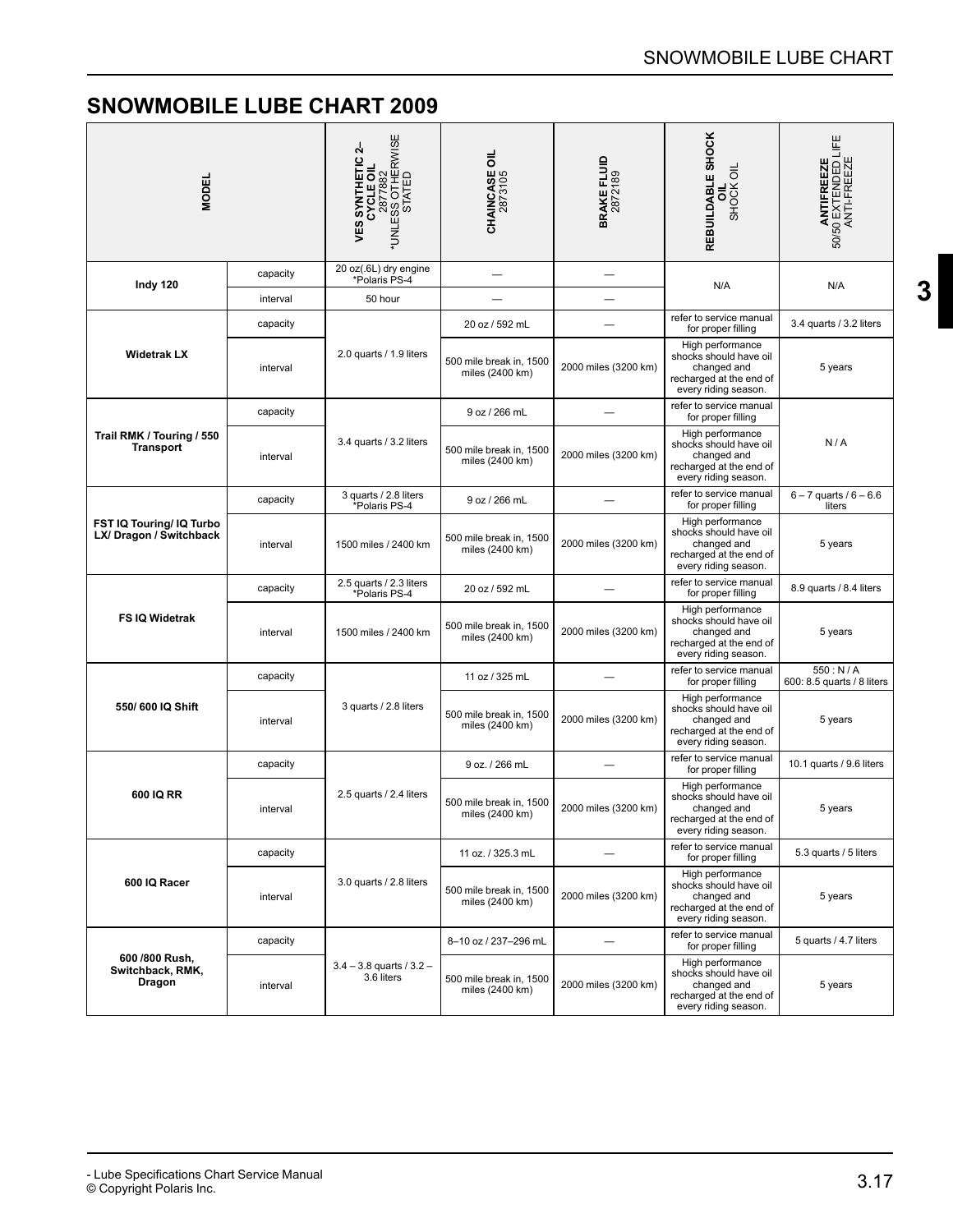<span id="page-19-0"></span>

| <b>MODEL</b>                                                          |          | *UNLESS OTHERWISE<br>*UNLESS OTHERWISE<br>STATED<br>4<br><b>VES SYNTHETIC</b><br>CYCLE OIL | <b>CHAINCASE OIL</b><br>2873105            | <b>BRAKE FLUID</b><br>2872189 | REBUILDABLE SHOCK<br>SHOCK OIL<br>ō                                                                          | <b>ANTIFREEZE</b><br>50/50 EXTENDED LIFE<br>ANTI-FREEZE |
|-----------------------------------------------------------------------|----------|--------------------------------------------------------------------------------------------|--------------------------------------------|-------------------------------|--------------------------------------------------------------------------------------------------------------|---------------------------------------------------------|
| Indy 120                                                              | capacity | 20 oz(.6L) dry engine<br>*Polaris PS-4                                                     |                                            |                               |                                                                                                              |                                                         |
|                                                                       | interval | 50 hour                                                                                    |                                            |                               | N/A                                                                                                          | N/A                                                     |
|                                                                       | capacity |                                                                                            | 20 oz / 592 mL                             |                               | refer to service manual<br>for proper filling                                                                | 3.4 quarts / 3.2 liters                                 |
| <b>Widetrak LX</b>                                                    | interval | 2.0 quarts / 1.9 liters                                                                    | 500 mile break in, 1500<br>miles (2400 km) | 2000 miles (3200 km)          | High performance<br>shocks should have oil<br>changed and<br>recharged at the end of<br>every riding season. | 5 years                                                 |
|                                                                       | capacity | 3.4 quarts / 3.2 liters                                                                    | 9 oz / 266 mL                              |                               | refer to service manual<br>for proper filling                                                                | N/A<br>340 : 6.3 quarts / 6<br>liters                   |
| Trail / 550 LX / 340                                                  | interval |                                                                                            | 500 mile break in, 1500<br>miles (2400 km) | 2000 miles (3200 km)          | High performance<br>shocks should have oil<br>changed and<br>recharged at the end of<br>every riding season. | 5 years                                                 |
|                                                                       | capacity | 2.5 quarts / 2.3 liters<br>*Polaris PS-4                                                   | 9 oz / 266 mL                              |                               | refer to service manual<br>for proper filling                                                                | $6 - 7$ quarts / $6 - 6.6$<br>liters                    |
| FS IQ Widetrak                                                        | interval | 1500 miles / 2400 km                                                                       | 500 mile break in, 1500<br>miles (2400 km) | 2000 miles (3200 km)          | High performance<br>shocks should have oil<br>changed and<br>recharged at the end of<br>every riding season. | 5 years                                                 |
|                                                                       | capacity | FST: 3 quarts / 2.8 liters<br>*Polaris PS-4                                                | 9 oz / 266 mL                              |                               | refer to service manual<br>for proper filling                                                                | $6 - 7$ quarts / $6 - 6.6$<br>liters                    |
| FST / IQ Turbo / Turbo                                                | interval | 1500 miles / 2400 km                                                                       | 500 mile break in, 1500<br>miles (2400 km) | 2000 miles (3200 km)          | High performance<br>shocks should have oil<br>changed and<br>recharged at the end of<br>every riding season. | 5 years                                                 |
|                                                                       | capacity |                                                                                            | 9 oz. / 266 mL                             |                               | refer to service manual<br>for proper filling                                                                | 10.1 quarts / 9.6 liters                                |
| 600 RR                                                                | interval | 2.5 quarts / 2.4 liters                                                                    | 500 mile break in, 1500<br>miles (2400 km) | 2000 miles (3200 km)          | High performance<br>shocks should have oil<br>changed and<br>recharged at the end of<br>every riding season. | 5 years                                                 |
|                                                                       | capacity |                                                                                            | 11 oz. / 325.3 mL                          |                               | refer to service manual<br>for proper filling                                                                | 5.3 quarts / 5 liters                                   |
| 600 IQ Racer                                                          | interval | 3.0 quarts / 2.8 liters                                                                    | 500 mile break in, 1500<br>miles (2400 km) | 2000 miles (3200 km)          | High performance<br>shocks should have oil<br>changed and<br>recharged at the end of<br>every riding season. | 5 years                                                 |
|                                                                       | capacity |                                                                                            | 8-10 oz / 237-296 mL                       | $\overline{\phantom{a}}$      | refer to service manual<br>for proper filling                                                                | $5 - 9$ quarts / 4.7 $- 8.5$<br>liters                  |
| IQ Shift / 600 / 700 / 800<br>Rush, Switchback, RMK,<br><b>Dragon</b> | interval | $3.0 - 3.8$ quarts / $2.8 -$<br>3.6 liters                                                 | 500 mile break in, 1500<br>miles (2400 km) | 2000 miles (3200 km)          | High performance<br>shocks should have oil<br>changed and<br>recharged at the end of<br>every riding season. | 5 years                                                 |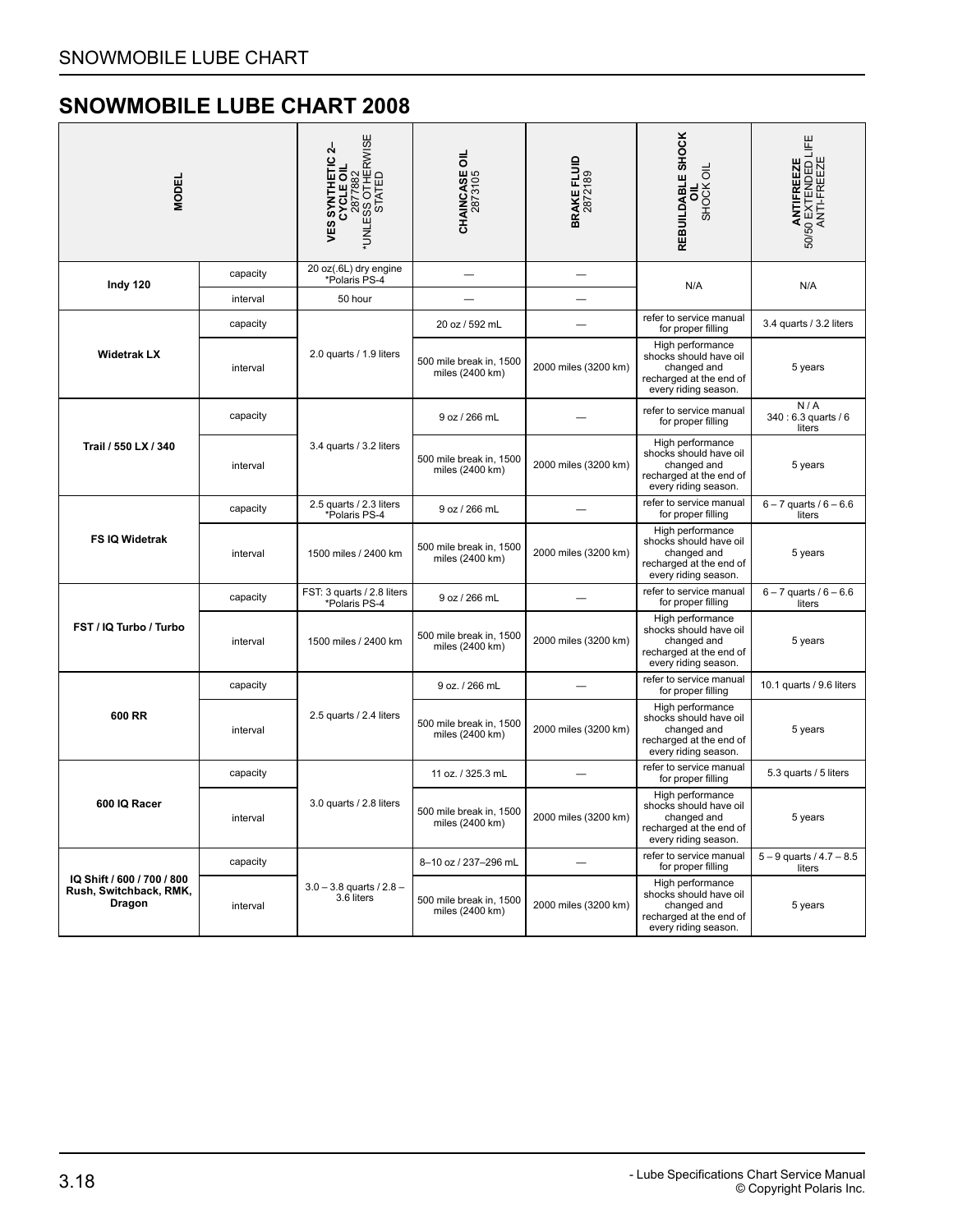<span id="page-20-0"></span>

| <b>MODEL</b>                           |          | <b>VES SYNTHETIC 2-<br/>CYCLE OIL</b><br>2877882<br>*UNLESS OTHERWISE<br>*UNLESS OTHERWISE | <b>CHAINCASE OIL</b><br>2873105            | <b>BRAKE FLUID</b><br>2872189 | REBUILDABLE SHOCK<br>SHOCK OIL                                                                               | <b>ANTIFREEZE</b><br>50/50 EXTENDED LIFE<br>ANTI-FREEZE |
|----------------------------------------|----------|--------------------------------------------------------------------------------------------|--------------------------------------------|-------------------------------|--------------------------------------------------------------------------------------------------------------|---------------------------------------------------------|
| Indy 120                               | capacity | 20 oz(.6L) dry engine<br>Polaris PS-4                                                      |                                            |                               | N/A                                                                                                          | N/A                                                     |
|                                        | interval | 50 hour                                                                                    |                                            | ٠                             |                                                                                                              |                                                         |
|                                        | capacity |                                                                                            | 20 oz / 592 mL                             |                               | refer to service manual<br>for proper filling                                                                | 3.4 quarts / 3.2 liters                                 |
| <b>Widetrak LX</b>                     | interval | 2.0 quarts / 1.9 liters                                                                    | 500 mile break in, 1500<br>miles (2400 km) | 2000 miles (3200 km)          | High performance<br>shocks should have oil<br>changed and<br>recharged at the end of<br>every riding season. | 5 years                                                 |
| Trail / 340 / 500 / 550                | capacity |                                                                                            | 9 oz / 266 mL                              |                               | refer to service manual<br>for proper filling                                                                | N/A<br>340 : 6.3 quarts / 6<br>liters                   |
|                                        | interval | 3.4 quarts / 3.2 liters                                                                    | 500 mile break in, 1500<br>miles (2400 km) | 2000 miles (3200 km)          | High performance<br>shocks should have oil<br>changed and<br>recharged at the end of<br>every riding season. | 5 years                                                 |
|                                        | capacity | 2.5 quarts / 2.3 liters<br>*Polaris PS-4                                                   | 9 oz / 266 mL                              |                               | refer to service manual<br>for proper filling                                                                | $6 - 7$ quarts / $6 - 6.6$<br>liters                    |
| <b>FS IQ Widetrak</b>                  | interval | 1500 miles / 2400 km                                                                       | 500 mile break in, 1500<br>miles (2400 km) | 2000 miles (3200 km)          | High performance<br>shocks should have oil<br>changed and<br>recharged at the end of<br>every riding season. | 5 years                                                 |
|                                        | capacity | 3 quarts / 2.8 liters<br>*Polaris PS-4                                                     | 9 oz / 266 mL                              |                               | refer to service manual<br>for proper filling                                                                | $6 - 7$ quarts / $6 - 6.6$<br>liters                    |
| FST Classic / Touring / IQ             | interval | 1500 miles / 2400 km                                                                       | 500 mile break in, 1500<br>miles (2400 km) | 2000 miles (3200 km)          | High performance<br>shocks should have oil<br>changed and<br>recharged at the end of<br>every riding season. | 5 years                                                 |
|                                        | capacity |                                                                                            | 9 oz. / 266 mL                             |                               | refer to service manual<br>for proper filling                                                                | 4 quarts / 3.8 liters                                   |
| 440 Racer                              | interval | N/A                                                                                        | 500 mile break in, 1500<br>miles (2400 km) | 2000 miles (3200 km)          | High performance<br>shocks should have oil<br>changed and<br>recharged at the end of<br>every riding season. | 5 years                                                 |
|                                        | capacity |                                                                                            | 8-10 oz / 237-296 mL                       |                               | refer to service manual<br>for proper filling                                                                | $5 - 9$ quarts / 4.7 - 8.5<br>liters                    |
| 600 / 700 Switchback /<br>RMK / Dragon | interval | $3.0 - 3.8$ quarts $/ 2.8 -$<br>3.6 liters                                                 | 500 mile break in, 1500<br>miles (2400 km) | 2000 miles (3200 km)          | High performance<br>shocks should have oil<br>changed and<br>recharged at the end of<br>every riding season. | 5 years                                                 |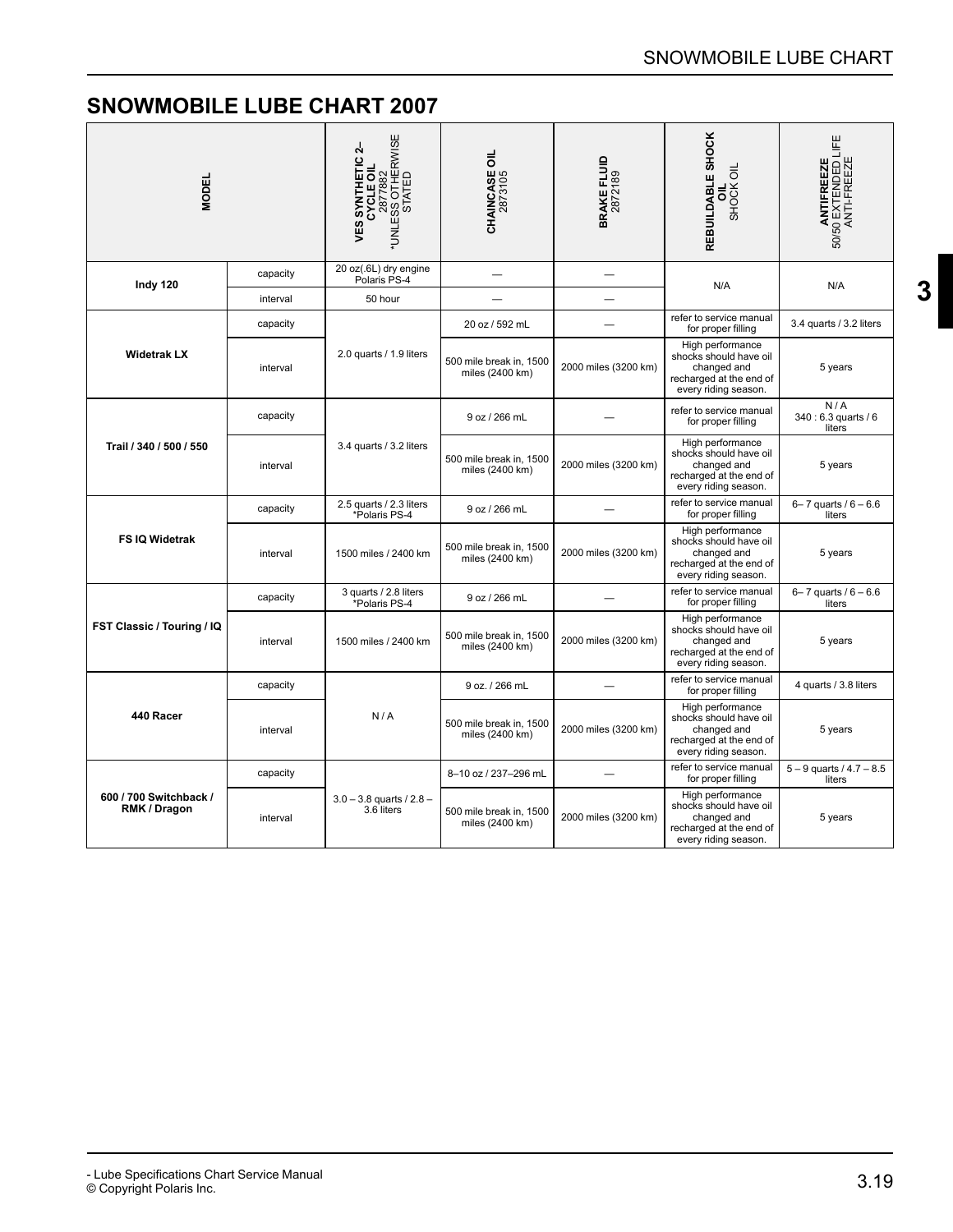<span id="page-21-0"></span>

| <b>MODEL</b>                                 |          | *UNLESS OTHERWISE<br>*UNLESS OTHERWISE<br>STATED<br>4<br><b>VES SYNTHETIC</b><br>CYCLE OIL | <b>CHAINCASE OIL</b><br>2873105            | <b>BRAKE FLUID</b><br>2872189 | REBUILDABLE SHOCK<br>SHOCK OIL<br>ᄛ                                                                          | <b>ANTIFREEZE</b><br>50/50 EXTENDED LIFE<br>ANTI-FREEZE |
|----------------------------------------------|----------|--------------------------------------------------------------------------------------------|--------------------------------------------|-------------------------------|--------------------------------------------------------------------------------------------------------------|---------------------------------------------------------|
| Indy 120                                     | capacity | 20 oz(.6L) dry engine<br>*Polaris PS-4                                                     |                                            |                               | N/A                                                                                                          | N/A                                                     |
|                                              | interval | 50 hour                                                                                    |                                            |                               |                                                                                                              |                                                         |
|                                              | capacity |                                                                                            | 20 oz / 592 mL                             |                               | refer to service manual<br>for proper filling                                                                | 3.4 quarts / 3.2 liters                                 |
| <b>Widetrak LX</b>                           | interval | 2.0 quarts / 1.9 liters                                                                    | 500 mile break in, 1500<br>miles (2400 km) | 2000 miles (3200 km)          | High performance<br>shocks should have oil<br>changed and<br>recharged at the end of<br>every riding season. | 5 years                                                 |
| Trail / 340 / 500 / 550                      | capacity | 3.4 quarts / 3.2 liters                                                                    | 9 oz / 266 mL                              |                               | refer to service manual<br>for proper filling                                                                | N/A<br>340 : 6.3 quarts / 6<br>liters                   |
|                                              | interval |                                                                                            | 500 mile break in, 1500<br>miles (2400 km) | 2000 miles (3200 km)          | High performance<br>shocks should have oil<br>changed and<br>recharged at the end of<br>every riding season. | 5 years                                                 |
|                                              | capacity | 2.5 quarts / 2.3 liters<br>*Polaris PS-4                                                   | 9 oz / 266 mL                              |                               | refer to service manual<br>for proper filling                                                                | $6 - 7$ quarts / $6 - 6.6$<br>liters                    |
| <b>FS Classic / Touring</b>                  | interval | 1500 miles / 2400 km                                                                       | 500 mile break in, 1500<br>miles (2400 km) | 2000 miles (3200 km)          | High performance<br>shocks should have oil<br>changed and<br>recharged at the end of<br>every riding season. | 5 years                                                 |
|                                              | capacity | 3 quarts / 2.8 liters<br>*Polaris PS-4                                                     | 9 oz / 266 mL                              |                               | refer to service manual<br>for proper filling                                                                | $6 - 7$ quarts / $6 - 6.6$<br>liters                    |
| FST Classic / Touring /<br><b>Switchback</b> | interval | 1500 miles / 2400 km                                                                       | 500 mile break in, 1500<br>miles (2400 km) | 2000 miles (3200 km)          | High performance<br>shocks should have oil<br>changed and<br>recharged at the end of<br>every riding season. | 5 years                                                 |
|                                              | capacity |                                                                                            | 9 oz. / 266 mL                             |                               | refer to service manual<br>for proper filling                                                                | 4 quarts / 3.8 liters                                   |
| 440 Racer                                    | interval | N/A                                                                                        | 500 mile break in, 1500<br>miles (2400 km) | 2000 miles (3200 km)          | High performance<br>shocks should have oil<br>changed and<br>recharged at the end of<br>every riding season. | 5 years                                                 |
|                                              | capacity |                                                                                            | 8-10 oz / 237-296 mL                       |                               | refer to service manual<br>for proper filling                                                                | $5 - 9$ quarts / 4.7 $- 8.5$<br>liters                  |
| 600 / 700 Classic, Dragon                    | interval | $3.0 - 3.8$ quarts / 2.8 -<br>3.6 liters                                                   | 500 mile break in, 1500<br>miles (2400 km) | 2000 miles (3200 km)          | High performance<br>shocks should have oil<br>changed and<br>recharged at the end of<br>every riding season. | 5 years                                                 |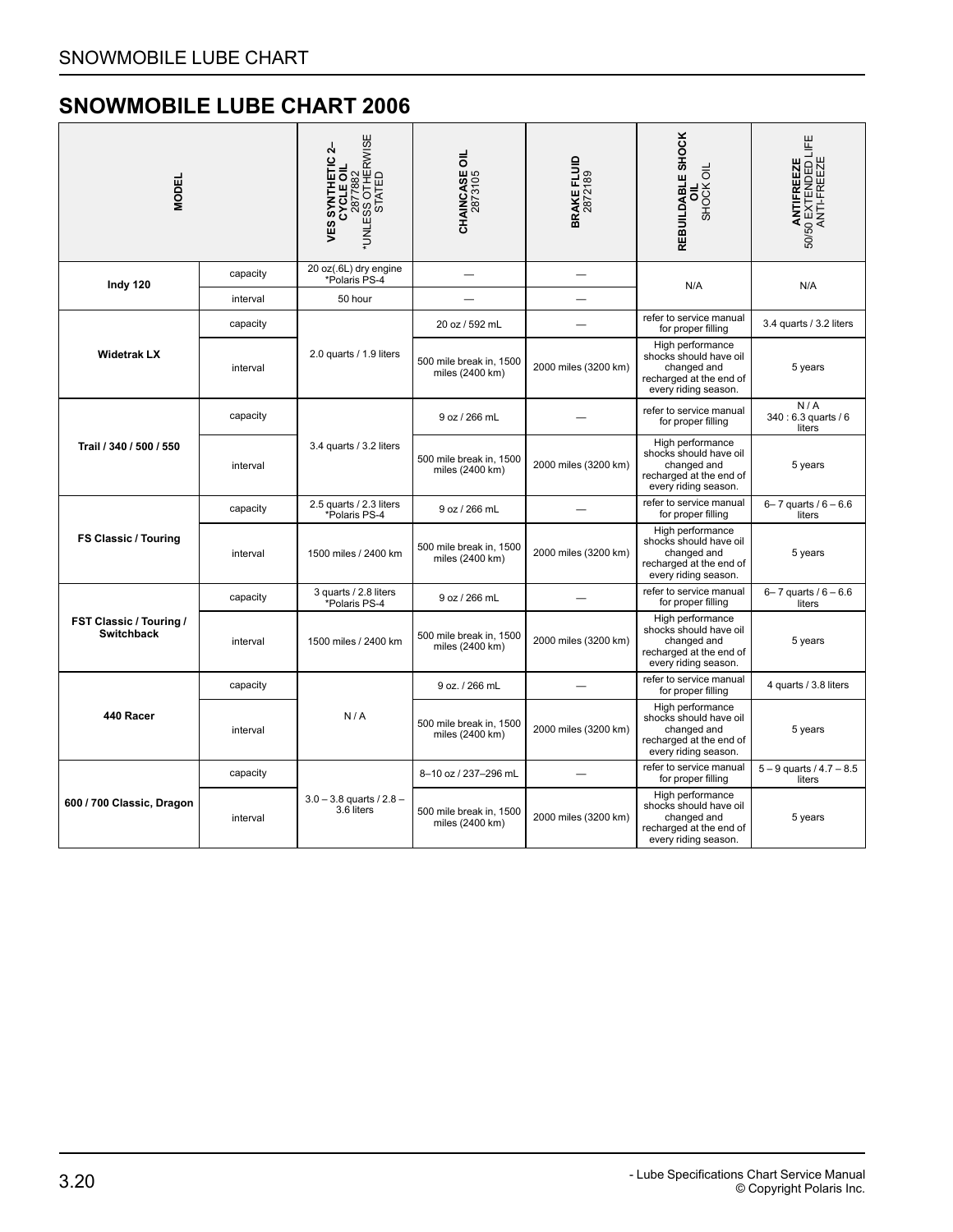<span id="page-22-0"></span>

| <b>MODEL</b>                                                      |               | 4<br><b>VES SYNTHETIC 2</b><br>CYCLE OIL<br>2877882 | <b>CHAINCASE OIL</b><br>2873105            | <b>BRAKE FLUID</b><br>2872189 | REBUILDABLE SHOCK<br>SHOCK OIL                                                                               | ANTIFREEZE<br>50/50 EXTENDED LIFE<br>ANTI-FREEZE                |
|-------------------------------------------------------------------|---------------|-----------------------------------------------------|--------------------------------------------|-------------------------------|--------------------------------------------------------------------------------------------------------------|-----------------------------------------------------------------|
|                                                                   | capacity      | 20 oz(.6L) dry engine<br>Polaris PS-4               |                                            |                               |                                                                                                              |                                                                 |
| 120 XC SP / PRO X                                                 | interval      | 50 hour                                             |                                            |                               | N/A                                                                                                          | N/A                                                             |
|                                                                   | capacity      |                                                     | 9 oz / 266 mL                              |                               | refer to service manual<br>for proper filling                                                                | 5 quarts / 4.7 liters<br>Supersport: N/A                        |
| Trail Sport: 500 Indy,<br><b>Supersport</b>                       | interval      | 3.25 quarts / 3 liters                              | 500 mile break in, 1500<br>miles (2400 km) | 2000 miles (3200 km)          | High performance<br>shocks should have oil<br>changed and<br>recharged at the end of<br>every riding season. | 5 years                                                         |
|                                                                   | capacity      |                                                     | 9 oz / 266 mL                              |                               | refer to service manual<br>for proper filling                                                                | 600, 800: 5.8 quarts /<br>5.5 liters<br>340, Trail / DLX: N / A |
| Touring: 340 Edge, Trail /<br>DLX, 600 Edge, 800 Edge             | itersinterval | 3.2 quarts / 3 liters                               | 500 mile break in, 1500<br>miles (2400 km) | 2000 miles (3200 km)          | High performance<br>shocks should have oil<br>changed and<br>recharged at the end of<br>every riding season. | 5 years                                                         |
|                                                                   | capacity      | 2.0 quarts / 1.9 liters                             | 20 oz / 592 mL                             |                               | refer to service manual<br>for proper filling                                                                | 3.4 quarts / 3.2 liters                                         |
| <b>Widetrak LX</b>                                                | interval      |                                                     | 500 mile break in, 1500<br>miles (2400 km) | 2000 miles (3200 km)          | High performance<br>shocks should have oil<br>changed and<br>recharged at the end of<br>every riding season. | 5 years                                                         |
|                                                                   | capacity      |                                                     | 13 oz / 384.5 mL                           |                               | refer to service manual<br>for proper filling                                                                | 5.5 quarts / 5.2 liters                                         |
| <b>Frontier Touring</b>                                           | interval      | 2 quarts / 1.9 liters                               | 500 mile break in, 1500<br>miles (2400 km) | 2000 miles (3200 km)          | High performance<br>shocks should have oil<br>changed and<br>recharged at the end of<br>every riding season. | 5 years                                                         |
|                                                                   | capacity      |                                                     | 9 oz / 266 mL                              |                               | refer to service manual<br>for proper filling                                                                | 600: 5.9 quarts / 5.6<br>liters<br>N/A                          |
| Classic: 340, 500, 550,<br>600                                    | interval      | 3.25 quarts / 3 liters                              | 500 mile break in, 1500<br>miles (2400 km) | 2000 miles (3200 km)          | High performance<br>shocks should have oil<br>changed and<br>recharged at the end of<br>every riding season. | 5 years                                                         |
| Deep Snow: Trail RMK,                                             | capacity      |                                                     | $9 - 11$ oz / 266 - 325<br>mL              |                               | refer to service manual<br>for proper filling                                                                | $5 - 6.9$ quarts / 4.7 -<br>6.4 liters<br>Trail RMK: N / A      |
| 600 / 700 / 800 RMK, 600 /<br>800 Switchback, 900<br><b>RMK</b>   | interval      | 3.25 quarts / 3 liters                              | 500 mile break in, 1500<br>miles (2400 km) | 2000 miles (3200 km)          | High performance<br>shocks should have oil<br>changed and<br>recharged at the end of<br>every riding season. | 5 years                                                         |
|                                                                   | capacity      |                                                     | $9 - 11$ oz / 266 $-325$<br>mL             | $\overline{\phantom{0}}$      | refer to service manual<br>for proper filling                                                                | $5.2 - 6.7$ quarts / 4.9 -<br>6.3 liters                        |
| Performance: 500 / 600 /<br>700 / 800 XC SP, 900<br><b>Fusion</b> | interval      | $3 - 3.25$ quarts / $2.8 -$<br>3.1 liters           | 500 mile break in, 1500<br>miles (2400 km) | 2000 miles (3200 km)          | High performance<br>shocks should have oil<br>changed and<br>recharged at the end of<br>every riding season. | 5 years                                                         |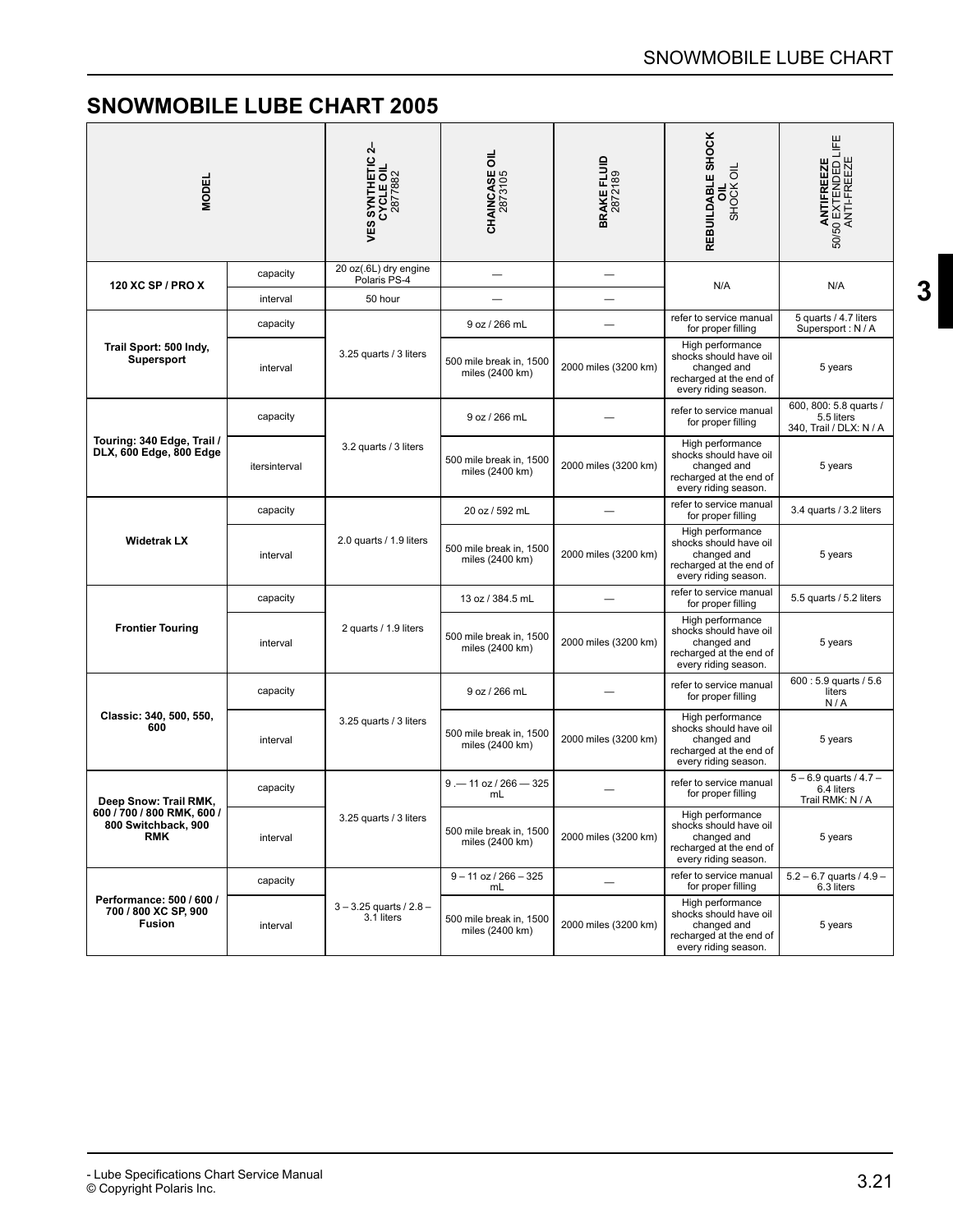<span id="page-23-0"></span>

| <b>MODEL</b>                                                                |               | 4<br><b>VES SYNTHETIC 2<br/>CYCLE OIL<br/>2877882</b> | <b>CHAINCASE OIL</b><br>2873105            | <b>BRAKE FLUID</b><br>2872189 | REBUILDABLE SHOCK<br>SHOCK OIL<br>ᇹ                                                                          | <b>ANTIFREEZE</b><br>50/50 EXTENDED LIFE<br>ANTI-FREEZE |
|-----------------------------------------------------------------------------|---------------|-------------------------------------------------------|--------------------------------------------|-------------------------------|--------------------------------------------------------------------------------------------------------------|---------------------------------------------------------|
| 120 XC SP / PRO X                                                           | capacity      | 20 oz(.6L) dry engine<br>Polaris PS-4                 |                                            |                               | N/A                                                                                                          | N/A                                                     |
|                                                                             | interval      | 50 hour                                               |                                            |                               |                                                                                                              |                                                         |
|                                                                             | capacity      |                                                       | 500: 12 oz / 355 mL<br>9 oz / 266 mL       |                               | refer to service manual<br>for proper filling                                                                | 500: 5 quarts / 4.7 liters<br>N/A                       |
| Trail Sport: 340 Edge, 500<br><b>Edge, Super Sport</b>                      | interval      | 3.25 quarts / 3 liters                                | 500 mile break in, 1500<br>miles (2400 km) | 2000 miles (3200 km)          | High performance<br>shocks should have oil<br>changed and<br>recharged at the end of<br>every riding season. | 5 years                                                 |
|                                                                             | capacity      |                                                       | 11 oz / 325 mL                             |                               | refer to service manual<br>for proper filling                                                                | 600, 700, 800: 5.8<br>quarts / 5.5 liters<br>N/A        |
| Touring: 340, Sport, Trail<br>, 600 / 700 / 800 Classic                     | itersinterval | 3.2 quarts / 3 liters                                 | 500 mile break in, 1500<br>miles (2400 km) | 2000 miles (3200 km)          | High performance<br>shocks should have oil<br>changed and<br>recharged at the end of<br>every riding season. | 5 years                                                 |
| <b>Widetrak LX</b>                                                          | capacity      |                                                       | 20 oz / 592 mL                             |                               | refer to service manual<br>for proper filling                                                                | 3.4 quarts / 3.2 liters                                 |
|                                                                             | interval      | 2.0 quarts / 1.9 liters                               | 500 mile break in, 1500<br>miles (2400 km) | 2000 miles (3200 km)          | High performance<br>shocks should have oil<br>changed and<br>recharged at the end of<br>every riding season. | 5 years                                                 |
| <b>Frontier: Touring, Classic</b>                                           | capacity      | 2 quarts / 1.9 liters                                 | 13 oz / 384.5 mL                           |                               | refer to service manual<br>for proper filling                                                                | 5.5 quarts / 5.2 liters                                 |
|                                                                             | interval      |                                                       | 500 mile break in, 1500<br>miles (2400 km) | 2000 miles (3200 km)          | High performance<br>shocks should have oil<br>changed and<br>recharged at the end of<br>every riding season. | 5 years                                                 |
|                                                                             | capacity      |                                                       | 9 oz / 266 mL                              |                               | refer to service manual<br>for proper filling                                                                | 600, 700, 800: 5.9<br>quarts / 5.6 liters<br>N/A        |
| Trail Luxury: 340 Edge,<br>500, 550, 600, 700, 800                          | interval      | 3.25 quarts / 3 liters                                | 500 mile break in, 1500<br>miles (2400 km) | 2000 miles (3200 km)          | High performance<br>shocks should have oil<br>changed and<br>recharged at the end of<br>every riding season. | 5 years                                                 |
|                                                                             | capacity      |                                                       | 11 oz / 325 mL                             |                               | refer to service manual<br>for proper filling                                                                | 4.3 quarts / 4.1 liters<br>Trail RMK: N / A             |
| Deep Snow: Trail RMK,<br>600 / 700 / 800 RMK, 600 /<br>700 / 800 Switchback | interval      | 3.25 quarts / 3 liters                                | 500 mile break in, 1500<br>miles (2400 km) | 2000 miles (3200 km)          | High performance<br>shocks should have oil<br>changed and<br>recharged at the end of<br>every riding season. | 5 years                                                 |
|                                                                             | capacity      |                                                       | 9 oz / 266 mL<br>440: N / A                |                               | refer to service manual<br>for proper filling                                                                | 4.5 quarts / 4.2 liters<br>440, 550: N/A                |
| Pro: 440 / 550 / 600 / 700 /<br>800 X, 800 XR                               | interval      | 3.25 quarts / 3 liters<br>440: N / A                  | 500 mile break in, 1500<br>miles (2400 km) | 2000 miles (3200 km)          | High performance<br>shocks should have oil<br>changed and<br>recharged at the end of<br>every riding season. | 5 years                                                 |
|                                                                             | capacity      |                                                       | 9 oz / 266 mL                              |                               | refer to service manual<br>for proper filling                                                                | 5.9 quarts / 5.6 liters                                 |
| Performance: 500 / 600 /<br>700 / 800 XC SP                                 | interval      | 3.25 quarts / 3 liters                                | 500 mile break in, 1500<br>miles (2400 km) | 2000 miles (3200 km)          | High performance<br>shocks should have oil<br>changed and<br>recharged at the end of<br>every riding season. | 5 years                                                 |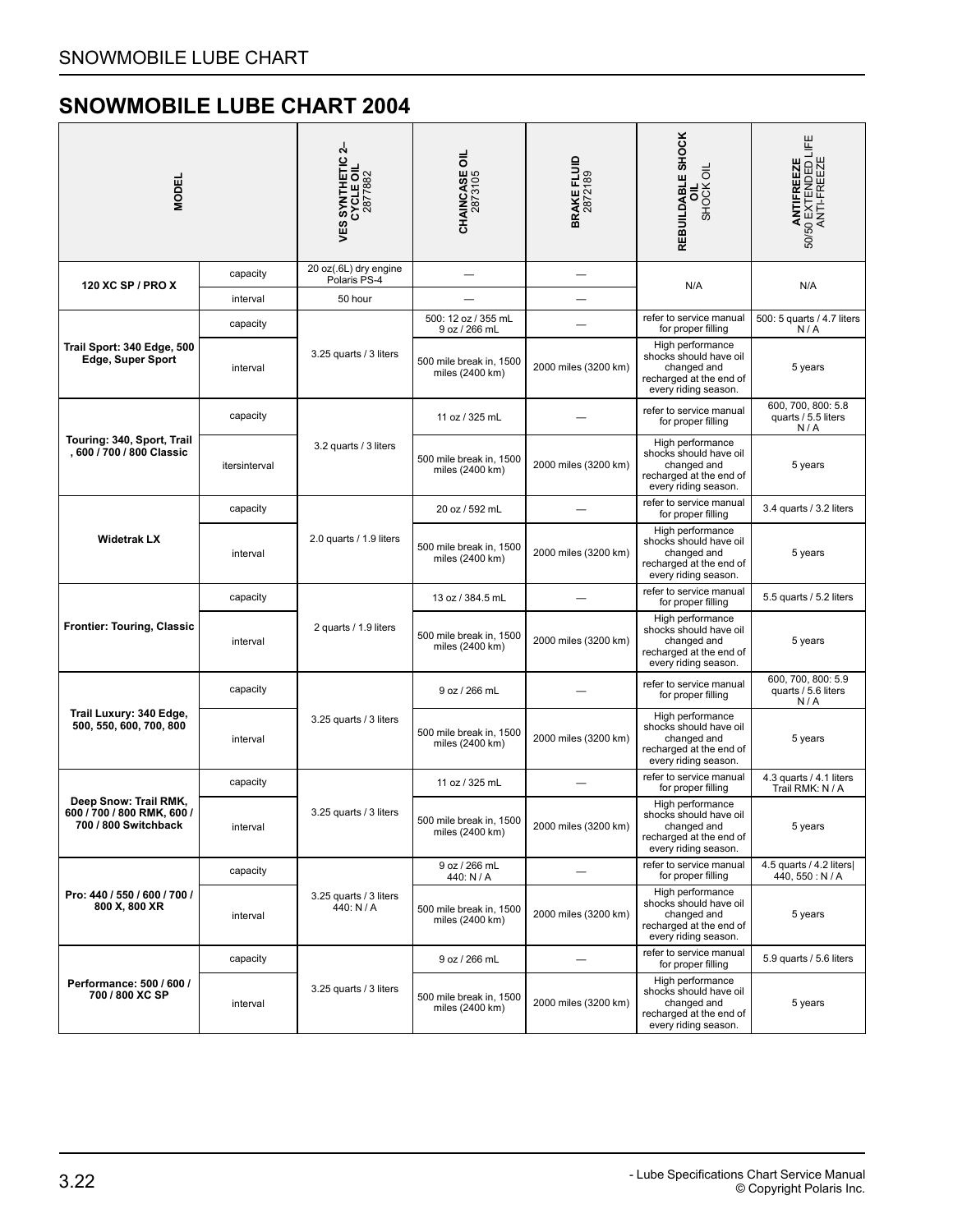<span id="page-24-0"></span>

| <b>MODEL</b>                                                              |          | 4<br><b>VES SYNTHETIC 2</b><br>CYCLE OIL<br>2877882           | ᇹ<br><b>CHAINCASE 0</b><br>2873105                   | BRAKE FLUID<br>2872189 | REBUILDABLE SHOCK<br>SHOCK OIL<br>ಕ                                                                          | ANTIFREEZE<br>50/50 EXTENDED LIFE<br>ANTI-FREEZE                    |
|---------------------------------------------------------------------------|----------|---------------------------------------------------------------|------------------------------------------------------|------------------------|--------------------------------------------------------------------------------------------------------------|---------------------------------------------------------------------|
| 120 XC SP / PRO X                                                         | capacity | 20 oz(.6L) dry engine<br>Polaris PS-4                         |                                                      |                        | N/A                                                                                                          | N/A                                                                 |
|                                                                           | interval | 50 hour                                                       |                                                      |                        |                                                                                                              |                                                                     |
| Trail Sport: 340 Edge, 340                                                | capacity |                                                               | 500, Super Sport: 11<br>oz / 325 mL<br>9 oz / 266 mL |                        | refer to service manual<br>for proper filling                                                                | 500: 4 quarts / 3.8 liters<br>N/A                                   |
| Classic, 500 Edge, Super<br>Sport, 440 PRO X FAN                          | interval | $3.25 - 4$ quarts / $3 -$<br>3.8 liters                       | 500 mile break in, 1500<br>miles (2400 km)           | 2000 miles (3200 km)   | High performance<br>shocks should have oil<br>changed and<br>recharged at the end of<br>every riding season. | 5 years                                                             |
| Touring: 340, Sport, Trail                                                | capacity |                                                               | $9 - 13$ oz $/266 - 384$<br>mL                       |                        | refer to service manual<br>for proper filling                                                                | 600, 500, 700: $3.8 -$<br>5.8 quarts / $3.6 - 5.5$<br>liters<br>N/A |
| , 500 / 600 / 700 / 800<br><b>Classic</b>                                 | interval | $2 - 4$ quarts / 1.9 – 3.8<br>liters                          | 500 mile break in, 1500<br>miles (2400 km)           | 2000 miles (3200 km)   | High performance<br>shocks should have oil<br>changed and<br>recharged at the end of<br>every riding season. | 5 years                                                             |
| <b>Widetrak LX</b>                                                        | capacity |                                                               | 20 oz / 592 mL                                       |                        | refer to service manual<br>for proper filling                                                                | 3.4 quarts / 3.2 liters                                             |
|                                                                           | interval | 2.0 quarts / 1.9 liters                                       | 500 mile break in, 1500<br>miles (2400 km)           | 2000 miles (3200 km)   | High performance<br>shocks should have oil<br>changed and<br>recharged at the end of<br>every riding season. | 5 years                                                             |
| <b>Frontier: Touring, Classic</b>                                         | capacity |                                                               | 12 oz / 325 mL                                       |                        | refer to service manual<br>for proper filling                                                                | 6 quarts / 5.6 liters                                               |
|                                                                           | interval | 2 quarts / 1.9 liters                                         | 500 mile break in, 1500<br>miles (2400 km)           | 2000 miles (3200 km)   | High performance<br>shocks should have oil<br>changed and<br>recharged at the end of<br>every riding season. | 5 years                                                             |
|                                                                           | capacity |                                                               | 11 oz / 325 mL                                       |                        | refer to service manual<br>for proper filling                                                                | 500, 600, 700, 800: 4<br>quarts / 3.8 liters<br>N/A                 |
| Trail Luxury: 340 Edge,<br>500, 550, 600, 700, 800                        | interval | 3.25 quarts / 3 liters                                        | 500 mile break in, 1500<br>miles (2400 km)           | 2000 miles (3200 km)   | High performance<br>shocks should have oil<br>changed and<br>recharged at the end of<br>every riding season. | 5 years                                                             |
|                                                                           | capacity |                                                               | $9 - 11$ oz / 266-325<br>mL                          |                        | refer to service manual<br>for proper filling                                                                | 4.7 quarts / 4.5 liters<br>Trail RMK: N / A                         |
| Deep Show: Irail RMK,<br>600 / 700 / 800 RMK, 700 /<br><b>800 SKS</b>     | interval | $3 - 4$ quarts / 2.8 –<br>3.8 liters                          | 500 mile break in, 1500<br>miles (2400 km)           | 2000 miles (3200 km)   | High performance<br>shocks should have oil<br>changed and<br>recharged at the end of<br>every riding season. | 5 years                                                             |
|                                                                           | capacity |                                                               | $9 - 11$ oz / 266 $-325$<br>mL<br>440: N / A         |                        | refer to service manual<br>for proper filling                                                                | 4.5 quarts / 4.2 liters<br>440 PRO X FAN: N / A                     |
| <b>High Performance: 440</b><br>PRO X FAN, 440 / 600 /<br>700 / 800 PRO X | interval | 3.25 quarts / 3 liters<br>440 PRO X: N / A                    | 500 mile break in, 1500<br>miles (2400 km)           | 2000 miles (3200 km)   | High performance<br>shocks should have oil<br>changed and<br>recharged at the end of<br>every riding season. | 5 years                                                             |
|                                                                           | capacity |                                                               | 11 oz / 325 mL<br>800 XCR: 9 oz / 266<br>mL          |                        | refer to service manual<br>for proper filling                                                                | 4.7 quarts / 4.5 liters<br>800 XCR: 7.3 quarts /<br>6.9 liters      |
| Performance: 500 / 600 /<br>700 / 800 XC SP, 800 XCR                      | interval | 3.25 quarts / 3 liters<br>800 XCR: 2.4 quarts /<br>2.3 liters | 500 mile break in, 1500<br>miles (2400 km)           | 2000 miles (3200 km)   | High performance<br>shocks should have oil<br>changed and<br>recharged at the end of<br>every riding season. | 5 years                                                             |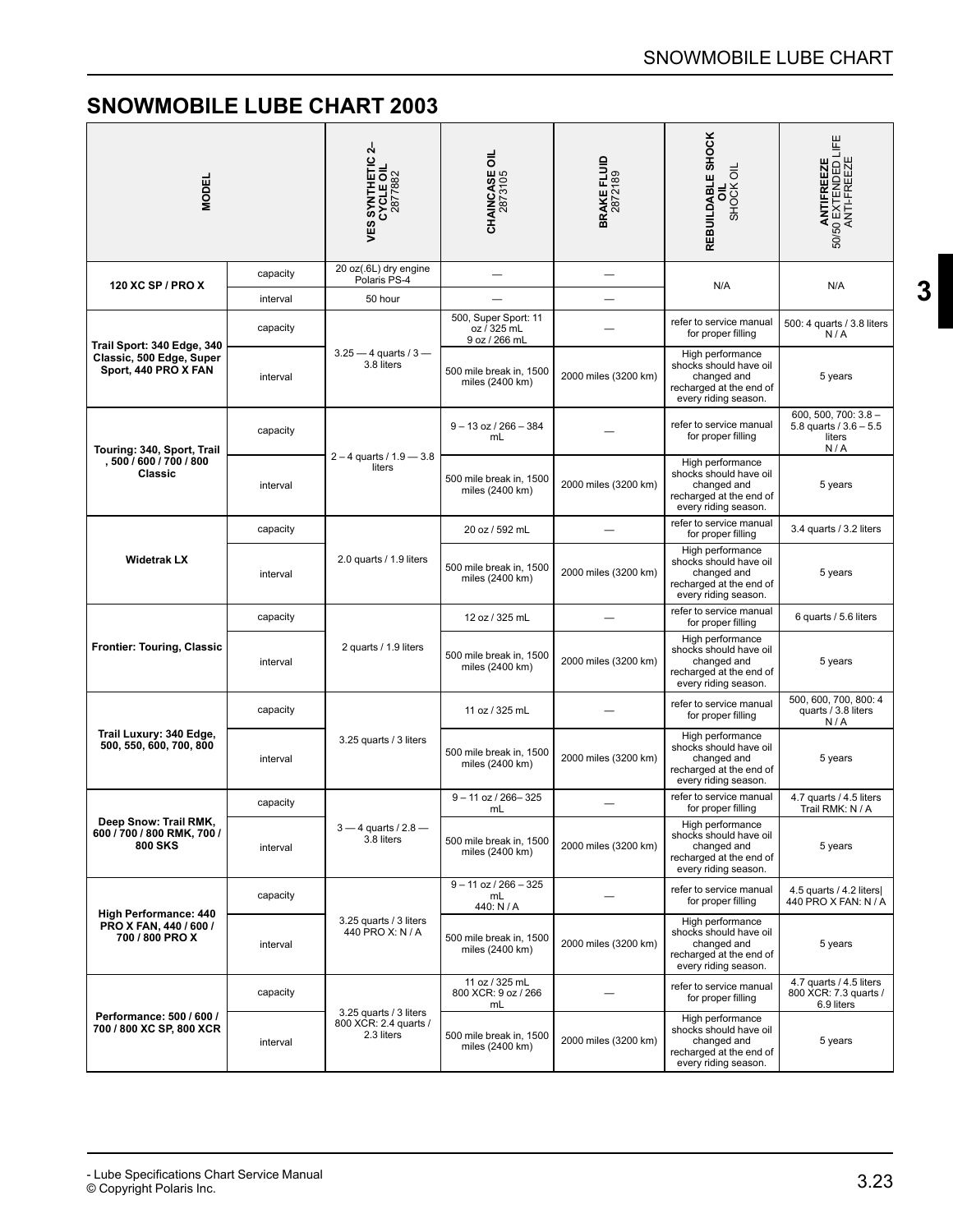<span id="page-25-0"></span>

| <b>MODEL</b>                                                        |                                   | <b>VES SYNTHETIC 2-<br/>CYCLE OIL<br/>2877882</b>            | <b>CHAINCASE OIL</b><br>2873105                      | <b>BRAKE FLUID</b><br>2872189 | REBUILDABLE SHOCK<br>SHOCK OIL<br>ᇹ                                                                          | <b>ANTIFREEZE</b><br>50/50 EXTENDED LIFE<br>ANTI-FREEZE      |
|---------------------------------------------------------------------|-----------------------------------|--------------------------------------------------------------|------------------------------------------------------|-------------------------------|--------------------------------------------------------------------------------------------------------------|--------------------------------------------------------------|
| 120 XC SP / PRO X                                                   | capacity                          | 20 oz(.6L) dry engine<br>Polaris PS-4                        |                                                      |                               | N/A                                                                                                          | N/A                                                          |
|                                                                     | interval                          | 50 hour                                                      |                                                      |                               |                                                                                                              |                                                              |
|                                                                     | capacity                          |                                                              | 500, Super Sport: 11<br>oz / 325 mL<br>9 oz / 266 mL |                               | refer to service manual<br>for proper filling                                                                | 500: 4 quarts / 3.8 liters<br>N/A                            |
| Trail Sport: 340 Deluxe,<br>Indy 500, Super Sport                   | interval                          | $3.25 - 4$ quarts / $3 -$<br>3.8 liters                      | 500 mile break in, 1500<br>miles (2400 km)           | 2000 miles (3200 km)          | High performance<br>shocks should have oil<br>changed and<br>recharged at the end of<br>every riding season. | 5 years                                                      |
|                                                                     | capacity                          | $2 - 4$ quarts / $1.9 - 3.8$<br>liters                       | $9 - 13$ oz / 266 - 384<br>mL                        |                               | refer to service manual<br>for proper filling                                                                | $600, 500: 3.8 - 5.8$<br>quarts $/ 3.6 - 5.5$ liters<br>N/A  |
| Two-Up / Touring: 340,<br>Sport, Trail, 500 / 600<br>Classic        | interval                          |                                                              | 500 mile break in, 1500<br>miles (2400 km)           | 2000 miles (3200 km)          | High performance<br>shocks should have oil<br>changed and<br>recharged at the end of<br>every riding season. | 5 years                                                      |
|                                                                     | capacity                          |                                                              | 20 oz / 592 mL                                       |                               | refer to service manual<br>for proper filling                                                                | 3.4 quarts / 3.2 liters                                      |
| <b>Widetrak LX</b>                                                  | interval                          | 2.0 quarts / 1.9 liters                                      | 500 mile break in, 1500<br>miles (2400 km)           | 2000 miles (3200 km)          | High performance<br>shocks should have oil<br>changed and<br>recharged at the end of<br>every riding season. | 5 years                                                      |
|                                                                     | capacity                          |                                                              | 9 oz / 265 mL                                        |                               | refer to service manual<br>for proper filling                                                                | 3.2 quarts / 3 liters                                        |
| <b>Frontier</b>                                                     | 2 quarts / 1.9 liters<br>interval |                                                              | 500 mile break in, 1500<br>miles (2400 km)           | 2000 miles (3200 km)          | High performance<br>shocks should have oil<br>changed and<br>recharged at the end of<br>every riding season. | 5 years                                                      |
|                                                                     | capacity                          |                                                              | 13 oz / 384 mL                                       |                               | refer to service manual<br>for proper filling                                                                | 4 quarts / 3.8 liters<br>550: N / A                          |
| Trail Luxury: 500, 550,<br>600, 700                                 | interval                          | 4 quarts / 3.8 liters                                        | 500 mile break in, 1500<br>miles (2400 km)           | 2000 miles (3200 km)          | High performance<br>shocks should have oil<br>changed and<br>recharged at the end of<br>every riding season. | 5 years                                                      |
| Deep Snow: Trail RMK,                                               | capacity                          |                                                              | $9 - 11$ oz / 266-325<br>mL                          |                               | refer to service manual<br>for proper filling                                                                | $4.3 - 6$ quarts / $4 - 5.7$<br>liters<br>Trail RMK: N / A   |
| 500/700 SKS, 500 RMK.<br>600 / 700 / 800 RMK Edge                   | interval                          | $3 - 4$ quarts / $2.8 -$<br>3.8 liters                       | 500 mile break in, 1500<br>miles (2400 km)           | 2000 miles (3200 km)          | High performance<br>shocks should have oil<br>changed and<br>recharged at the end of<br>every riding season. | 5 years                                                      |
|                                                                     | capacity                          |                                                              | $9 - 11$ oz / 266 $-325$<br>mL<br>440: N / A         |                               | refer to service manual<br>for proper filling                                                                | 4.5 quarts / 4.2 liters<br>440 PRO X FAN: N / A              |
| <b>High Performance: 440</b><br>PRO X FAN, 440 / 600<br><b>PROX</b> | interval                          | 3.5 quarts / 3.3 liters<br>440 PRO X: N / A                  | 500 mile break in, 1500<br>miles (2400 km)           | 2000 miles (3200 km)          | High performance<br>shocks should have oil<br>changed and<br>recharged at the end of<br>every riding season. | 5 years                                                      |
| Performance: 500 XC,                                                | capacity                          |                                                              | 11 oz / 325 mL<br>800 XCR: 9 oz / 266<br>mL          |                               | refer to service manual<br>for proper filling                                                                | 4 quarts / 3.8 liters<br>800 XCR: 7.3 quarts /<br>6.9 liters |
| 500 / 600 / 700 / 800 XC<br><b>SP, 800 XCR</b>                      | interval                          | 4 quarts / 3.8 liters<br>800 XCR: 2.4 quarts /<br>2.3 liters | 500 mile break in, 1500<br>miles (2400 km)           | 2000 miles (3200 km)          | High performance<br>shocks should have oil<br>changed and<br>recharged at the end of<br>every riding season. | 5 years                                                      |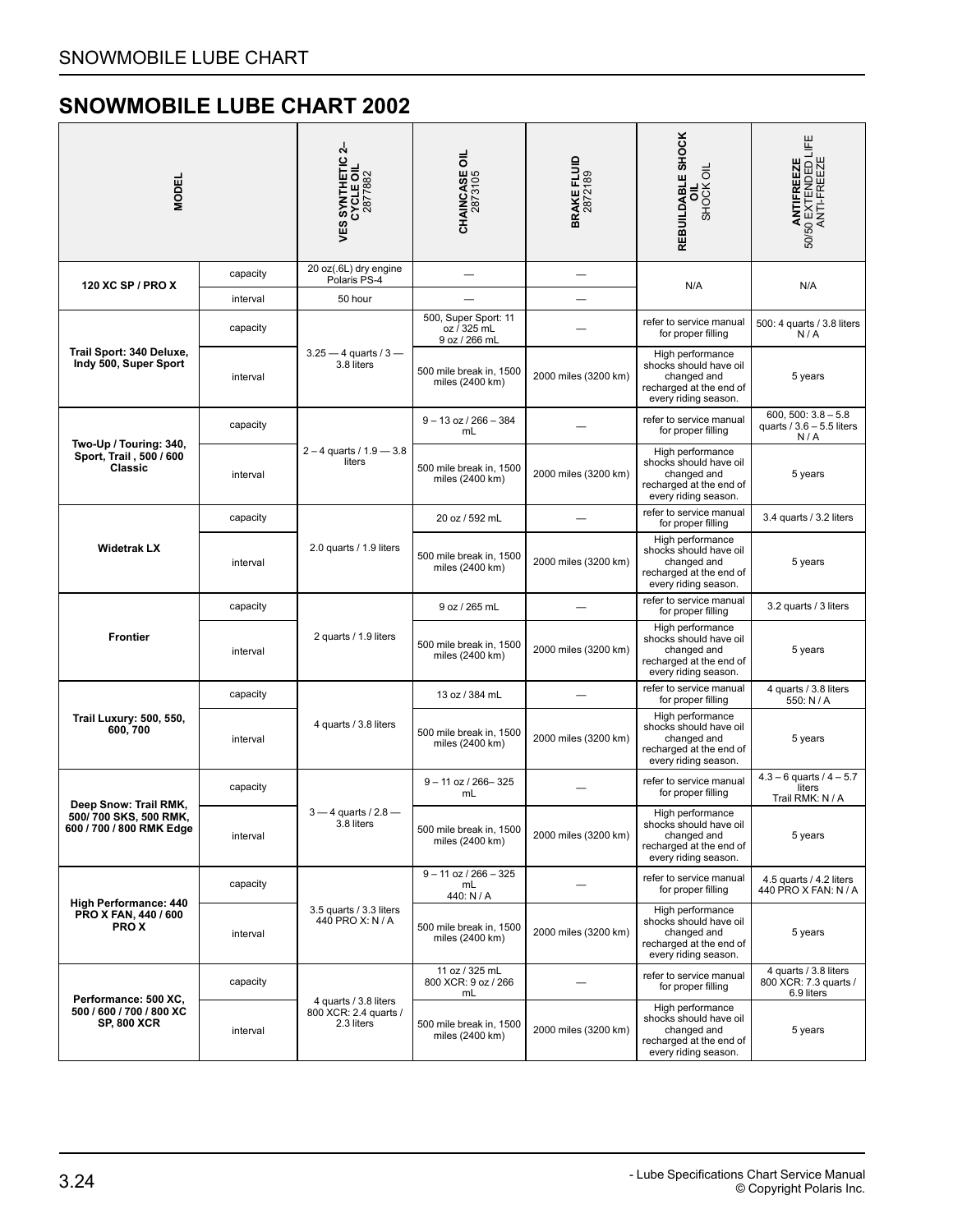| <b>MODEL</b>                                                                                         |          | 4<br><b>VES SYNTHETIC 2<br/>CYCLE OIL<br/>2877882</b>        | ᇹ<br><b>CHAINCASE 0</b><br>2873105                   | <b>BRAKE FLUID</b><br>2872189 | REBUILDABLE SHOCK<br>SHOCK OIL                                                                               | ANTIFREEZE<br>50/50 EXTENDED LIFE<br>ANTI-FREEZE             |
|------------------------------------------------------------------------------------------------------|----------|--------------------------------------------------------------|------------------------------------------------------|-------------------------------|--------------------------------------------------------------------------------------------------------------|--------------------------------------------------------------|
| 120 XC SP / PRO X                                                                                    | capacity | 20 oz(.6L) dry engine<br>Polaris PS-4                        |                                                      |                               | N/A                                                                                                          | N/A                                                          |
|                                                                                                      | interval | 50 hour                                                      |                                                      |                               |                                                                                                              |                                                              |
| Trail Sport: 340 Deluxe,                                                                             | capacity |                                                              | 500, Super Sport: 11<br>oz / 325 mL<br>9 oz / 266 mL |                               | refer to service manual<br>for proper filling                                                                | 500: 4 quarts / 3.8 liters<br>N/A                            |
| Indy 500, Super Sport<br>Edge                                                                        | interval | $2 - 4$ quarts / 1.9 $-$<br>3.8 liters                       | 500 mile break in, 1500<br>miles (2400 km)           | 2000 miles (3200 km)          | High performance<br>shocks should have oil<br>changed and<br>recharged at the end of<br>every riding season. | 5 years                                                      |
|                                                                                                      | capacity | $2 - 3$ quarts / $1.9 - 2.8$<br>liters                       | 9 oz / 266 mL                                        |                               | refer to service manual<br>for proper filling                                                                | 600, 500: 3 quarts / 2.8<br>liters<br>N/A                    |
| Two-Up / Touring: 340,<br>Sport / ES, Trail, 500 /<br>600 Classic                                    | interval |                                                              | 500 mile break in, 1500<br>miles (2400 km)           | 2000 miles (3200 km)          | High performance<br>shocks should have oil<br>changed and<br>recharged at the end of<br>every riding season. | 5 years                                                      |
| <b>Widetrak LX</b>                                                                                   | capacity | 2.0 quarts / 1.9 liters                                      | 20 oz / 592 mL                                       |                               | refer to service manual<br>for proper filling                                                                | 3.4 quarts / 3.2 liters                                      |
|                                                                                                      | interval |                                                              | 500 mile break in, 1500<br>miles (2400 km)           | 2000 miles (3200 km)          | High performance<br>shocks should have oil<br>changed and<br>recharged at the end of<br>every riding season. | 5 years                                                      |
|                                                                                                      | capacity |                                                              | 13 oz / 384 mL                                       |                               | refer to service manual<br>for proper filling                                                                | 4 quarts / 3.8 liters                                        |
| <b>Trail Luxury: 500, 600,</b><br>700, 800 LE                                                        | interval | 4 quarts / 3.8 liters                                        | 500 mile break in, 1500<br>miles (2400 km)           | 2000 miles (3200 km)          | High performance<br>shocks should have oil<br>changed and<br>recharged at the end of<br>every riding season. | 5 years                                                      |
|                                                                                                      | capacity |                                                              | $9 - 11$ oz / 266-325<br>mL                          |                               | refer to service manual<br>for proper filling                                                                | 5.5 quarts / 5.2 liters<br>Trail RMK: N / A                  |
| Deep Snow: Trail RMK,<br>700 SKS, 500 / 600 / 700 /<br>800 RMK, 800 RMK<br><b>Snow-check Special</b> | interval | 3 quarts / 2.8 liters                                        | 500 mile break in, 1500<br>miles (2400 km)           | 2000 miles (3200 km)          | High performance<br>shocks should have oil<br>changed and<br>recharged at the end of<br>every riding season. | 5 years                                                      |
|                                                                                                      | capacity |                                                              | 9 oz / 266 mL                                        |                               | refer to service manual<br>for proper filling                                                                | 4.5 quarts / 4.2 liters<br>440 XCF SP: N / A                 |
| <b>High Performance: 440</b><br>XCF SP, 440 / 600 Edge<br>Pro X                                      | interval | 3.5 quarts / 3.3 liters                                      | 500 mile break in, 1500<br>miles (2400 km)           | 2000 miles (3200 km)          | High performance<br>shocks should have oil<br>changed and<br>recharged at the end of<br>every riding season. | 5 years                                                      |
| Performance: 500 XC,                                                                                 | capacity |                                                              | 11 oz / 325 mL<br>800 XCR: 9 oz / 266<br>mL          |                               | refer to service manual<br>for proper filling                                                                | 4 quarts / 3.8 liters<br>800 XCR: 7.3 quarts /<br>6.9 liters |
| 500 / 600 / 700 / 800 XC<br>SP, 600 EDGE X, 800 XCR                                                  | interval | 4 quarts / 3.8 liters<br>800 XCR: 2.4 quarts /<br>2.3 liters | 500 mile break in, 1500<br>miles (2400 km)           | 2000 miles (3200 km)          | High performance<br>shocks should have oil<br>changed and<br>recharged at the end of<br>every riding season. | 5 years                                                      |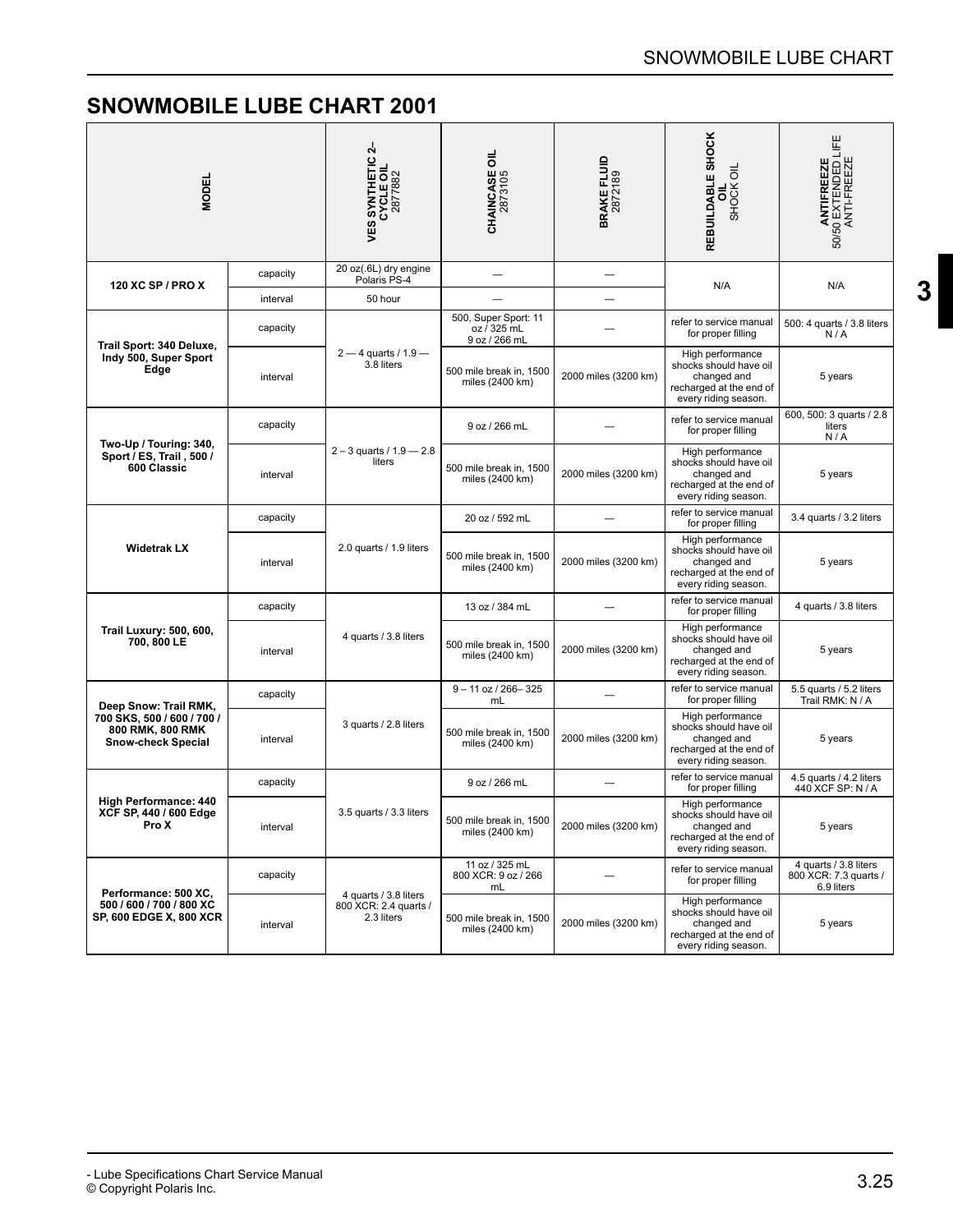| <b>MODEL</b>                                                                                 |          | 4<br><b>VES SYNTHETIC 2<br/>CYCLE OIL<br/>2877882</b>        | <b>CHAINCASE OIL</b><br>2873105                     | BRAKE FLUID<br>2872189 | REBUILDABLE SHOCK<br>SHOCK OIL<br>ᇹ                                                                          | LIFE<br>ANTIFREEZE<br>50/50 EXTENDED LI<br>ANTI-FREEZE       |
|----------------------------------------------------------------------------------------------|----------|--------------------------------------------------------------|-----------------------------------------------------|------------------------|--------------------------------------------------------------------------------------------------------------|--------------------------------------------------------------|
| 120 XC SP / PRO X                                                                            | capacity | 20 oz (.6L) dry engine<br>Polaris PS-4<br>50 hour            |                                                     |                        | N/A                                                                                                          | N/A                                                          |
|                                                                                              | interval |                                                              |                                                     |                        |                                                                                                              |                                                              |
| Trail Sport: 340 Deluxe,<br>Indy 500, Super Sport                                            | capacity | $2 - 3$ quarts / 1.9 $-$<br>2.8 liters                       | 500, Super Sport: 7 oz<br>/210 mL<br>9 oz / 266 mL  |                        | refer to service manual<br>for proper filling                                                                | 500: 3 quarts / 2.8 liters<br>N/A                            |
|                                                                                              | interval |                                                              | 500 mile break in, 1500<br>miles (2400 km)          | 2000 miles (3200 km)   | High performance<br>shocks should have oil<br>changed and<br>recharged at the end of<br>every riding season. | 5 years                                                      |
| Two-Up / Touring: 340,<br>Sport / ES, Trail, 500<br>Classic, 600, Classic,<br><b>Triumph</b> | capacity | $2 - 3$ quarts / 1.9 - 2.8<br>liters                         | 9 oz / 266 mL<br>Triumph: 7 oz / 210 mL             |                        | refer to service manual<br>for proper filling                                                                | Classic, Triumph, 600,<br>500: 3 quarts / 2.8 liters<br>N/A  |
|                                                                                              | interval |                                                              | 500 mile break in, 1500<br>miles (2400 km)          | 2000 miles (3200 km)   | High performance<br>shocks should have oil<br>changed and<br>recharged at the end of<br>every riding season. | 5 years                                                      |
| <b>Widetrak LX</b>                                                                           | capacity | 2.4 quarts / 2.3 liters                                      | 20 oz / 592 mL                                      |                        | refer to service manual<br>for proper filling                                                                | 3 quarts / 2.8 liters                                        |
|                                                                                              | interval |                                                              | 500 mile break in, 1500<br>miles (2400 km)          | 2000 miles (3200 km)   | High performance<br>shocks should have oil<br>changed and<br>recharged at the end of<br>every riding season. | 5 years                                                      |
| Deep Snow: Trail RMK,<br>700 SKS, 500 / 600 / 700 /<br><b>800 RMK</b>                        | capacity | 3 quarts / 2.8 liters                                        | 7 oz / 210 mL                                       |                        | refer to service manual<br>for proper filling                                                                | 5.5 quarts / 5.2 liters<br>Trail RMK: N / A                  |
|                                                                                              | interval |                                                              | 500 mile break in, 1500<br>miles (2400 km)          | 2000 miles (3200 km)   | High performance<br>shocks should have oil<br>changed and<br>recharged at the end of<br>every riding season. | 5 years                                                      |
| <b>High Performance: 440</b><br>XC SP, 440 / 600 Edge Pro<br>x                               | capacity | 3.5 quarts / 3.3 liters                                      | 9 oz / 266 mL                                       |                        | refer to service manual<br>for proper filling                                                                | 4 quarts / 3.8 liters<br>440 XCF SP: N / A                   |
|                                                                                              | interval |                                                              | 500 mile break in, 1500<br>miles (2400 km)          | 2000 miles (3200 km)   | High performance<br>shocks should have oil<br>changed and<br>recharged at the end of<br>every riding season. | 5 years                                                      |
| Performance: 500 XC,<br>500 / 600 / 700 XC SP, 800<br>XCR, 600 / 700 XC DLX                  | capacity | 3 quarts / 2.8 liters<br>800 XCR: 2.4 quarts /<br>2.3 liters | 7 oz / 210 mL<br>600 / 700 XC DLX: 9<br>oz / 266 mL |                        | refer to service manual<br>for proper filling                                                                | 3 quarts / 2.8 liters<br>800 XCR: 7.3 quarts /<br>6.9 liters |
|                                                                                              | interval |                                                              | 500 mile break in, 1500<br>miles (2400 km)          | 2000 miles (3200 km)   | High performance<br>shocks should have oil<br>changed and<br>recharged at the end of<br>every riding season. | 5 years                                                      |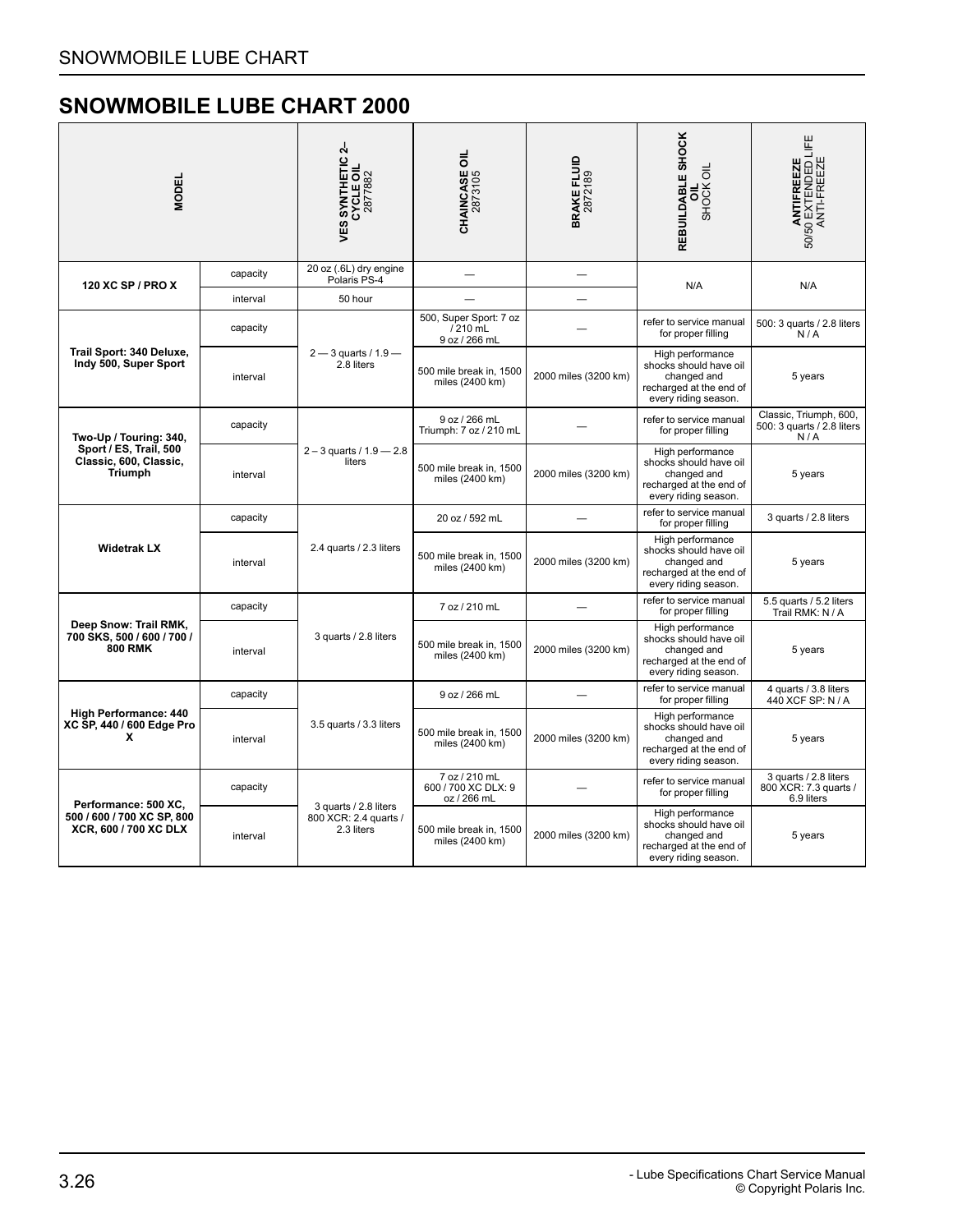| <b>MODEL</b>                                                                                                                                             |          | $\mathbf{r}$<br><b>VES SYNTHETIC 2</b><br>CYCLE OIL<br>2877882 | <b>CHAINCASE OIL</b><br>2873105                                                                              | BRAKE FLUID<br>2872189 | REBUILDABLE SHOCK<br>SHOCK OIL<br>อี                                                                         | <b>ANTIFREEZE</b><br>50/50 EXTENDED LIFE<br>ANTI-FREEZE                                            |
|----------------------------------------------------------------------------------------------------------------------------------------------------------|----------|----------------------------------------------------------------|--------------------------------------------------------------------------------------------------------------|------------------------|--------------------------------------------------------------------------------------------------------------|----------------------------------------------------------------------------------------------------|
| 340 Deluxe, Indy Sport,<br>Trail, Super Sport, Indy<br>500, Indy RMK                                                                                     | capacity | 2 quarts / 1.9 liters<br>Super Sport: 3 quarts /<br>2.8 liters | 7 oz / 210 mL                                                                                                |                        | refer to service manual<br>for proper filling                                                                | RMK, 500: 3 quarts /<br>2.8 liters<br>N/A                                                          |
|                                                                                                                                                          | interval |                                                                | 500 mile break in, 1500<br>miles (2400 km)                                                                   | 2000 miles (3200 km)   | High performance<br>shocks should have oil<br>changed and<br>recharged at the end of<br>every riding season. | 5 years                                                                                            |
| 340, Indy Sport Touring,<br>Indy Transport, Trail<br>Touring, 500 Classic,<br><b>Classic Touring, XLT</b><br>Special, XLT Classic, XLT<br><b>Touring</b> | capacity | 2 quarts / 1.9 liters                                          | 7 oz / 210 mL<br>XLT Touring, XLT<br>Classic, Classic<br>Touring, 500, Trail,<br>Transport: 9 oz / 266<br>mL |                        | refer to service manual<br>for proper filling                                                                | XLT Touring, XLT<br>Classic, XLT Special,<br>Classic Touring, 500: 3<br>quarts / 2.8 liters<br>N/A |
|                                                                                                                                                          | interval |                                                                | 500 mile break in, 1500<br>miles (2400 km)                                                                   | 2000 miles (3200 km)   | High performance<br>shocks should have oil<br>changed and<br>recharged at the end of<br>every riding season. | 5 years                                                                                            |
| <b>Widetrak LX</b>                                                                                                                                       | capacity | 2.4 quarts / 2.3 liters                                        | 20 oz / 592 mL                                                                                               |                        | refer to service manual<br>for proper filling                                                                | 3 quarts / 2.8 liters                                                                              |
|                                                                                                                                                          | interval |                                                                | 500 mile break in, 1500<br>miles (2400 km)                                                                   | 2000 miles (3200 km)   | High performance<br>shocks should have oil<br>changed and<br>recharged at the end of<br>every riding season. | 5 years                                                                                            |
| Trail RMK, Indy 600 / 700<br>RMK, Indy 700 SKS                                                                                                           | capacity | 3 quarts / 2.8 liters                                          | 7 oz / 210 mL                                                                                                |                        | refer to service manual<br>for proper filling                                                                | 3 quarts / 2.8 liters<br>Trail RMK: N / A                                                          |
|                                                                                                                                                          | interval |                                                                | 500 mile break in, 1500<br>miles (2400 km)                                                                   | 2000 miles (3200 km)   | High performance<br>shocks should have oil<br>changed and<br>recharged at the end of<br>every riding season. | 5 years                                                                                            |
| Indy 700/800 XCR                                                                                                                                         | capacity | 2.4 quarts / 2.3 liters                                        | 7 oz / 210 mL                                                                                                |                        | refer to service manual<br>for proper filling                                                                | 3 quarts / 2.8 liters                                                                              |
|                                                                                                                                                          | interval |                                                                | 500 mile break in, 1500<br>miles (2400 km)                                                                   | 2000 miles (3200 km)   | High performance<br>shocks should have oil<br>changed and<br>recharged at the end of<br>every riding season. | 5 years                                                                                            |
| XCF, 440 XCR, Indy 500 /<br>600 / 700 XC / SP                                                                                                            | capacity | 3 quarts / 2.8 liters                                          | 7 oz / 210 mL                                                                                                |                        | refer to service manual<br>for proper filling                                                                | 3 quarts / 2.8 liters<br>XCF: N/A                                                                  |
|                                                                                                                                                          | interval |                                                                | 500 mile break in, 1500<br>miles (2400 km)                                                                   | 2000 miles (3200 km)   | High performance<br>shocks should have oil<br>changed and<br>recharged at the end of<br>every riding season. | 5 years                                                                                            |